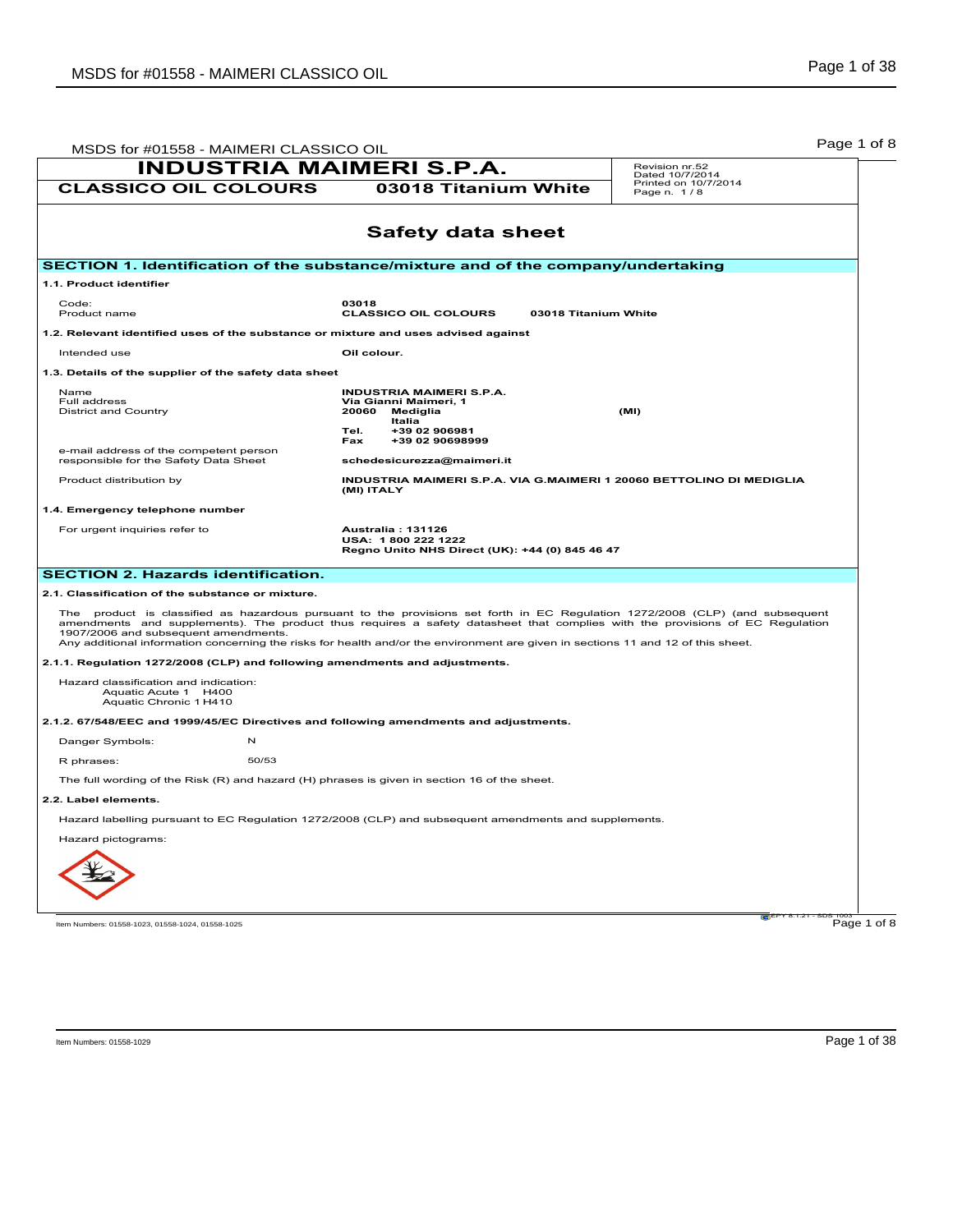| MSDS for #01558 - MAIMERI CLASSICO OIL                                                                                                                                                                     |                       |                                                       |                                 |                                                                                 | Page 2 of 8                                                                                                                                                                                                                                                                      |
|------------------------------------------------------------------------------------------------------------------------------------------------------------------------------------------------------------|-----------------------|-------------------------------------------------------|---------------------------------|---------------------------------------------------------------------------------|----------------------------------------------------------------------------------------------------------------------------------------------------------------------------------------------------------------------------------------------------------------------------------|
|                                                                                                                                                                                                            |                       |                                                       | <b>INDUSTRIA MAIMERI S.P.A.</b> |                                                                                 | Revision nr.52<br>Dated 10/7/2014                                                                                                                                                                                                                                                |
| <b>CLASSICO OIL COLOURS</b>                                                                                                                                                                                |                       |                                                       |                                 | 03018 Titanium White                                                            | Printed on 10/7/2014<br>Page n. 2/8                                                                                                                                                                                                                                              |
| SECTION 2. Hazards identification.  / >>                                                                                                                                                                   |                       |                                                       |                                 |                                                                                 |                                                                                                                                                                                                                                                                                  |
| Signal words:                                                                                                                                                                                              | Warning               |                                                       |                                 |                                                                                 |                                                                                                                                                                                                                                                                                  |
| Hazard statements:<br>H410                                                                                                                                                                                 |                       |                                                       |                                 |                                                                                 |                                                                                                                                                                                                                                                                                  |
| Precautionary statements:<br><b>P273</b>                                                                                                                                                                   |                       | Very toxic to aquatic life with long lasting effects. |                                 |                                                                                 |                                                                                                                                                                                                                                                                                  |
| P391<br><b>P501</b>                                                                                                                                                                                        | Collect spillage.     | Avoid release to the environment.                     |                                 |                                                                                 |                                                                                                                                                                                                                                                                                  |
| 2.3. Other hazards.                                                                                                                                                                                        |                       |                                                       |                                 | Dispose of contents / container to in accordance with local and national norms. |                                                                                                                                                                                                                                                                                  |
| Information not available.                                                                                                                                                                                 |                       |                                                       |                                 |                                                                                 |                                                                                                                                                                                                                                                                                  |
| <b>SECTION 3. Composition/information on ingredients.</b>                                                                                                                                                  |                       |                                                       |                                 |                                                                                 |                                                                                                                                                                                                                                                                                  |
| 3.1. Substances.                                                                                                                                                                                           |                       |                                                       |                                 |                                                                                 |                                                                                                                                                                                                                                                                                  |
| Information not relevant.                                                                                                                                                                                  |                       |                                                       |                                 |                                                                                 |                                                                                                                                                                                                                                                                                  |
| 3.2. Mixtures.                                                                                                                                                                                             |                       |                                                       |                                 |                                                                                 |                                                                                                                                                                                                                                                                                  |
| Contains:                                                                                                                                                                                                  |                       |                                                       |                                 |                                                                                 |                                                                                                                                                                                                                                                                                  |
| Identification.                                                                                                                                                                                            | Conc. %.              | Classification 67/548/EEC.                            |                                 |                                                                                 | Classification 1272/2008 (CLP).                                                                                                                                                                                                                                                  |
| Zinc oxide<br>CAS.<br>1314-13-2                                                                                                                                                                            | $50 - 54$             | N R50/53                                              |                                 |                                                                                 | Aquatic Acute 1 H400 M=1, Aquatic Chronic 1 H410                                                                                                                                                                                                                                 |
| $215 - 222 - 5$<br>EC.<br>INDEX. 030-013-00-7                                                                                                                                                              |                       |                                                       |                                 |                                                                                 |                                                                                                                                                                                                                                                                                  |
| Reg. no.<br>Distillates (petroleum), hydrotreated light                                                                                                                                                    | 01-2119463881-32-0000 |                                                       |                                 |                                                                                 |                                                                                                                                                                                                                                                                                  |
| 64742-47-8<br>CAS.<br>265-149-8                                                                                                                                                                            | $0 - 0,05$            | Xn R65, Note 4                                        |                                 |                                                                                 | Asp. Tox. 1 H304, Note 4                                                                                                                                                                                                                                                         |
| EC.<br>INDEX. 649-422-00-2                                                                                                                                                                                 |                       |                                                       |                                 |                                                                                 |                                                                                                                                                                                                                                                                                  |
| <b>ETHYLENE GLYCOL MONOBUTYL ETHER</b><br>CAS.<br>112-34-5                                                                                                                                                 | $0 - 0,05$            | Xi R <sub>36</sub>                                    |                                 | Eve Irrit, 2 H319                                                               |                                                                                                                                                                                                                                                                                  |
| 203-961-6<br>EC.<br>INDEX. 603-096-00-8                                                                                                                                                                    |                       |                                                       |                                 |                                                                                 |                                                                                                                                                                                                                                                                                  |
| 1,2,4-TRIMETHYLBENZENE<br>CAS.<br>$95 - 63 - 6$                                                                                                                                                            | $0 - 0,05$            | R10, Xn R20, Xi R36/37/38, N R51/53                   |                                 |                                                                                 | Flam. Liq. 3 H226, Acute Tox. 4 H332, Eye Irrit. 2 H319,                                                                                                                                                                                                                         |
| EC.<br>202-436-9<br>INDEX. 601-043-00-3                                                                                                                                                                    |                       |                                                       |                                 |                                                                                 | Skin Irrit. 2 H315, STOT SE 3 H335, Aquatic Chronic 2 H411                                                                                                                                                                                                                       |
| Note: Upper limit is not included into the range.                                                                                                                                                          |                       |                                                       |                                 |                                                                                 |                                                                                                                                                                                                                                                                                  |
| The full wording of the Risk (R) and hazard (H) phrases is given in section 16 of the sheet.                                                                                                               |                       |                                                       |                                 |                                                                                 |                                                                                                                                                                                                                                                                                  |
| $N =$ Dangerous for the Environment(N)                                                                                                                                                                     |                       |                                                       |                                 |                                                                                 | T+ = Very Toxic(T+), T = Toxic(T), Xn = Harmful(Xn), C = Corrosive(C), Xi = Irritant(Xi), O = Oxidizing(O), E = Explosive(E), F+ = Extremely Flammable(F+), F = Highly Flammable(F),                                                                                             |
| <b>SECTION 4. First aid measures.</b>                                                                                                                                                                      |                       |                                                       |                                 |                                                                                 |                                                                                                                                                                                                                                                                                  |
| 4.1. Description of first aid measures.                                                                                                                                                                    |                       |                                                       |                                 |                                                                                 |                                                                                                                                                                                                                                                                                  |
| Not specifically necessary. Observance of good industrial hygiene is recommended.                                                                                                                          |                       |                                                       |                                 |                                                                                 |                                                                                                                                                                                                                                                                                  |
| 4.2. Most important symptoms and effects, both acute and delayed.<br>No episodes of damage to health ascribable to the product have been reported.                                                         |                       |                                                       |                                 |                                                                                 |                                                                                                                                                                                                                                                                                  |
| 4.3. Indication of any immediate medical attention and special treatment needed.<br>Information not available.                                                                                             |                       |                                                       |                                 |                                                                                 |                                                                                                                                                                                                                                                                                  |
| <b>SECTION 5. Firefighting measures.</b>                                                                                                                                                                   |                       |                                                       |                                 |                                                                                 |                                                                                                                                                                                                                                                                                  |
| 5.1. Extinguishing media.<br>SUITABLE EXTINGUISHING EQUIPMENT<br>can be used to disperse flammable vapours and protect those trying to stem the leak.<br>UNSUITABLE EXTINGUISHING EQUIPMENT<br>explosions. |                       |                                                       |                                 |                                                                                 | Extinguishing substances are: carbon dioxide, foam, chemical powder. For product loss or leakage that has not caught fire, water spray<br>Do not use jets of water. Water is not effective for putting out fires but can be used to cool containers exposed to flames to prevent |
| Item Numbers: 01558-1023, 01558-1024, 01558-1025                                                                                                                                                           |                       |                                                       |                                 |                                                                                 | Page 2 of 8                                                                                                                                                                                                                                                                      |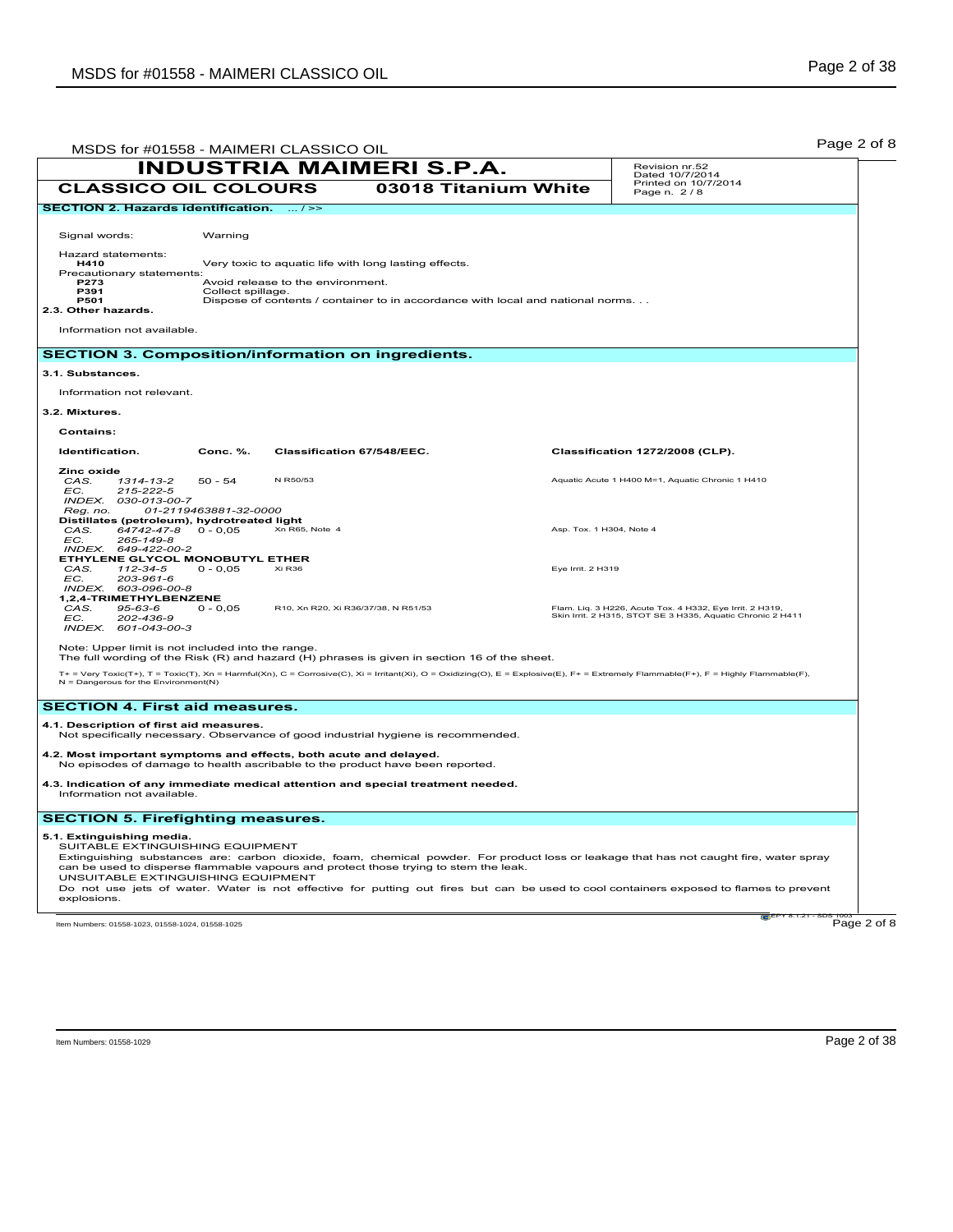| MSDS for #01558 - MAIMERI CLASSICO OIL                                                                                                                                                                                                                                                        |                                                                                                                                                                                                                                                                                                                                                                                                                                                                                                                                                                                                                                                                                             | Page 3 of 8                         |  |  |  |
|-----------------------------------------------------------------------------------------------------------------------------------------------------------------------------------------------------------------------------------------------------------------------------------------------|---------------------------------------------------------------------------------------------------------------------------------------------------------------------------------------------------------------------------------------------------------------------------------------------------------------------------------------------------------------------------------------------------------------------------------------------------------------------------------------------------------------------------------------------------------------------------------------------------------------------------------------------------------------------------------------------|-------------------------------------|--|--|--|
| <b>INDUSTRIA MAIMERI S.P.A.</b>                                                                                                                                                                                                                                                               |                                                                                                                                                                                                                                                                                                                                                                                                                                                                                                                                                                                                                                                                                             | Revision nr.52<br>Dated 10/7/2014   |  |  |  |
| <b>CLASSICO OIL COLOURS</b>                                                                                                                                                                                                                                                                   | 03018 Titanium White                                                                                                                                                                                                                                                                                                                                                                                                                                                                                                                                                                                                                                                                        | Printed on 10/7/2014<br>Page n. 3/8 |  |  |  |
| <b>SECTION 5. Firefighting measures.</b><br>$\dots l \ge$                                                                                                                                                                                                                                     |                                                                                                                                                                                                                                                                                                                                                                                                                                                                                                                                                                                                                                                                                             |                                     |  |  |  |
| 5.2. Special hazards arising from the substance or mixture.<br>HAZARDS CAUSED BY EXPOSURE IN THE EVENT OF FIRE<br>Excess pressure may form in containers exposed to fire at a risk of explosion. Do not breathe combustion products.                                                          |                                                                                                                                                                                                                                                                                                                                                                                                                                                                                                                                                                                                                                                                                             |                                     |  |  |  |
| 5.3. Advice for firefighters.<br><b>GENERAL INFORMATION</b>                                                                                                                                                                                                                                   | Use jets of water to cool the containers to prevent product decomposition and the development of substances potentially hazardous for<br>health. Always wear full fire prevention gear. Collect extinguishing water to prevent it from draining into the sewer system. Dispose of<br>contaminated water used for extinction and the remains of the fire according to applicable regulations.<br>SPECIAL PROTECTIVE EQUIPMENT FOR FIRE-FIGHTERS<br>Normal fire fighting clothing i.e. fire kit (BS EN 469), gloves (BS EN 659) and boots (HO specification A29 and A30) in combination with<br>self-contained open circuit positive pressure compressed air breathing apparatus (BS EN 137). |                                     |  |  |  |
| <b>SECTION 6. Accidental release measures.</b>                                                                                                                                                                                                                                                |                                                                                                                                                                                                                                                                                                                                                                                                                                                                                                                                                                                                                                                                                             |                                     |  |  |  |
| 6.1. Personal precautions, protective equipment and emergency procedures.<br>Use breathing equipment if fumes or powders are released into the air. These indications apply for both processing staff and those<br>involved in emergency procedures.                                          |                                                                                                                                                                                                                                                                                                                                                                                                                                                                                                                                                                                                                                                                                             |                                     |  |  |  |
| 6.2. Environmental precautions.<br>The product must not penetrate into the sewer system or come into contact with surface water or ground water.                                                                                                                                              |                                                                                                                                                                                                                                                                                                                                                                                                                                                                                                                                                                                                                                                                                             |                                     |  |  |  |
| 6.3. Methods and material for containment and cleaning up.<br>Confine using earth or inert material. Collect as much material as possible and eliminate the rest using jets of water. Contaminated<br>material should be disposed of in compliance with the provisions set forth in point 13. |                                                                                                                                                                                                                                                                                                                                                                                                                                                                                                                                                                                                                                                                                             |                                     |  |  |  |
| 6.4. Reference to other sections.<br>Any information on personal protection and disposal is given in sections 8 and 13.                                                                                                                                                                       |                                                                                                                                                                                                                                                                                                                                                                                                                                                                                                                                                                                                                                                                                             |                                     |  |  |  |
| <b>SECTION 7. Handling and storage.</b>                                                                                                                                                                                                                                                       |                                                                                                                                                                                                                                                                                                                                                                                                                                                                                                                                                                                                                                                                                             |                                     |  |  |  |
| 7.1. Precautions for safe handling.<br>Before handling the product, consult all the other sections of this material safety data sheet. Avoid leakage of the product into the<br>environment. Do not eat, drink or smoke during use.                                                           |                                                                                                                                                                                                                                                                                                                                                                                                                                                                                                                                                                                                                                                                                             |                                     |  |  |  |
| 7.2. Conditions for safe storage, including any incompatibilities.<br>Keep the product in clearly labelled containers. Keep containers away from any incompatible materials, see section 10 for details.                                                                                      |                                                                                                                                                                                                                                                                                                                                                                                                                                                                                                                                                                                                                                                                                             |                                     |  |  |  |
| 7.3. Specific end use(s).<br>Information not available.                                                                                                                                                                                                                                       |                                                                                                                                                                                                                                                                                                                                                                                                                                                                                                                                                                                                                                                                                             |                                     |  |  |  |
| SECTION 8. Exposure controls/personal protection.                                                                                                                                                                                                                                             |                                                                                                                                                                                                                                                                                                                                                                                                                                                                                                                                                                                                                                                                                             |                                     |  |  |  |
| 8.1. Control parameters.                                                                                                                                                                                                                                                                      |                                                                                                                                                                                                                                                                                                                                                                                                                                                                                                                                                                                                                                                                                             |                                     |  |  |  |
| Regulatory References:<br>United Kingdom<br>Éire<br>OEL EU<br><b>TLV-ACGIH</b>                                                                                                                                                                                                                | EH40/2005 Workplace exposure limits. Containing the list of workplace exposure limits<br>for use with the Control of Substances Hazardous to Health Regulations (as amended).<br>Code of Practice Chemical Agent Regulations 2011.<br>Directive 2009/161/EU; Directive 2006/15/EC; Directive 2004/37/EC; Directive<br>2000/39/EC.<br>ACGIH 2012                                                                                                                                                                                                                                                                                                                                             |                                     |  |  |  |
|                                                                                                                                                                                                                                                                                               | Zinc oxide                                                                                                                                                                                                                                                                                                                                                                                                                                                                                                                                                                                                                                                                                  |                                     |  |  |  |
| <b>Threshold Limit Value.</b><br>TWA/8h<br>Type<br>Country                                                                                                                                                                                                                                    | STEL/15min                                                                                                                                                                                                                                                                                                                                                                                                                                                                                                                                                                                                                                                                                  |                                     |  |  |  |
| mg/m3<br>ppm<br><b>TLV-ACGIH</b><br>5                                                                                                                                                                                                                                                         | mg/m3<br>ppm<br>15                                                                                                                                                                                                                                                                                                                                                                                                                                                                                                                                                                                                                                                                          |                                     |  |  |  |
| Legend:<br>(C) = CEILING ; INHAL = Inhalable Fraction ; RESP = Respirable Fraction ; THORA = Thoracic Fraction.<br>8.2. Exposure controls.                                                                                                                                                    |                                                                                                                                                                                                                                                                                                                                                                                                                                                                                                                                                                                                                                                                                             |                                     |  |  |  |
| As the use of adequate technical equipment must always take priority over personal protection equipment, make sure that the workplace<br>is well aired through effective local aspiration.                                                                                                    |                                                                                                                                                                                                                                                                                                                                                                                                                                                                                                                                                                                                                                                                                             |                                     |  |  |  |

 $Page 3 of 8$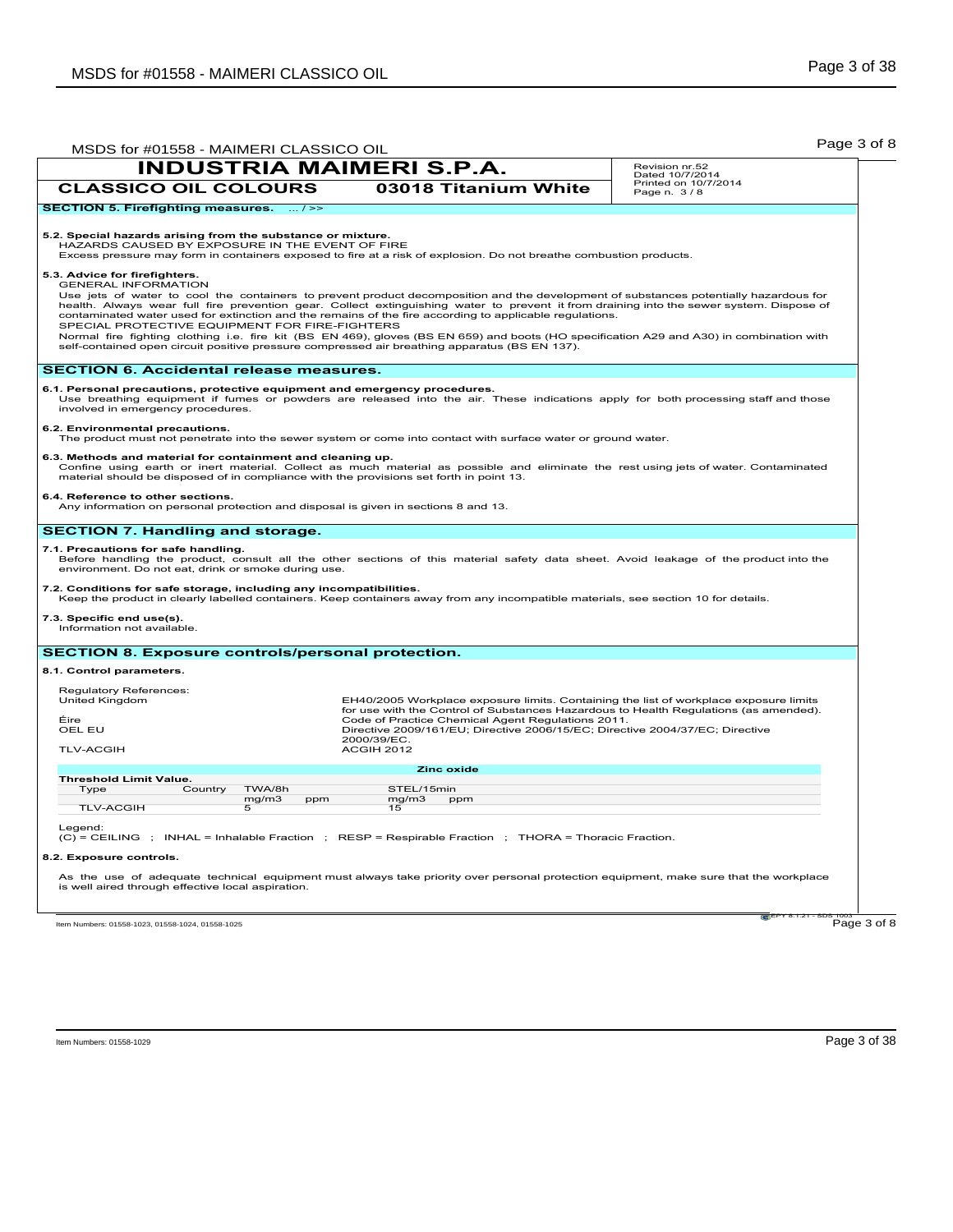|                                                                                                 | <b>INDUSTRIA MAIMERI S.P.A.</b>                                                                                                                                                                                                                                                                                                                                                                                     | Revision nr.52                                         |
|-------------------------------------------------------------------------------------------------|---------------------------------------------------------------------------------------------------------------------------------------------------------------------------------------------------------------------------------------------------------------------------------------------------------------------------------------------------------------------------------------------------------------------|--------------------------------------------------------|
| <b>CLASSICO OIL COLOURS</b>                                                                     | 03018 Titanium White                                                                                                                                                                                                                                                                                                                                                                                                | Dated 10/7/2014<br>Printed on 10/7/2014<br>Page n. 4/8 |
| <b>SECTION 8. Exposure controls/personal protection.</b>                                        | $\dots / \ge$                                                                                                                                                                                                                                                                                                                                                                                                       |                                                        |
|                                                                                                 |                                                                                                                                                                                                                                                                                                                                                                                                                     |                                                        |
| <b>HAND PROTECTION</b>                                                                          |                                                                                                                                                                                                                                                                                                                                                                                                                     |                                                        |
| <b>SKIN PROTECTION</b>                                                                          | Protect hands with category I (ref. Directive 89/686/EEC and standard EN 374) work gloves, such as those in latex, PVC or equivalent.<br>The following should be considered when choosing work glove material: degradation, breakage times and permeation. Work glove<br>resistance to preparations should be checked before use, as it can be unpredictable. Gloves' limit depends on the duration of exposure.    |                                                        |
| with soap and water after removing overalls.<br>RESPIRATORY PROTECTION                          | Wear category I professional long-sleeved overalls and safety footwear (ref. Directive 89/686/CEE and standard EN 344). Wash body                                                                                                                                                                                                                                                                                   |                                                        |
|                                                                                                 | If the threshold value (if available) for one or more of the substances present in the preparation for daily exposure in the workplace or to<br>a fraction established by the company's prevention and protection service is exceeded, wear a mask with an A or universal filter, the<br>class (1, 2 or 3) of which must be chosen according to the limit concentration of use (ref. standard EN 141).              |                                                        |
| the absence of technical measures. The protection provided by masks is in any case limited.     | The use of respiratory tract protection equipment, such as masks like that indicated above, is necessary to reduce worker exposure in                                                                                                                                                                                                                                                                               |                                                        |
| full face mask, half mask or mouthpiece (ref. standard EN 138).                                 | If the substance in question is odourless or its olfactory threshold is higher than the relative exposure limit and in the event of an<br>emergency, or when exposure levels are unknown or the concentration of oxygen in the workplace is less than 17% volume, wear<br>self-contained, open-circuit compressed air breathing apparatus (ref. standard EN 137) or fresh air hose breathing apparatus for use with |                                                        |
| <b>EYE PROTECTION</b><br>Use of protective airtight goggles (ref. standard EN 166) recommended. |                                                                                                                                                                                                                                                                                                                                                                                                                     |                                                        |
| ENVIRONMENTAL EXPOSURE CONTROLS.<br>compliance with environmental standards.                    | The emissions generated by manufacturing processes, including those generated by ventilation equipment, should be checked to ensure                                                                                                                                                                                                                                                                                 |                                                        |
| <b>SECTION 9. Physical and chemical properties.</b>                                             |                                                                                                                                                                                                                                                                                                                                                                                                                     |                                                        |
| 9.1. Information on basic physical and chemical properties.                                     |                                                                                                                                                                                                                                                                                                                                                                                                                     |                                                        |
| Appearance                                                                                      | paste                                                                                                                                                                                                                                                                                                                                                                                                               |                                                        |
|                                                                                                 | white                                                                                                                                                                                                                                                                                                                                                                                                               |                                                        |
| Colour                                                                                          |                                                                                                                                                                                                                                                                                                                                                                                                                     |                                                        |
| Odour                                                                                           | OIL                                                                                                                                                                                                                                                                                                                                                                                                                 |                                                        |
| Odour threshold.                                                                                | Not available.                                                                                                                                                                                                                                                                                                                                                                                                      |                                                        |
| pH.                                                                                             | Not available.                                                                                                                                                                                                                                                                                                                                                                                                      |                                                        |
| Melting point / freezing point.<br>Initial boiling point.                                       | Not available.                                                                                                                                                                                                                                                                                                                                                                                                      |                                                        |
| Boiling range.                                                                                  | Not available.                                                                                                                                                                                                                                                                                                                                                                                                      |                                                        |
| Flash point.<br>$\geq$                                                                          | $^{\circ}C.$<br>60                                                                                                                                                                                                                                                                                                                                                                                                  |                                                        |
| <b>Evaporation Rate</b>                                                                         | Not available.                                                                                                                                                                                                                                                                                                                                                                                                      |                                                        |
| Flammability of solids and gases                                                                | Not available.                                                                                                                                                                                                                                                                                                                                                                                                      |                                                        |
| Lower inflammability limit.                                                                     | Not available.                                                                                                                                                                                                                                                                                                                                                                                                      |                                                        |
| Upper inflammability limit.                                                                     | Not available.                                                                                                                                                                                                                                                                                                                                                                                                      |                                                        |
| Lower explosive limit.                                                                          | Not available.                                                                                                                                                                                                                                                                                                                                                                                                      |                                                        |
| Upper explosive limit.                                                                          | Not available.                                                                                                                                                                                                                                                                                                                                                                                                      |                                                        |
| Vapour pressure.                                                                                | Not available.<br>Not available.                                                                                                                                                                                                                                                                                                                                                                                    |                                                        |
| Vapour density<br>Relative density.                                                             | 0.2<br>Kq/l                                                                                                                                                                                                                                                                                                                                                                                                         |                                                        |
| Solubility                                                                                      | INSOLUBLE, DILUTE WITH WHITE SPIRIT                                                                                                                                                                                                                                                                                                                                                                                 |                                                        |
| Partition coefficient: n-octanol/water                                                          | Not available.                                                                                                                                                                                                                                                                                                                                                                                                      |                                                        |
| Auto-ignition temperature.                                                                      | Not available.                                                                                                                                                                                                                                                                                                                                                                                                      |                                                        |
| Decomposition temperature.                                                                      | Not available.                                                                                                                                                                                                                                                                                                                                                                                                      |                                                        |
| Viscosity                                                                                       | Not available.                                                                                                                                                                                                                                                                                                                                                                                                      |                                                        |
| <b>Explosive properties</b>                                                                     | Not available.                                                                                                                                                                                                                                                                                                                                                                                                      |                                                        |
| Oxidising properties                                                                            | Not available.                                                                                                                                                                                                                                                                                                                                                                                                      |                                                        |
|                                                                                                 |                                                                                                                                                                                                                                                                                                                                                                                                                     |                                                        |
| 9.2. Other information.<br>Solid content.                                                       | 78,63%                                                                                                                                                                                                                                                                                                                                                                                                              |                                                        |
| VOC (Directive 1999/13/EC) :<br>VOC (volatile carbon) :                                         | $0,15 \%$ -<br>3,40<br>g/litre.<br>$0,13\% - 2,88$<br>g/litre.                                                                                                                                                                                                                                                                                                                                                      |                                                        |
| <b>SECTION 10. Stability and reactivity.</b>                                                    |                                                                                                                                                                                                                                                                                                                                                                                                                     |                                                        |

**10.2. Chemical stability.** The product is stable in normal conditions of use and storage.

**10.3. Possibility of hazardous reactions.** No hazardous reactions are foreseeable in normal conditions of use and storage.

Item Numbers: 01558-1023, 01558-1024, 01558-1025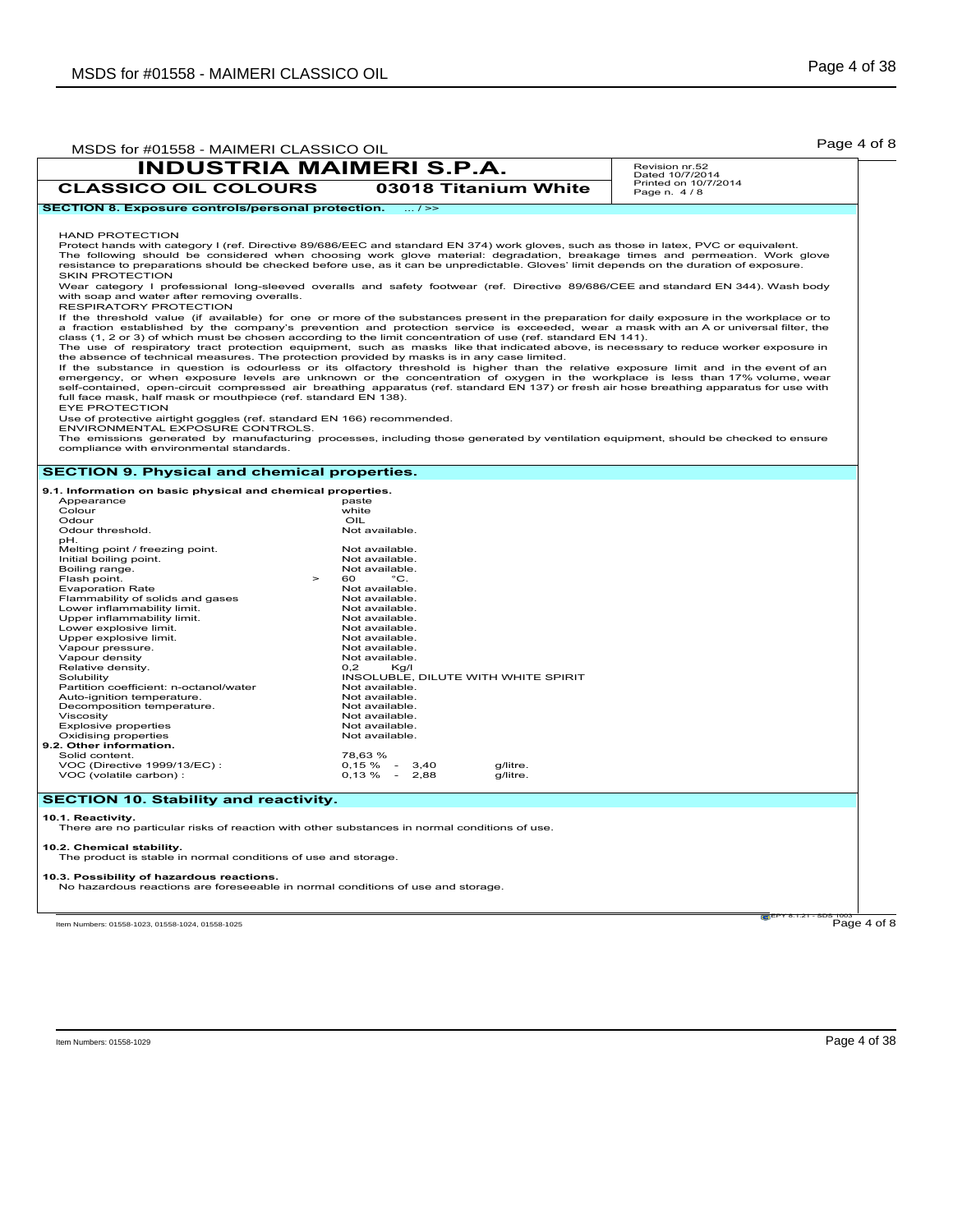| MSDS for #01558 - MAIMERI CLASSICO OIL                                                                                                                                                                                                                                                                                                                                                                                                                                                                                                                                                                                                           |                      | Page 5 of 8                         |
|--------------------------------------------------------------------------------------------------------------------------------------------------------------------------------------------------------------------------------------------------------------------------------------------------------------------------------------------------------------------------------------------------------------------------------------------------------------------------------------------------------------------------------------------------------------------------------------------------------------------------------------------------|----------------------|-------------------------------------|
| <b>INDUSTRIA MAIMERI S.P.A.</b>                                                                                                                                                                                                                                                                                                                                                                                                                                                                                                                                                                                                                  |                      | Revision nr.52<br>Dated 10/7/2014   |
| <b>CLASSICO OIL COLOURS</b>                                                                                                                                                                                                                                                                                                                                                                                                                                                                                                                                                                                                                      | 03018 Titanium White | Printed on 10/7/2014<br>Page n. 5/8 |
| SECTION 10. Stability and reactivity.  / >>                                                                                                                                                                                                                                                                                                                                                                                                                                                                                                                                                                                                      |                      |                                     |
| 10.4. Conditions to avoid.<br>None in particular. However the usual precautions used for chemical products should be respected.                                                                                                                                                                                                                                                                                                                                                                                                                                                                                                                  |                      |                                     |
| 10.5. Incompatible materials.<br>Information not available.                                                                                                                                                                                                                                                                                                                                                                                                                                                                                                                                                                                      |                      |                                     |
| 10.6. Hazardous decomposition products.<br>Information not available.                                                                                                                                                                                                                                                                                                                                                                                                                                                                                                                                                                            |                      |                                     |
| <b>SECTION 11. Toxicological information.</b>                                                                                                                                                                                                                                                                                                                                                                                                                                                                                                                                                                                                    |                      |                                     |
| According to currently available data, this product has not yet produced health damages. Anyway, it must be handled carefully according<br>to good industrial practices. This product may have slight health effects on sensitive people, by inhalation and/or cutaneous absorption<br>and/or contact with eyes and/or ingestion.<br>11.1. Information on toxicological effects.                                                                                                                                                                                                                                                                 |                      |                                     |
| Information not available.                                                                                                                                                                                                                                                                                                                                                                                                                                                                                                                                                                                                                       |                      |                                     |
|                                                                                                                                                                                                                                                                                                                                                                                                                                                                                                                                                                                                                                                  |                      |                                     |
| <b>SECTION 12. Ecological information.</b>                                                                                                                                                                                                                                                                                                                                                                                                                                                                                                                                                                                                       |                      |                                     |
| This product is dangerous for the environment and highly toxic for aquatic organisms. In the long term, it have negative effects on<br>aquatic environment.                                                                                                                                                                                                                                                                                                                                                                                                                                                                                      |                      |                                     |
| 12.1. Toxicity.<br>Information not available.                                                                                                                                                                                                                                                                                                                                                                                                                                                                                                                                                                                                    |                      |                                     |
| 12.2. Persistence and degradability.<br>Information not available.                                                                                                                                                                                                                                                                                                                                                                                                                                                                                                                                                                               |                      |                                     |
| 12.3. Bioaccumulative potential.<br>Information not available.                                                                                                                                                                                                                                                                                                                                                                                                                                                                                                                                                                                   |                      |                                     |
| 12.4. Mobility in soil.<br>Information not available.                                                                                                                                                                                                                                                                                                                                                                                                                                                                                                                                                                                            |                      |                                     |
| 12.5. Results of PBT and vPvB assessment.                                                                                                                                                                                                                                                                                                                                                                                                                                                                                                                                                                                                        |                      |                                     |
| On the basis of available data, the product does not contain any PBT or vPvB in percentage greater than 0,1%.                                                                                                                                                                                                                                                                                                                                                                                                                                                                                                                                    |                      |                                     |
| 12.6. Other adverse effects.                                                                                                                                                                                                                                                                                                                                                                                                                                                                                                                                                                                                                     |                      |                                     |
| Information not available.                                                                                                                                                                                                                                                                                                                                                                                                                                                                                                                                                                                                                       |                      |                                     |
| <b>SECTION 13. Disposal considerations.</b>                                                                                                                                                                                                                                                                                                                                                                                                                                                                                                                                                                                                      |                      |                                     |
| 13.1. Waste treatment methods.<br>Reuse, when possible. Product residues should be considered special hazardous waste. The hazard level of waste containing this<br>product should be evaluated according to applicable regulations.<br>Disposal must be performed through an authorised waste management firm, in compliance with national and local regulations.<br>Avoid littering. Do not contaminate soil, sewers and waterways.<br>Waste transportation may be subject to ADR restrictions.<br>CONTAMINATED PACKAGING<br>Contaminated packaging must be recovered or disposed of in compliance with national waste management regulations. |                      |                                     |
| <b>SECTION 14. Transport information.</b>                                                                                                                                                                                                                                                                                                                                                                                                                                                                                                                                                                                                        |                      |                                     |
| These goods must be transported by vehicles authorized to the carriage of dangerous goods according to the provisions set out in the<br>current edition of the Code of International Carriage of Dangerous Goods by Road (ADR) and in all the applicable national regulations.<br>These goods must be packed in their original packagings or in packagings made of materials resistant to their content and not reacting<br>dangerously with it. People loading and unloading dangerous goods must be trained on all the risks deriving from these substances and<br>on all actions that must be taken in case of emergency situations.          |                      |                                     |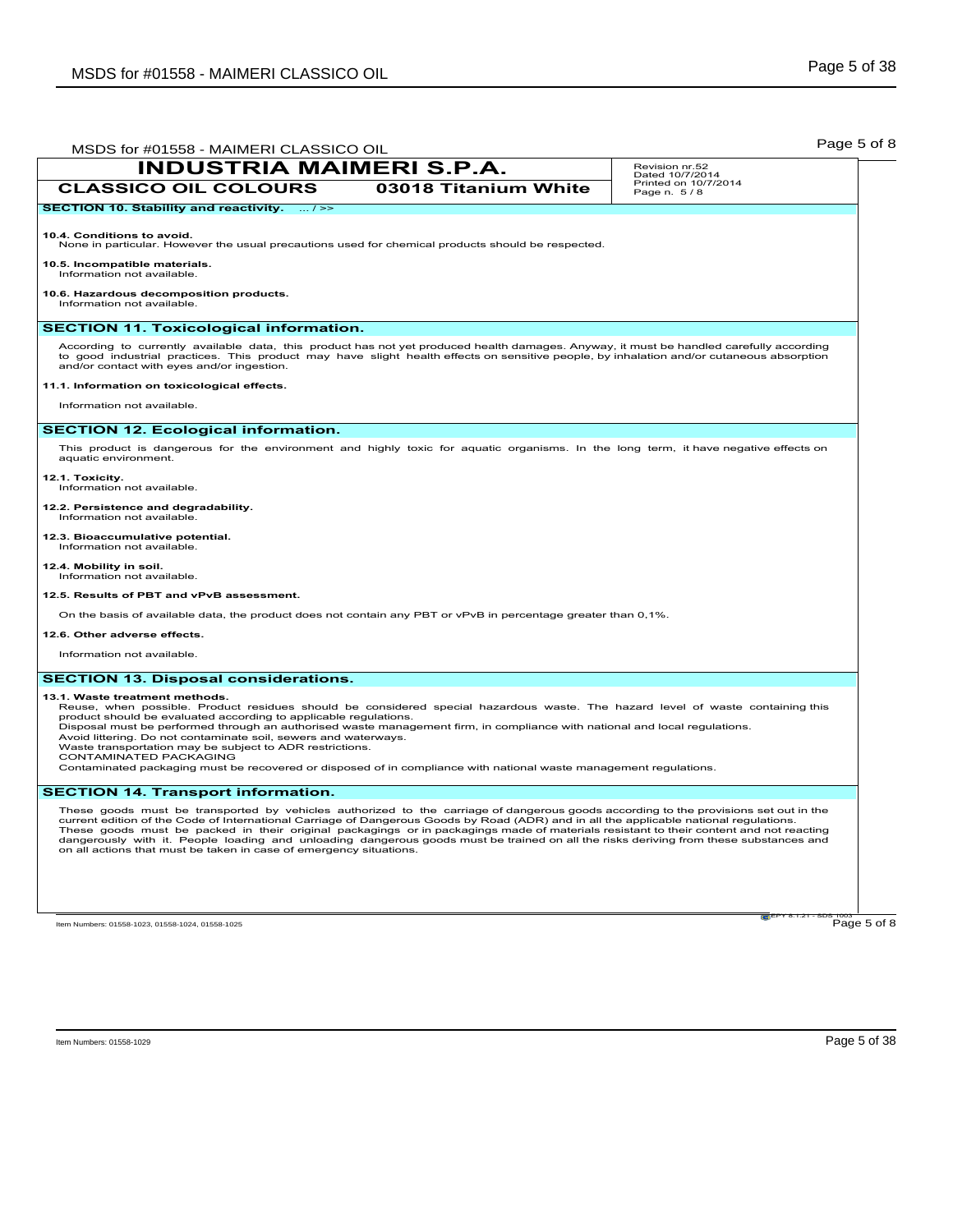| MSDS for #01558 - MAIMERI CLASSICO OIL                                                                |                     |                                                                                                                 |       |                                     | Page 6 of 8 |
|-------------------------------------------------------------------------------------------------------|---------------------|-----------------------------------------------------------------------------------------------------------------|-------|-------------------------------------|-------------|
|                                                                                                       |                     | <b>INDUSTRIA MAIMERI S.P.A.</b>                                                                                 |       | Revision nr.52<br>Dated 10/7/2014   |             |
| <b>CLASSICO OIL COLOURS</b>                                                                           |                     | 03018 Titanium White                                                                                            |       | Printed on 10/7/2014<br>Page n. 6/8 |             |
| <b>SECTION 14. Transport information.</b>                                                             | $\ldots$ / $\geq$   |                                                                                                                 |       |                                     |             |
|                                                                                                       |                     |                                                                                                                 |       |                                     |             |
| Road and rail transport:                                                                              |                     |                                                                                                                 |       |                                     |             |
| ADR/RID Class:                                                                                        | $\mathbf 9$<br>UN:  | 3082                                                                                                            |       |                                     |             |
| Packing Group:                                                                                        | Ш                   |                                                                                                                 |       |                                     |             |
| Label:                                                                                                | 9                   |                                                                                                                 |       |                                     |             |
| Nr. Kemler:                                                                                           | 90<br>5 L           |                                                                                                                 |       |                                     |             |
| Limited Quantity.<br>Tunnel restriction code.                                                         | (E)                 |                                                                                                                 |       |                                     |             |
| Proper Shipping Name:                                                                                 |                     | ENVIRONMENTALLY HAZARDOUS SUBSTANCE, LIQUID, N.O.S. (Zinc oxide)                                                |       |                                     |             |
| Carriage by sea (shipping):                                                                           |                     |                                                                                                                 |       |                                     |             |
| IMO Class:                                                                                            | UN:<br>$\mathbf{Q}$ | 3082                                                                                                            |       |                                     |             |
| Packing Group:                                                                                        | Ш                   |                                                                                                                 |       |                                     |             |
| Label:                                                                                                | 9                   |                                                                                                                 |       |                                     |             |
| EMS:                                                                                                  | $F-A, S-F$          |                                                                                                                 |       |                                     |             |
| Marine Pollutant.                                                                                     | YES                 |                                                                                                                 |       |                                     |             |
| Proper Shipping Name:                                                                                 |                     | ENVIRONMENTALLY HAZARDOUS SUBSTANCE, LIQUID, N.O.S. (Zinc oxide)                                                |       |                                     |             |
| Transport by air:                                                                                     |                     |                                                                                                                 |       |                                     |             |
| IATA:                                                                                                 | 9<br>UN:            | 3082                                                                                                            |       |                                     |             |
| Packing Group:                                                                                        | Ш                   |                                                                                                                 |       |                                     |             |
| Label:                                                                                                | 9                   |                                                                                                                 |       |                                     |             |
| Cargo:                                                                                                |                     |                                                                                                                 |       |                                     |             |
| Packaging instructions:                                                                               | 964                 | Maximum quantity:                                                                                               | 450 L |                                     |             |
| Pass.:<br>Packaging instructions:                                                                     | 964                 | Maximum quantity:                                                                                               | 450L  |                                     |             |
| Special Instructions:                                                                                 | A97, A158           |                                                                                                                 |       |                                     |             |
| Proper Shipping Name:                                                                                 |                     | ENVIRONMENTALLY HAZARDOUS SUBSTANCE, LIQUID, N.O.S. (Zinc oxide)                                                |       |                                     |             |
|                                                                                                       |                     | INFORMATION ON TRANSPORT OUTSIDE EU MEMBER NATIONS: NOT USDOT OR IMO REGULATED.                                 |       |                                     |             |
| <b>SECTION 15. Regulatory information.</b>                                                            |                     |                                                                                                                 |       |                                     |             |
|                                                                                                       |                     |                                                                                                                 |       |                                     |             |
| 15.1. Safety, health and environmental regulations/legislation specific for the substance or mixture. |                     |                                                                                                                 |       |                                     |             |
| Seveso category.                                                                                      | 9i                  |                                                                                                                 |       |                                     |             |
|                                                                                                       |                     | Restrictions relating to the product or contained substances pursuant to Annex XVII to EC Regulation 1907/2006. |       |                                     |             |
| Product.                                                                                              |                     |                                                                                                                 |       |                                     |             |
| Point.<br>3                                                                                           |                     |                                                                                                                 |       |                                     |             |
| Substances in Candidate List (Art. 59 REACH).                                                         |                     |                                                                                                                 |       |                                     |             |
| None.                                                                                                 |                     |                                                                                                                 |       |                                     |             |
| Substances subject to authorisarion (Annex XIV REACH).                                                |                     |                                                                                                                 |       |                                     |             |
| None.                                                                                                 |                     |                                                                                                                 |       |                                     |             |
| Substances subject to exportation reporting pursuant to (EC) Reg. 689/2008:                           |                     |                                                                                                                 |       |                                     |             |
| None.                                                                                                 |                     |                                                                                                                 |       |                                     |             |
| Substances subject to the Rotterdam Convention:                                                       |                     |                                                                                                                 |       |                                     |             |
| None.                                                                                                 |                     |                                                                                                                 |       |                                     |             |
| Substances subject to the Stockholm Convention:                                                       |                     |                                                                                                                 |       |                                     |             |
| None.                                                                                                 |                     |                                                                                                                 |       |                                     |             |
|                                                                                                       |                     |                                                                                                                 |       |                                     |             |
| Healthcare controls.                                                                                  |                     |                                                                                                                 |       |                                     |             |
| Information not available.                                                                            |                     |                                                                                                                 |       |                                     |             |
| 15.2. Chemical safety assessment.                                                                     |                     |                                                                                                                 |       |                                     |             |
|                                                                                                       |                     |                                                                                                                 |       |                                     |             |
|                                                                                                       |                     | No chemical safety assessment has been processed for the mixture and the substances it contains.                |       |                                     |             |
|                                                                                                       |                     |                                                                                                                 |       |                                     |             |
|                                                                                                       |                     |                                                                                                                 |       |                                     |             |
|                                                                                                       |                     |                                                                                                                 |       |                                     |             |
| Item Numbers: 01558-1023, 01558-1024, 01558-1025                                                      |                     |                                                                                                                 |       |                                     | Page 6 of 8 |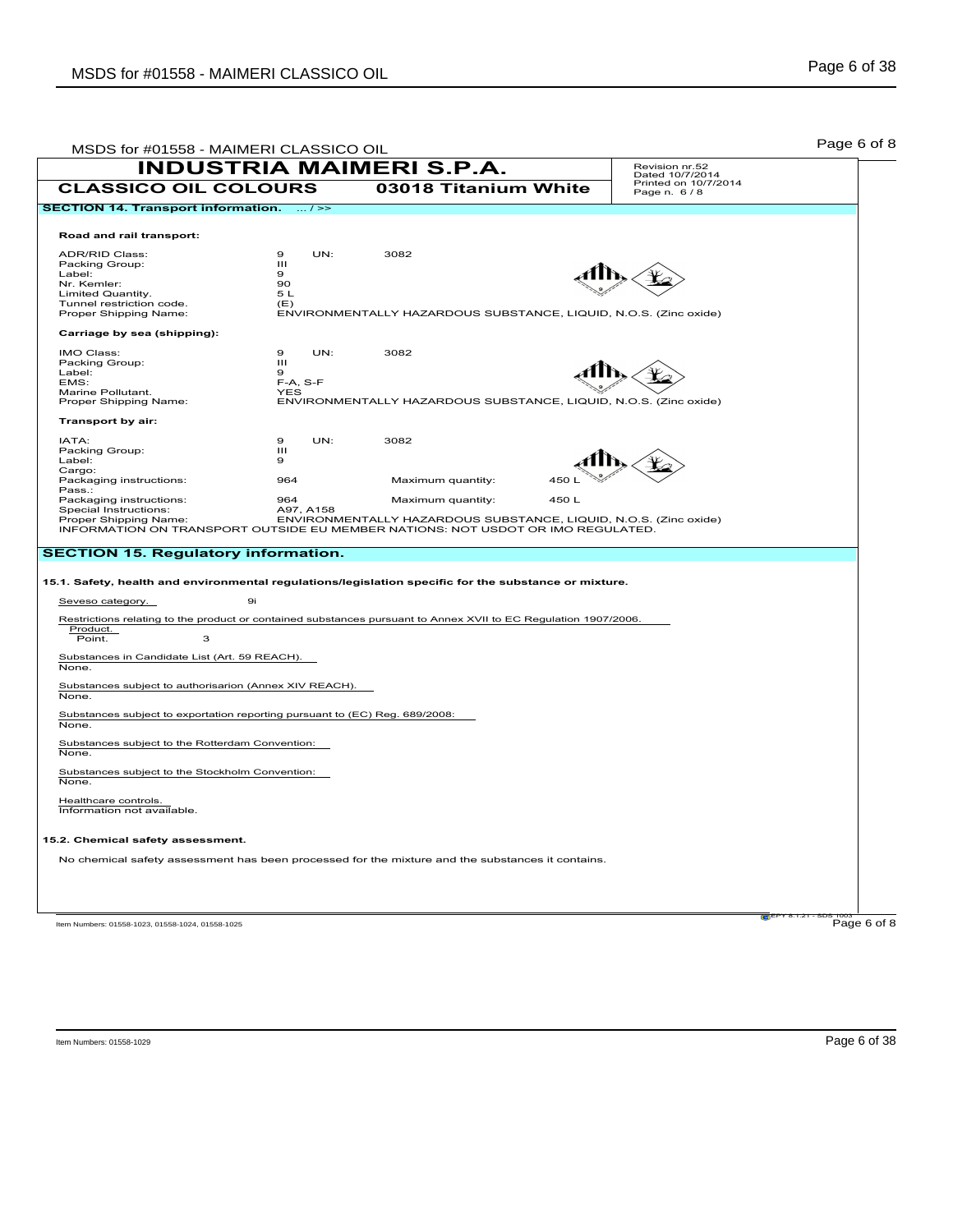|                                                                   |                                                                                                                     | <b>INDUSTRIA MAIMERI S.P.A.</b>                                                                                                          | Revision nr.52<br>Dated 10/7/2014   |
|-------------------------------------------------------------------|---------------------------------------------------------------------------------------------------------------------|------------------------------------------------------------------------------------------------------------------------------------------|-------------------------------------|
|                                                                   | <b>CLASSICO OIL COLOURS</b>                                                                                         | 03018 Titanium White                                                                                                                     | Printed on 10/7/2014<br>Page n. 7/8 |
|                                                                   |                                                                                                                     |                                                                                                                                          |                                     |
| <b>SECTION 16. Other information.</b>                             |                                                                                                                     |                                                                                                                                          |                                     |
|                                                                   | Text of hazard (H) indications mentioned in section 2-3 of the sheet:                                               |                                                                                                                                          |                                     |
| Flam. Liq. 3                                                      | Flammable liquid, category 3                                                                                        |                                                                                                                                          |                                     |
| Acute Tox. 4                                                      | Acute toxicity, category 4                                                                                          |                                                                                                                                          |                                     |
| Asp. Tox. 1<br>Eve Irrit. 2                                       | Aspiration hazard, category 1<br>Eye irritation, category 2                                                         |                                                                                                                                          |                                     |
| Skin Irrit. 2                                                     | Skin irritation, category 2                                                                                         |                                                                                                                                          |                                     |
| STOT SE 3                                                         |                                                                                                                     | Specific target organ toxicity - single exposure, category 3                                                                             |                                     |
| <b>Aquatic Acute 1</b>                                            |                                                                                                                     | Hazardous to the aquatic environment, acute toxicity, category 1                                                                         |                                     |
| <b>Aquatic Chronic 1</b><br><b>Aquatic Chronic 2</b>              |                                                                                                                     | Hazardous to the aquatic environment, chronic toxicity, category 1<br>Hazardous to the aquatic environment, chronic toxicity, category 2 |                                     |
| H226                                                              | Flammable liquid and vapour.                                                                                        |                                                                                                                                          |                                     |
| H332                                                              | Harmful if inhaled.                                                                                                 |                                                                                                                                          |                                     |
| <b>H304</b>                                                       | May be fatal if swallowed and enters airways.                                                                       |                                                                                                                                          |                                     |
| H319<br>H315                                                      | Causes serious eye irritation.<br>Causes skin irritation.                                                           |                                                                                                                                          |                                     |
| H335                                                              | May cause respiratory irritation.                                                                                   |                                                                                                                                          |                                     |
| H400                                                              | Very toxic to aquatic life.                                                                                         |                                                                                                                                          |                                     |
| H410                                                              | Very toxic to aquatic life with long lasting effects.                                                               |                                                                                                                                          |                                     |
| H411                                                              | Toxic to aquatic life with long lasting effects.                                                                    |                                                                                                                                          |                                     |
|                                                                   | Text of risk (R) phrases mentioned in section 2-3 of the sheet:                                                     |                                                                                                                                          |                                     |
| R <sub>10</sub><br><b>R20</b>                                     | FLAMMABLE.<br>HARMFUL BY INHALATION.                                                                                |                                                                                                                                          |                                     |
| R36                                                               | <b>IRRITATING TO EYES.</b>                                                                                          |                                                                                                                                          |                                     |
| R36/37/38                                                         |                                                                                                                     | IRRITATING TO EYES, RESPIRATORY SYSTEM AND SKIN.                                                                                         |                                     |
| R50/53                                                            |                                                                                                                     | VERY TOXIC TO AQUATIC ORGANISMS, MAY CAUSE LONG-TERM ADVERSE EFFECTS IN THE                                                              |                                     |
|                                                                   | AQUATIC ENVIRONMENT.                                                                                                |                                                                                                                                          |                                     |
| R51/53                                                            | <b>ENVIRONMENT.</b>                                                                                                 | TOXIC TO AQUATIC ORGANISMS, MAY CAUSE LONG-TERM ADVERSE EFFECTS IN THE AQUATIC                                                           |                                     |
| <b>R65</b>                                                        |                                                                                                                     | HARMFUL: MAY CAUSE LUNG DAMAGE IF SWALLOWED.                                                                                             |                                     |
| LEGEND:                                                           | - CAS NUMBER: Chemical Abstract Service Number<br>- CE50: Effective concentration (required to induce a 50% effect) | - ADR: European Agreement concerning the carriage of Dangerous goods by Road                                                             |                                     |
|                                                                   | - CE NUMBER: Identifier in ESIS (European archive of existing substances)                                           |                                                                                                                                          |                                     |
| - CLP: EC Regulation 1272/2008<br>- DNEL: Derived No Effect Level |                                                                                                                     |                                                                                                                                          |                                     |
| - EmS: Emergency Schedule                                         |                                                                                                                     |                                                                                                                                          |                                     |
|                                                                   | - GHS: Globally Harmonized System of classification and labeling of chemicals                                       |                                                                                                                                          |                                     |
|                                                                   |                                                                                                                     | - IATA DGR: International Air Transport Association Dangerous Goods Regulation                                                           |                                     |
| - IC50: Immobilization Concentration 50%                          |                                                                                                                     |                                                                                                                                          |                                     |
|                                                                   | - IMDG: International Maritime Code for dangerous goods                                                             |                                                                                                                                          |                                     |
| - IMO: International Maritime Organization                        |                                                                                                                     |                                                                                                                                          |                                     |
|                                                                   | - INDEX NUMBER: Identifier in Annex VI of CLP                                                                       |                                                                                                                                          |                                     |
| - LC50: Lethal Concentration 50%                                  |                                                                                                                     |                                                                                                                                          |                                     |
| - LD50: Lethal dose 50%<br>- OEL: Occupational Exposure Level     |                                                                                                                     |                                                                                                                                          |                                     |
|                                                                   | - PBT: Persistent bioaccumulative and toxic as REACH Regulation                                                     |                                                                                                                                          |                                     |
|                                                                   | - PEC: Predicted environmental Concentration                                                                        |                                                                                                                                          |                                     |
| - PEL: Predicted exposure level                                   |                                                                                                                     |                                                                                                                                          |                                     |
| - PNEC: Predicted no effect concentration                         |                                                                                                                     |                                                                                                                                          |                                     |
| - REACH: EC Regulation 1907/2006                                  |                                                                                                                     |                                                                                                                                          |                                     |
|                                                                   |                                                                                                                     | - RID: Regulation concerning the international transport of dangerous goods by train                                                     |                                     |
| - TLV: Threshold Limit Value                                      |                                                                                                                     |                                                                                                                                          |                                     |
|                                                                   |                                                                                                                     | - TLV CEILING: Concentration that should not be exceeded during any time of occupational exposure.                                       |                                     |
| - TWA STEL: Short-term exposure limit                             |                                                                                                                     |                                                                                                                                          |                                     |
|                                                                   | - TWA: Time-weighted average exposure limit                                                                         |                                                                                                                                          |                                     |
| - VOC: Volatile organic Compounds                                 | - vPvB: Very Persistent and very Bioaccumulative as for REACH Regulation.                                           |                                                                                                                                          |                                     |
|                                                                   |                                                                                                                     |                                                                                                                                          |                                     |
|                                                                   |                                                                                                                     |                                                                                                                                          |                                     |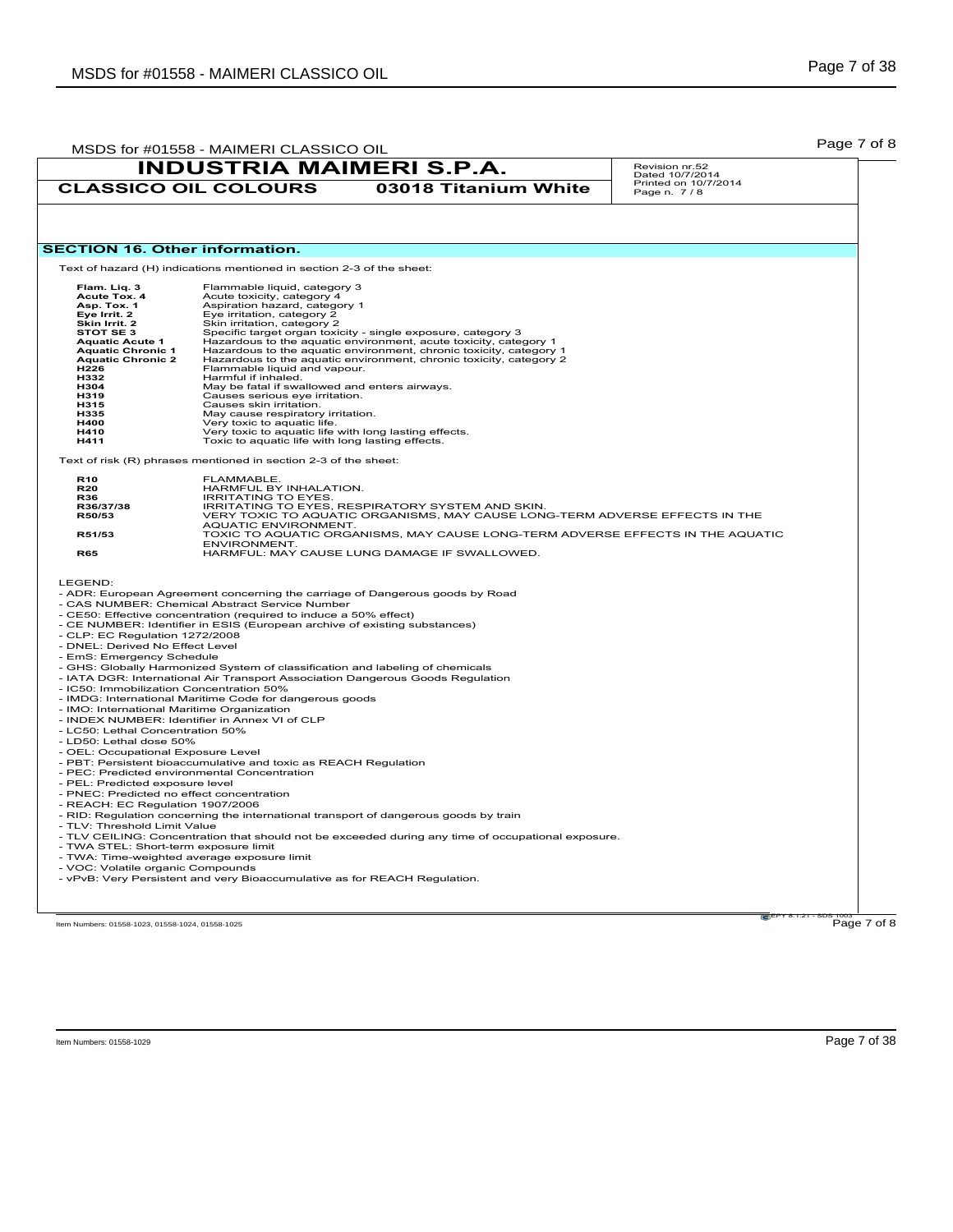| MSDS for #01558 - MAIMERI CLASSICO OIL                                                                                                                                                                                                                                                                                                                                                                                                                                                                                                                                                                                                                                                                                                                                                                                                                           |                      | Page 8 of 8                                               |
|------------------------------------------------------------------------------------------------------------------------------------------------------------------------------------------------------------------------------------------------------------------------------------------------------------------------------------------------------------------------------------------------------------------------------------------------------------------------------------------------------------------------------------------------------------------------------------------------------------------------------------------------------------------------------------------------------------------------------------------------------------------------------------------------------------------------------------------------------------------|----------------------|-----------------------------------------------------------|
| <b>INDUSTRIA MAIMERI S.P.A.</b><br><b>CLASSICO OIL COLOURS</b>                                                                                                                                                                                                                                                                                                                                                                                                                                                                                                                                                                                                                                                                                                                                                                                                   | 03018 Titanium White | Revision nr.52<br>Dated 10/7/2014<br>Printed on 10/7/2014 |
| SECTION 16. Other information.  />>                                                                                                                                                                                                                                                                                                                                                                                                                                                                                                                                                                                                                                                                                                                                                                                                                              |                      | Page n. 8/8                                               |
| <b>GENERAL BIBLIOGRAPHY</b><br>1. Directive 1999/45/EC and following amendments<br>2. Directive 67/548/EEC and following amendments and adjustments<br>3. Regulation (EC) 1907/2006 (REACH) of the European Parliament<br>4. Regulation (EC) 1272/2008 (CLP) of the European Parliament<br>5. Regulation (EC) 790/2009 (I Atp. CLP) of the European Parliament<br>6. Regulation (EC) 453/2010 of the European Parliament<br>7. Regulation (EC) 286/2011 (II Atp. CLP) of the European Parliament<br>8. The Merck Index. - 10th Edition<br>9. Handling Chemical Safety<br>10. Niosh - Registry of Toxic Effects of Chemical Substances<br>11. INRS - Fiche Toxicologique (toxicological sheet)<br>12. Patty - Industrial Hygiene and Toxicology<br>13. N.I. Sax - Dangerous properties of Industrial Materials-7, 1989 Edition<br>14. ECHA website                |                      |                                                           |
| Note for users:<br>The information contained in the present sheet are based on our own knowledge on the date of the last version. Users must verify the<br>suitability and thoroughness of provided information according to each specific use of the product.<br>This document must not be regarded as a guarantee on any specific product property.<br>The use of this product is not subject to our direct control; therefore, users must, under their own responsibility, comply with the current<br>health and safety laws and regulations. The producer is relieved from any liability arising from improper uses.<br>Provide appointed staff with adequate training on how to use chemical products.<br>Changes to previous review:<br>The following sections were modified:<br>02 / 03 / 04 / 05 / 06 / 07 / 08 / 09 / 10 / 11 / 12 / 13 / 14 / 15 / 16. |                      |                                                           |
|                                                                                                                                                                                                                                                                                                                                                                                                                                                                                                                                                                                                                                                                                                                                                                                                                                                                  |                      |                                                           |
|                                                                                                                                                                                                                                                                                                                                                                                                                                                                                                                                                                                                                                                                                                                                                                                                                                                                  |                      |                                                           |
|                                                                                                                                                                                                                                                                                                                                                                                                                                                                                                                                                                                                                                                                                                                                                                                                                                                                  |                      |                                                           |
|                                                                                                                                                                                                                                                                                                                                                                                                                                                                                                                                                                                                                                                                                                                                                                                                                                                                  |                      |                                                           |
|                                                                                                                                                                                                                                                                                                                                                                                                                                                                                                                                                                                                                                                                                                                                                                                                                                                                  |                      |                                                           |
|                                                                                                                                                                                                                                                                                                                                                                                                                                                                                                                                                                                                                                                                                                                                                                                                                                                                  |                      |                                                           |
|                                                                                                                                                                                                                                                                                                                                                                                                                                                                                                                                                                                                                                                                                                                                                                                                                                                                  |                      |                                                           |
|                                                                                                                                                                                                                                                                                                                                                                                                                                                                                                                                                                                                                                                                                                                                                                                                                                                                  |                      |                                                           |
|                                                                                                                                                                                                                                                                                                                                                                                                                                                                                                                                                                                                                                                                                                                                                                                                                                                                  |                      |                                                           |
|                                                                                                                                                                                                                                                                                                                                                                                                                                                                                                                                                                                                                                                                                                                                                                                                                                                                  |                      |                                                           |
|                                                                                                                                                                                                                                                                                                                                                                                                                                                                                                                                                                                                                                                                                                                                                                                                                                                                  |                      |                                                           |

 $Page 8 of 8$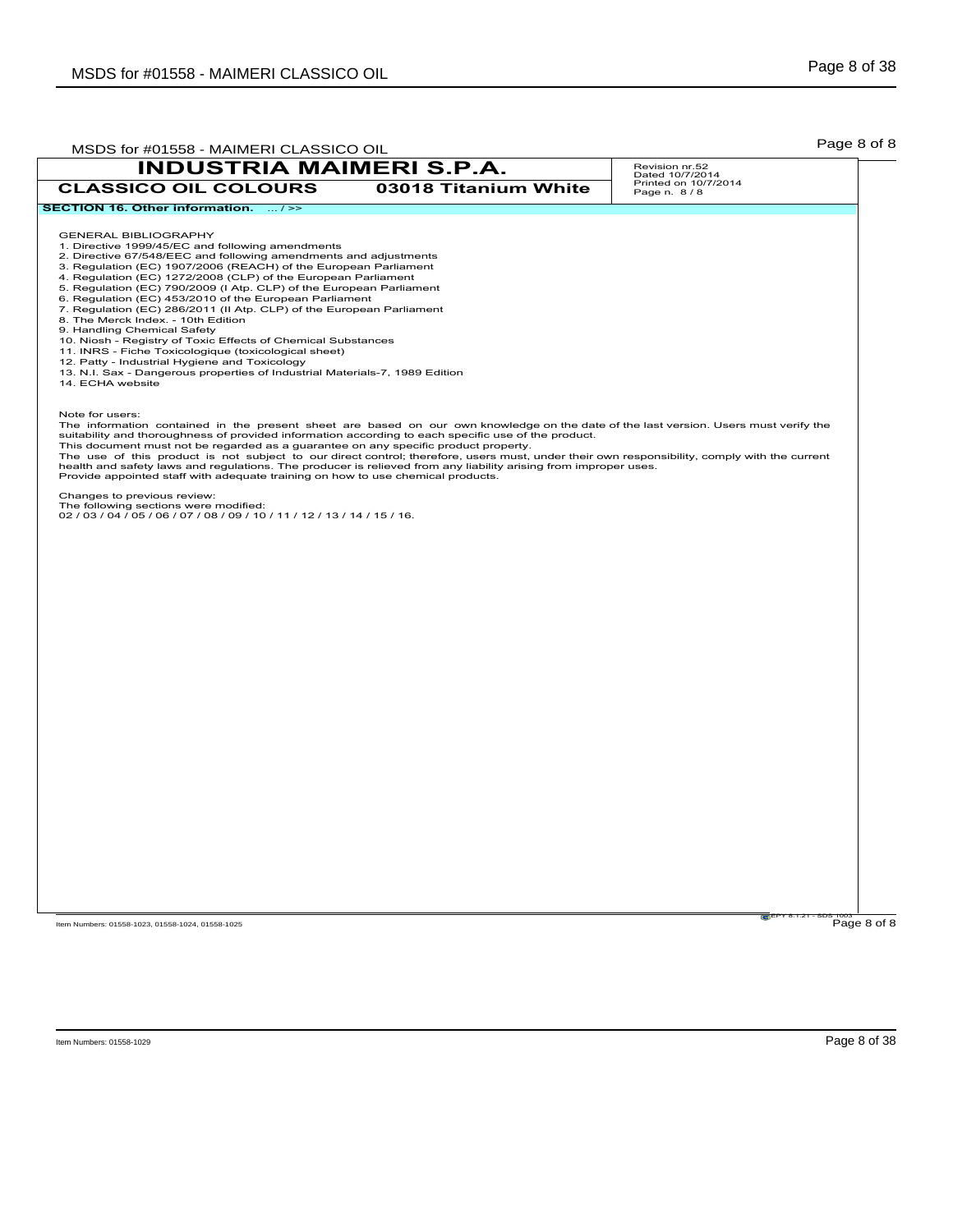| MSDS for #01558 - MAIMERI CLASSICO OIL                                             |                                                                                                                                                                                                                                                                                                                                                                                                           | Page 1 of 6                         |
|------------------------------------------------------------------------------------|-----------------------------------------------------------------------------------------------------------------------------------------------------------------------------------------------------------------------------------------------------------------------------------------------------------------------------------------------------------------------------------------------------------|-------------------------------------|
| <b>INDUSTRIA MAIMERI S.P.A.</b>                                                    | Revision nr.35<br>Dated 10/7/2014                                                                                                                                                                                                                                                                                                                                                                         |                                     |
| <b>CLASSICO OIL COLOURS</b>                                                        | 03256 Primary Red - Magenta                                                                                                                                                                                                                                                                                                                                                                               | Printed on 10/7/2014<br>Page n. 1/6 |
|                                                                                    | <b>Safety data sheet</b>                                                                                                                                                                                                                                                                                                                                                                                  |                                     |
|                                                                                    | SECTION 1. Identification of the substance/mixture and of the company/undertaking                                                                                                                                                                                                                                                                                                                         |                                     |
| 1.1. Product identifier                                                            |                                                                                                                                                                                                                                                                                                                                                                                                           |                                     |
| Code:<br>Product name                                                              | 03256<br><b>CLASSICO OIL COLOURS</b>                                                                                                                                                                                                                                                                                                                                                                      | 03256 Primary Red - Magenta         |
| 1.2. Relevant identified uses of the substance or mixture and uses advised against |                                                                                                                                                                                                                                                                                                                                                                                                           |                                     |
| Intended use                                                                       | Oil colour.                                                                                                                                                                                                                                                                                                                                                                                               |                                     |
| 1.3. Details of the supplier of the safety data sheet                              |                                                                                                                                                                                                                                                                                                                                                                                                           |                                     |
| Name<br>Full address<br><b>District and Country</b>                                | <b>INDUSTRIA MAIMERI S.P.A.</b><br>Via Gianni Maimeri, 1<br>20060<br>Mediglia<br><b>Italia</b><br>+39 02 906981<br>Tel.<br>+39 02 90698999<br>Fax                                                                                                                                                                                                                                                         | (MI)                                |
| e-mail address of the competent person<br>responsible for the Safety Data Sheet    | schedesicurezza@maimeri.it                                                                                                                                                                                                                                                                                                                                                                                |                                     |
| Product distribution by                                                            | INDUSTRIA MAIMERI S.P.A. VIA G.MAIMERI 1 20060 BETTOLINO DI MEDIGLIA<br>(MI) ITALY                                                                                                                                                                                                                                                                                                                        |                                     |
| 1.4. Emergency telephone number                                                    |                                                                                                                                                                                                                                                                                                                                                                                                           |                                     |
| For urgent inquiries refer to                                                      | Australia: 131126<br>USA: 1800 222 1222<br>Regno Unito NHS Direct (UK): +44 (0) 845 46 47                                                                                                                                                                                                                                                                                                                 |                                     |
| <b>SECTION 2. Hazards identification.</b>                                          |                                                                                                                                                                                                                                                                                                                                                                                                           |                                     |
| 2.1. Classification of the substance or mixture.                                   |                                                                                                                                                                                                                                                                                                                                                                                                           |                                     |
| amendments.                                                                        | The product is not classified as hazardous pursuant to the provisions set forth in EC Regulation 1272/2008 (CLP) (and subsequent<br>amendments and supplements). However, since the product contains hazardous substances in concentrations such as to be declared in<br>section no. 3, it requires a safety data sheet with appropriate information, compliant to EC Regulation 1907/2006 and subsequent |                                     |
| 2.1.1. Regulation 1272/2008 (CLP) and following amendments and adjustments.        |                                                                                                                                                                                                                                                                                                                                                                                                           |                                     |
| Hazard classification and indication:                                              |                                                                                                                                                                                                                                                                                                                                                                                                           |                                     |
| 2.2. Label elements.                                                               |                                                                                                                                                                                                                                                                                                                                                                                                           |                                     |
| Hazard pictograms:                                                                 |                                                                                                                                                                                                                                                                                                                                                                                                           |                                     |
| Signal words:                                                                      |                                                                                                                                                                                                                                                                                                                                                                                                           |                                     |
| Hazard statements:<br>Precautionary statements:                                    |                                                                                                                                                                                                                                                                                                                                                                                                           |                                     |
| Safety data sheet available for professional users on request.                     |                                                                                                                                                                                                                                                                                                                                                                                                           |                                     |
| 2.3. Other hazards.                                                                |                                                                                                                                                                                                                                                                                                                                                                                                           |                                     |
| Information not available.                                                         |                                                                                                                                                                                                                                                                                                                                                                                                           |                                     |
|                                                                                    |                                                                                                                                                                                                                                                                                                                                                                                                           |                                     |
|                                                                                    |                                                                                                                                                                                                                                                                                                                                                                                                           |                                     |
|                                                                                    |                                                                                                                                                                                                                                                                                                                                                                                                           |                                     |
|                                                                                    |                                                                                                                                                                                                                                                                                                                                                                                                           | $\approx$ EPY 8.1.2                 |
| Item Numbers: 01558-3743, 01558-3744, 01558-3745                                   |                                                                                                                                                                                                                                                                                                                                                                                                           | Page 1 of 6                         |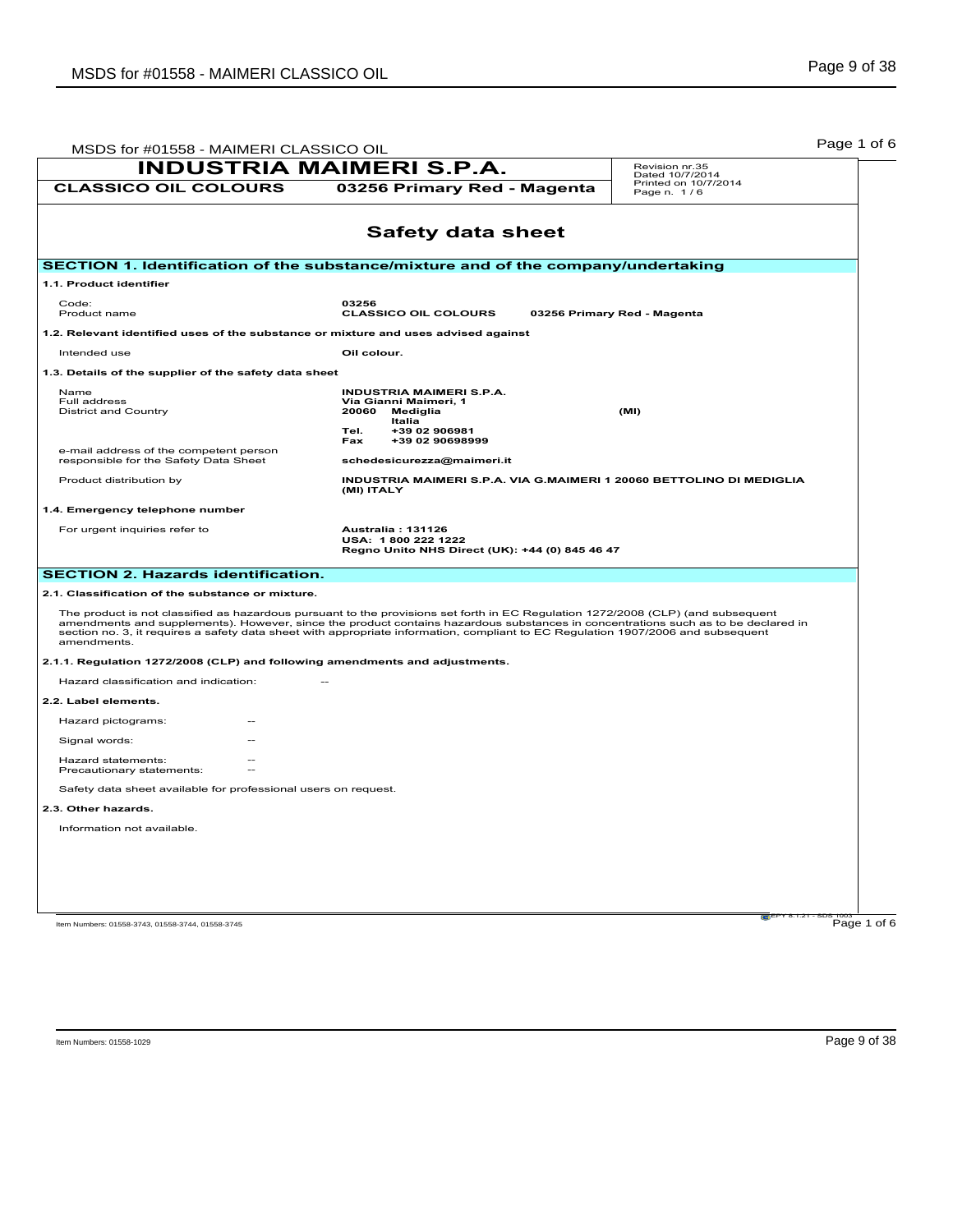| <b>INDUSTRIA MAIMERI S.P.A.</b>                                                                                                                                                                                                                                                                                                                                                                                                                                                                                                                                                                                                                                                                                                                            |                             |                   | Revision nr.35<br>Dated 10/7/2014   |
|------------------------------------------------------------------------------------------------------------------------------------------------------------------------------------------------------------------------------------------------------------------------------------------------------------------------------------------------------------------------------------------------------------------------------------------------------------------------------------------------------------------------------------------------------------------------------------------------------------------------------------------------------------------------------------------------------------------------------------------------------------|-----------------------------|-------------------|-------------------------------------|
| <b>CLASSICO OIL COLOURS</b>                                                                                                                                                                                                                                                                                                                                                                                                                                                                                                                                                                                                                                                                                                                                | 03256 Primary Red - Magenta |                   | Printed on 10/7/2014<br>Page n. 2/6 |
|                                                                                                                                                                                                                                                                                                                                                                                                                                                                                                                                                                                                                                                                                                                                                            |                             |                   |                                     |
| <b>SECTION 3. Composition/information on ingredients.</b>                                                                                                                                                                                                                                                                                                                                                                                                                                                                                                                                                                                                                                                                                                  |                             |                   |                                     |
| 3.1. Substances.                                                                                                                                                                                                                                                                                                                                                                                                                                                                                                                                                                                                                                                                                                                                           |                             |                   |                                     |
| Information not relevant.                                                                                                                                                                                                                                                                                                                                                                                                                                                                                                                                                                                                                                                                                                                                  |                             |                   |                                     |
| 3.2. Mixtures.                                                                                                                                                                                                                                                                                                                                                                                                                                                                                                                                                                                                                                                                                                                                             |                             |                   |                                     |
| <b>Contains:</b>                                                                                                                                                                                                                                                                                                                                                                                                                                                                                                                                                                                                                                                                                                                                           |                             |                   |                                     |
| Identification.<br>Conc. %.                                                                                                                                                                                                                                                                                                                                                                                                                                                                                                                                                                                                                                                                                                                                | Classification 67/548/EEC.  |                   | Classification 1272/2008 (CLP).     |
| ETHYLENE GLYCOL MONOBUTYL ETHER<br>Xi R <sub>36</sub><br>CAS.<br>112-34-5<br>$0 - 0,05$<br>EC.<br>203-961-6<br>INDEX. 603-096-00-8                                                                                                                                                                                                                                                                                                                                                                                                                                                                                                                                                                                                                         |                             | Eye Irrit. 2 H319 |                                     |
| Note: Upper limit is not included into the range.<br>The full wording of the Risk (R) and hazard (H) phrases is given in section 16 of the sheet.                                                                                                                                                                                                                                                                                                                                                                                                                                                                                                                                                                                                          |                             |                   |                                     |
| T+ = Very Toxic(T+), T = Toxic(T), Xn = Harmful(Xn), C = Corrosive(C), Xi = Irritant(Xi), O = Oxidizing(O), E = Explosive(E), F+ = Extremely Flammable(F+), F = Highly Flammable(F),<br>$N =$ Dangerous for the Environment(N)                                                                                                                                                                                                                                                                                                                                                                                                                                                                                                                             |                             |                   |                                     |
| <b>SECTION 4. First aid measures.</b>                                                                                                                                                                                                                                                                                                                                                                                                                                                                                                                                                                                                                                                                                                                      |                             |                   |                                     |
| 4.1. Description of first aid measures.<br>Not specifically necessary. Observance of good industrial hygiene is recommended.                                                                                                                                                                                                                                                                                                                                                                                                                                                                                                                                                                                                                               |                             |                   |                                     |
| 4.2. Most important symptoms and effects, both acute and delayed.<br>No episodes of damage to health ascribable to the product have been reported.                                                                                                                                                                                                                                                                                                                                                                                                                                                                                                                                                                                                         |                             |                   |                                     |
| 4.3. Indication of any immediate medical attention and special treatment needed.<br>Information not available.                                                                                                                                                                                                                                                                                                                                                                                                                                                                                                                                                                                                                                             |                             |                   |                                     |
| <b>SECTION 5. Firefighting measures.</b>                                                                                                                                                                                                                                                                                                                                                                                                                                                                                                                                                                                                                                                                                                                   |                             |                   |                                     |
| 5.1. Extinguishing media.<br>SUITABLE EXTINGUISHING EQUIPMENT<br>The extinguishing equipment should be of the conventional kind: carbon dioxide, foam, powder and water spray.<br>UNSUITABLE EXTINGUISHING EQUIPMENT<br>None in particular.                                                                                                                                                                                                                                                                                                                                                                                                                                                                                                                |                             |                   |                                     |
| 5.2. Special hazards arising from the substance or mixture.<br>HAZARDS CAUSED BY EXPOSURE IN THE EVENT OF FIRE<br>Do not breathe combustion products.                                                                                                                                                                                                                                                                                                                                                                                                                                                                                                                                                                                                      |                             |                   |                                     |
| 5.3. Advice for firefighters.<br><b>GENERAL INFORMATION</b><br>Use jets of water to cool the containers to prevent product decomposition and the development of substances potentially hazardous for<br>health. Always wear full fire prevention gear. Collect extinguishing water to prevent it from draining into the sewer system. Dispose of<br>contaminated water used for extinction and the remains of the fire according to applicable regulations.<br>SPECIAL PROTECTIVE EQUIPMENT FOR FIRE-FIGHTERS<br>Normal fire fighting clothing i.e. fire kit (BS EN 469), gloves (BS EN 659) and boots (HO specification A29 and A30) in combination with<br>self-contained open circuit positive pressure compressed air breathing apparatus (BS EN 137). |                             |                   |                                     |
| <b>SECTION 6. Accidental release measures.</b>                                                                                                                                                                                                                                                                                                                                                                                                                                                                                                                                                                                                                                                                                                             |                             |                   |                                     |
| 6.1. Personal precautions, protective equipment and emergency procedures.<br>Use breathing equipment if fumes or powders are released into the air. These indications apply for both processing staff and those<br>involved in emergency procedures.                                                                                                                                                                                                                                                                                                                                                                                                                                                                                                       |                             |                   |                                     |
| 6.2. Environmental precautions.<br>The product must not penetrate into the sewer system or come into contact with surface water or ground water.                                                                                                                                                                                                                                                                                                                                                                                                                                                                                                                                                                                                           |                             |                   |                                     |
|                                                                                                                                                                                                                                                                                                                                                                                                                                                                                                                                                                                                                                                                                                                                                            |                             |                   | Page 2 of 6                         |
| Item Numbers: 01558-3743, 01558-3744, 01558-3745                                                                                                                                                                                                                                                                                                                                                                                                                                                                                                                                                                                                                                                                                                           |                             |                   |                                     |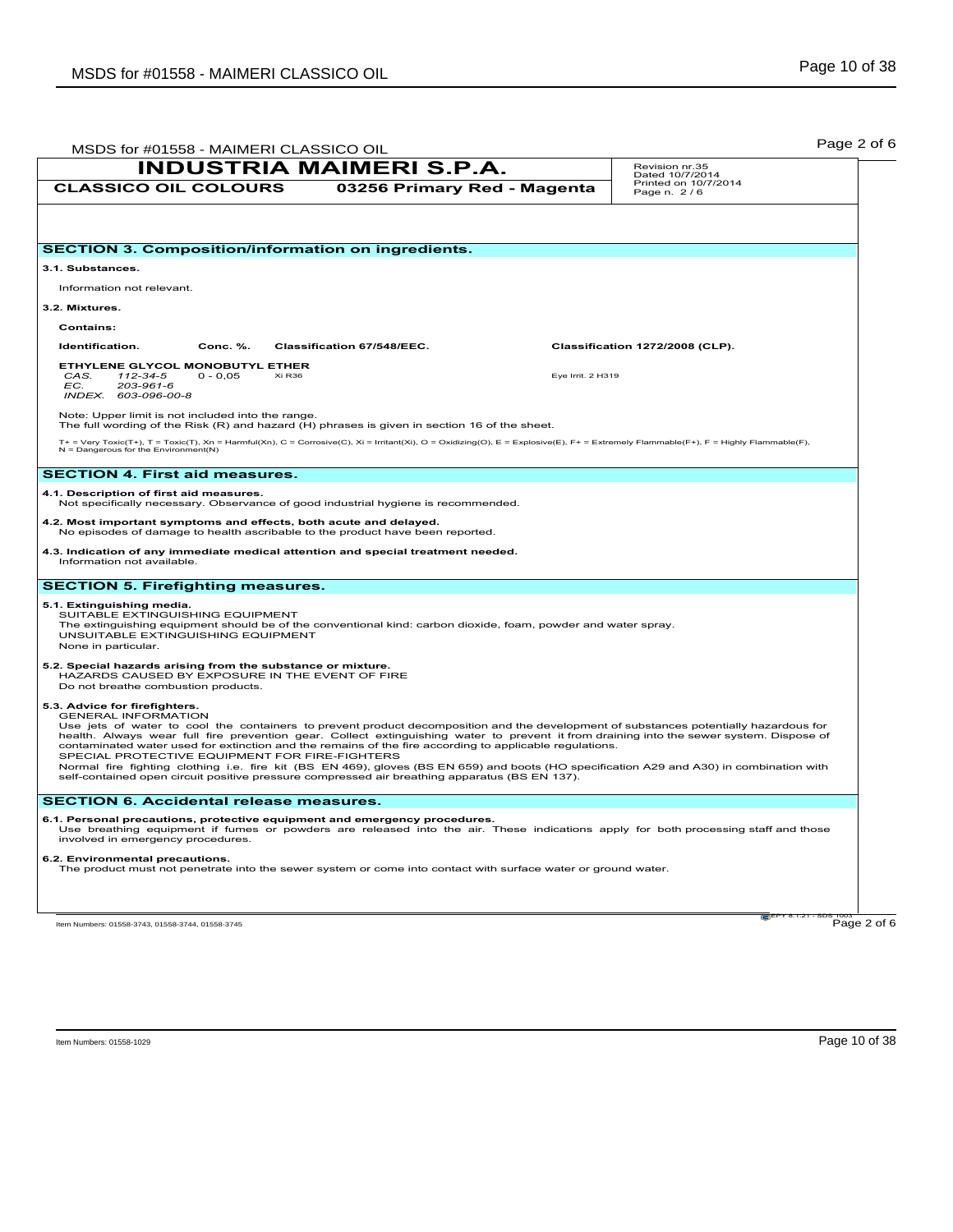|                                                                                                                                                       | <b>INDUSTRIA MAIMERI S.P.A.</b>                                                                                                                                                                                                                                                                                                                                                                                                                                                                                                                 | Revision nr.35                          |
|-------------------------------------------------------------------------------------------------------------------------------------------------------|-------------------------------------------------------------------------------------------------------------------------------------------------------------------------------------------------------------------------------------------------------------------------------------------------------------------------------------------------------------------------------------------------------------------------------------------------------------------------------------------------------------------------------------------------|-----------------------------------------|
| <b>CLASSICO OIL COLOURS</b>                                                                                                                           | 03256 Primary Red - Magenta                                                                                                                                                                                                                                                                                                                                                                                                                                                                                                                     | Dated 10/7/2014<br>Printed on 10/7/2014 |
| <b>SECTION 6. Accidental release measures.</b>                                                                                                        | $\overline{\cdot \cdot \cdot}$ / >>                                                                                                                                                                                                                                                                                                                                                                                                                                                                                                             | Page n. 3/6                             |
|                                                                                                                                                       |                                                                                                                                                                                                                                                                                                                                                                                                                                                                                                                                                 |                                         |
| 6.3. Methods and material for containment and cleaning up.<br>material should be disposed of in compliance with the provisions set forth in point 13. | Confine using earth or inert material. Collect as much material as possible and eliminate the rest using jets of water. Contaminated                                                                                                                                                                                                                                                                                                                                                                                                            |                                         |
| 6.4. Reference to other sections.<br>Any information on personal protection and disposal is given in sections 8 and 13.                               |                                                                                                                                                                                                                                                                                                                                                                                                                                                                                                                                                 |                                         |
| <b>SECTION 7. Handling and storage.</b>                                                                                                               |                                                                                                                                                                                                                                                                                                                                                                                                                                                                                                                                                 |                                         |
| 7.1. Precautions for safe handling.<br>environment. Do not eat, drink or smoke during use.                                                            | Before handling the product, consult all the other sections of this material safety data sheet. Avoid leakage of the product into the                                                                                                                                                                                                                                                                                                                                                                                                           |                                         |
| 7.2. Conditions for safe storage, including any incompatibilities.                                                                                    | Keep the product in clearly labelled containers. Keep containers away from any incompatible materials, see section 10 for details.                                                                                                                                                                                                                                                                                                                                                                                                              |                                         |
| 7.3. Specific end use(s).<br>Information not available.                                                                                               |                                                                                                                                                                                                                                                                                                                                                                                                                                                                                                                                                 |                                         |
| <b>SECTION 8. Exposure controls/personal protection.</b>                                                                                              |                                                                                                                                                                                                                                                                                                                                                                                                                                                                                                                                                 |                                         |
| 8.1. Control parameters.                                                                                                                              |                                                                                                                                                                                                                                                                                                                                                                                                                                                                                                                                                 |                                         |
| Information not available.                                                                                                                            |                                                                                                                                                                                                                                                                                                                                                                                                                                                                                                                                                 |                                         |
| 8.2. Exposure controls.                                                                                                                               |                                                                                                                                                                                                                                                                                                                                                                                                                                                                                                                                                 |                                         |
| <b>HAND PROTECTION</b>                                                                                                                                | As the use of adequate technical equipment must always take priority over personal protection equipment, make sure that the workplace<br>is well aired through effective local aspiration. Personal protection equipment must comply with the rules in force indicated below.<br>Protect hands with category I (ref. Directive 89/686/EEC and standard EN 374) work gloves, such as those in latex, PVC or equivalent.                                                                                                                          |                                         |
| <b>EYE PROTECTION</b><br>Use of protective airtight goggles (ref. standard EN 166) recommended.                                                       | The following should be considered when choosing work glove material: degradation, breakage times and permeation. Work glove<br>resistance to preparations should be checked before use, as it can be unpredictable. Gloves' limit depends on the duration of exposure.                                                                                                                                                                                                                                                                         |                                         |
| <b>SKIN PROTECTION</b><br>with soap and water after removing overalls.<br>RESPIRATORY PROTECTION                                                      | Wear category I professional long-sleeved overalls and safety footwear (ref. Directive 89/686/CEE and standard EN 344). Wash body                                                                                                                                                                                                                                                                                                                                                                                                               |                                         |
|                                                                                                                                                       | If the threshold value (if available) for one or more of the substances present in the preparation for daily exposure in the workplace or to<br>a fraction established by the company's prevention and protection service is exceeded, wear a mask with an A or universal filter, the<br>class (1, 2 or 3) of which must be chosen according to the limit concentration of use (ref. standard EN 141).<br>The use of respiratory tract protection equipment, such as masks like that indicated above, is necessary to reduce worker exposure in |                                         |
| full face mask, half mask or mouthpiece (ref. standard EN 138).                                                                                       | the absence of technical measures. The protection provided by masks is in any case limited.<br>If the substance in question is odourless or its olfactory threshold is higher than the relative exposure limit and in the event of an<br>emergency, or when exposure levels are unknown or the concentration of oxygen in the workplace is less than 17% volume, wear<br>self-contained, open-circuit compressed air breathing apparatus (ref. standard EN 137) or fresh air hose breathing apparatus for use with                              |                                         |
| <b>SECTION 9. Physical and chemical properties.</b>                                                                                                   |                                                                                                                                                                                                                                                                                                                                                                                                                                                                                                                                                 |                                         |
| 9.1. Information on basic physical and chemical properties.                                                                                           |                                                                                                                                                                                                                                                                                                                                                                                                                                                                                                                                                 |                                         |
| Appearance<br>Colour                                                                                                                                  | paste<br>red                                                                                                                                                                                                                                                                                                                                                                                                                                                                                                                                    |                                         |
| Odour                                                                                                                                                 | characteristic                                                                                                                                                                                                                                                                                                                                                                                                                                                                                                                                  |                                         |
| Odour threshold.<br>pH.                                                                                                                               | Not available.                                                                                                                                                                                                                                                                                                                                                                                                                                                                                                                                  |                                         |
| Melting point / freezing point.                                                                                                                       | Not available.                                                                                                                                                                                                                                                                                                                                                                                                                                                                                                                                  |                                         |
| Initial boiling point.                                                                                                                                | Not available.                                                                                                                                                                                                                                                                                                                                                                                                                                                                                                                                  |                                         |
| Boiling range.<br>Flash point.                                                                                                                        | Not available.<br>$^{\circ}$ C.<br>$\geq$<br>60                                                                                                                                                                                                                                                                                                                                                                                                                                                                                                 |                                         |
| <b>Evaporation Rate</b>                                                                                                                               | Not available.                                                                                                                                                                                                                                                                                                                                                                                                                                                                                                                                  |                                         |
| Flammability of solids and gases                                                                                                                      | Not available.                                                                                                                                                                                                                                                                                                                                                                                                                                                                                                                                  |                                         |
|                                                                                                                                                       | Not available.                                                                                                                                                                                                                                                                                                                                                                                                                                                                                                                                  |                                         |
| Lower inflammability limit.                                                                                                                           |                                                                                                                                                                                                                                                                                                                                                                                                                                                                                                                                                 |                                         |
| Upper inflammability limit.                                                                                                                           | Not available.                                                                                                                                                                                                                                                                                                                                                                                                                                                                                                                                  |                                         |
| Lower explosive limit.                                                                                                                                | Not available.                                                                                                                                                                                                                                                                                                                                                                                                                                                                                                                                  |                                         |
| Upper explosive limit.                                                                                                                                | Not available.                                                                                                                                                                                                                                                                                                                                                                                                                                                                                                                                  |                                         |

Item Numbers: 01558-1029 **Page 11 of 38**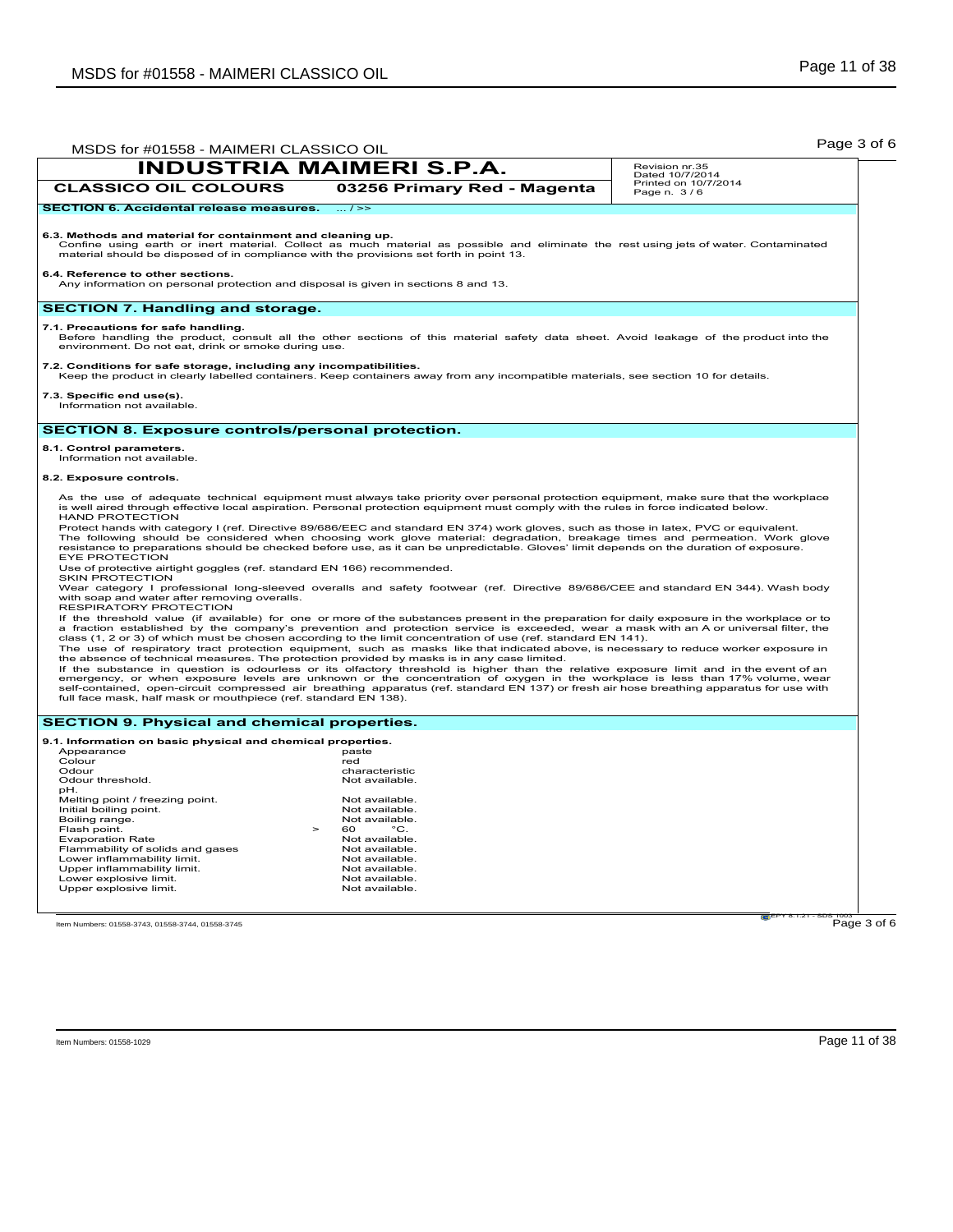| MSDS for #01558 - MAIMERI CLASSICO OIL                                                                                                                                                                                                                                                                                                                 |                                                                                                                                                                                                                                                                                     | Page 4 of 6 |  |  |
|--------------------------------------------------------------------------------------------------------------------------------------------------------------------------------------------------------------------------------------------------------------------------------------------------------------------------------------------------------|-------------------------------------------------------------------------------------------------------------------------------------------------------------------------------------------------------------------------------------------------------------------------------------|-------------|--|--|
| <b>INDUSTRIA MAIMERI S.P.A.</b>                                                                                                                                                                                                                                                                                                                        | Revision nr.35<br>Dated 10/7/2014                                                                                                                                                                                                                                                   |             |  |  |
| <b>CLASSICO OIL COLOURS</b>                                                                                                                                                                                                                                                                                                                            | Printed on 10/7/2014<br>03256 Primary Red - Magenta<br>Page n. 4/6                                                                                                                                                                                                                  |             |  |  |
| <b>SECTION 9. Physical and chemical properties.</b>                                                                                                                                                                                                                                                                                                    | $\ldots$ / >>                                                                                                                                                                                                                                                                       |             |  |  |
| Vapour pressure.<br>Vapour density<br>Relative density.<br>Solubility<br>Partition coefficient: n-octanol/water<br>Auto-ignition temperature.<br>Decomposition temperature.<br>Viscosity<br><b>Explosive properties</b><br>Oxidising properties<br>9.2. Other information.<br>Solid content.<br>VOC (Directive 1999/13/EC):<br>VOC (volatile carbon) : | Not available.<br>Not available.<br>0.2<br>Kg/I<br>INSOLUBLE, DILUTE WITH WHITE SPIRIT<br>Not available.<br>Not available.<br>Not available.<br>Not available.<br>Not available.<br>Not available.<br>46.88%<br>$0,06\% - 0,73$<br>g/litre.<br>$0,05\% - 0,62$<br>g/litre.          |             |  |  |
| <b>SECTION 10. Stability and reactivity.</b>                                                                                                                                                                                                                                                                                                           |                                                                                                                                                                                                                                                                                     |             |  |  |
| 10.1. Reactivity.<br>There are no particular risks of reaction with other substances in normal conditions of use.<br>10.2. Chemical stability.<br>The product is stable in normal conditions of use and storage.                                                                                                                                       |                                                                                                                                                                                                                                                                                     |             |  |  |
| 10.3. Possibility of hazardous reactions.<br>No hazardous reactions are foreseeable in normal conditions of use and storage.                                                                                                                                                                                                                           |                                                                                                                                                                                                                                                                                     |             |  |  |
| 10.4. Conditions to avoid.                                                                                                                                                                                                                                                                                                                             | None in particular. However the usual precautions used for chemical products should be respected.                                                                                                                                                                                   |             |  |  |
| 10.5. Incompatible materials.<br>Information not available.                                                                                                                                                                                                                                                                                            |                                                                                                                                                                                                                                                                                     |             |  |  |
| 10.6. Hazardous decomposition products.<br>Information not available.                                                                                                                                                                                                                                                                                  |                                                                                                                                                                                                                                                                                     |             |  |  |
| <b>SECTION 11. Toxicological information.</b>                                                                                                                                                                                                                                                                                                          |                                                                                                                                                                                                                                                                                     |             |  |  |
| and/or contact with eyes and/or ingestion.                                                                                                                                                                                                                                                                                                             | According to currently available data, this product has not yet produced health damages. Anyway, it must be handled carefully according<br>to good industrial practices. This product may have slight health effects on sensitive people, by inhalation and/or cutaneous absorption |             |  |  |
| 11.1. Information on toxicological effects.                                                                                                                                                                                                                                                                                                            |                                                                                                                                                                                                                                                                                     |             |  |  |
| Information not available.                                                                                                                                                                                                                                                                                                                             |                                                                                                                                                                                                                                                                                     |             |  |  |
| <b>SECTION 12. Ecological information.</b>                                                                                                                                                                                                                                                                                                             |                                                                                                                                                                                                                                                                                     |             |  |  |
| waterways or sewers or contaminate soil or vegetation.                                                                                                                                                                                                                                                                                                 | Use this product according to good working practices. Avoid littering. Inform the competent authorities, should the product reach                                                                                                                                                   |             |  |  |
| 12.1. Toxicity.<br>Information not available.                                                                                                                                                                                                                                                                                                          |                                                                                                                                                                                                                                                                                     |             |  |  |
| 12.2. Persistence and degradability.<br>Information not available.                                                                                                                                                                                                                                                                                     |                                                                                                                                                                                                                                                                                     |             |  |  |
| 12.3. Bioaccumulative potential.<br>Information not available.                                                                                                                                                                                                                                                                                         |                                                                                                                                                                                                                                                                                     |             |  |  |
| 12.4. Mobility in soil.<br>Information not available.                                                                                                                                                                                                                                                                                                  |                                                                                                                                                                                                                                                                                     |             |  |  |
| 12.5. Results of PBT and vPvB assessment.                                                                                                                                                                                                                                                                                                              |                                                                                                                                                                                                                                                                                     |             |  |  |
|                                                                                                                                                                                                                                                                                                                                                        | On the basis of available data, the product does not contain any PBT or vPvB in percentage greater than 0,1%.                                                                                                                                                                       |             |  |  |
| Item Numbers: 01558-3743, 01558-3744, 01558-3745                                                                                                                                                                                                                                                                                                       |                                                                                                                                                                                                                                                                                     | Page 4 of 6 |  |  |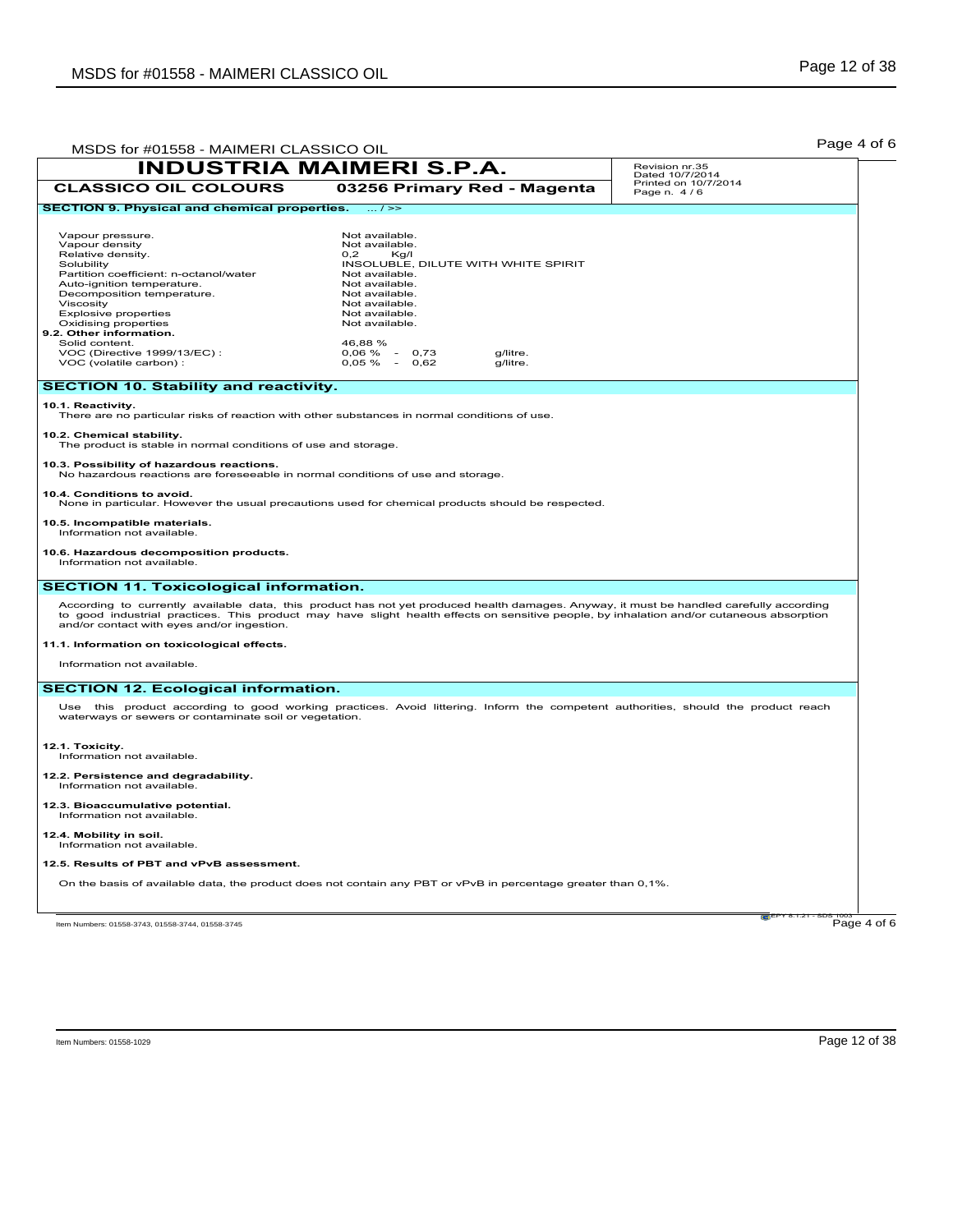| MSDS for #01558 - MAIMERI CLASSICO OIL                                                                                                                                                                                                                                                                                                                                                                                                                                          |                                 | Page 5 of 6                                                                                                                                                                                                                                                             |
|---------------------------------------------------------------------------------------------------------------------------------------------------------------------------------------------------------------------------------------------------------------------------------------------------------------------------------------------------------------------------------------------------------------------------------------------------------------------------------|---------------------------------|-------------------------------------------------------------------------------------------------------------------------------------------------------------------------------------------------------------------------------------------------------------------------|
|                                                                                                                                                                                                                                                                                                                                                                                                                                                                                 | <b>INDUSTRIA MAIMERI S.P.A.</b> | Revision nr.35<br>Dated 10/7/2014                                                                                                                                                                                                                                       |
| <b>CLASSICO OIL COLOURS</b>                                                                                                                                                                                                                                                                                                                                                                                                                                                     | 03256 Primary Red - Magenta     | Printed on 10/7/2014<br>Page n. 5/6                                                                                                                                                                                                                                     |
| <b>SECTION 12. Ecological information.</b>                                                                                                                                                                                                                                                                                                                                                                                                                                      | $\ldots$ / $\geq$               |                                                                                                                                                                                                                                                                         |
| 12.6. Other adverse effects.                                                                                                                                                                                                                                                                                                                                                                                                                                                    |                                 |                                                                                                                                                                                                                                                                         |
| Information not available.                                                                                                                                                                                                                                                                                                                                                                                                                                                      |                                 |                                                                                                                                                                                                                                                                         |
| <b>SECTION 13. Disposal considerations.</b>                                                                                                                                                                                                                                                                                                                                                                                                                                     |                                 |                                                                                                                                                                                                                                                                         |
| 13.1. Waste treatment methods.<br>Reuse, when possible. Neat product residues should be considered special non-hazardous waste.<br>Disposal must be performed through an authorised waste management firm, in compliance with national and local regulations.<br>Avoid littering. Do not contaminate soil, sewers and waterways.<br>CONTAMINATED PACKAGING<br>Contaminated packaging must be recovered or disposed of in compliance with national waste management regulations. |                                 |                                                                                                                                                                                                                                                                         |
| <b>SECTION 14. Transport information.</b>                                                                                                                                                                                                                                                                                                                                                                                                                                       |                                 |                                                                                                                                                                                                                                                                         |
| regulations.                                                                                                                                                                                                                                                                                                                                                                                                                                                                    |                                 | The product is not dangerous under current provisions of the Code of International Carriage of Dangerous Goods by Road (ADR) and by<br>Rail (RID), of the International Maritime Dangerous Goods Code (IMDG), and of the International Air Transport Association (IATA) |
| <b>SECTION 15. Regulatory information.</b>                                                                                                                                                                                                                                                                                                                                                                                                                                      |                                 |                                                                                                                                                                                                                                                                         |
| 15.1. Safety, health and environmental regulations/legislation specific for the substance or mixture.                                                                                                                                                                                                                                                                                                                                                                           |                                 |                                                                                                                                                                                                                                                                         |
| Seveso category.<br>None.                                                                                                                                                                                                                                                                                                                                                                                                                                                       |                                 |                                                                                                                                                                                                                                                                         |
| Restrictions relating to the product or contained substances pursuant to Annex XVII to EC Regulation 1907/2006.<br>None.                                                                                                                                                                                                                                                                                                                                                        |                                 |                                                                                                                                                                                                                                                                         |
| Substances in Candidate List (Art. 59 REACH).<br>None.                                                                                                                                                                                                                                                                                                                                                                                                                          |                                 |                                                                                                                                                                                                                                                                         |
| Substances subject to authorisarion (Annex XIV REACH).<br>None.                                                                                                                                                                                                                                                                                                                                                                                                                 |                                 |                                                                                                                                                                                                                                                                         |
| Substances subject to exportation reporting pursuant to (EC) Reg. 689/2008:<br>None.                                                                                                                                                                                                                                                                                                                                                                                            |                                 |                                                                                                                                                                                                                                                                         |
| Substances subject to the Rotterdam Convention:<br>None.                                                                                                                                                                                                                                                                                                                                                                                                                        |                                 |                                                                                                                                                                                                                                                                         |
| Substances subject to the Stockholm Convention:<br>None.                                                                                                                                                                                                                                                                                                                                                                                                                        |                                 |                                                                                                                                                                                                                                                                         |
| Healthcare controls.<br>Information not available.                                                                                                                                                                                                                                                                                                                                                                                                                              |                                 |                                                                                                                                                                                                                                                                         |
| 15.2. Chemical safety assessment.                                                                                                                                                                                                                                                                                                                                                                                                                                               |                                 |                                                                                                                                                                                                                                                                         |
| No chemical safety assessment has been processed for the mixture and the substances it contains.                                                                                                                                                                                                                                                                                                                                                                                |                                 |                                                                                                                                                                                                                                                                         |
| <b>SECTION 16. Other information.</b>                                                                                                                                                                                                                                                                                                                                                                                                                                           |                                 |                                                                                                                                                                                                                                                                         |
| H319<br>Causes serious eye irritation.                                                                                                                                                                                                                                                                                                                                                                                                                                          |                                 |                                                                                                                                                                                                                                                                         |
| Text of risk (R) phrases mentioned in section 2-3 of the sheet:                                                                                                                                                                                                                                                                                                                                                                                                                 |                                 |                                                                                                                                                                                                                                                                         |
| <b>IRRITATING TO EYES.</b><br><b>R36</b>                                                                                                                                                                                                                                                                                                                                                                                                                                        |                                 |                                                                                                                                                                                                                                                                         |
| LEGEND:<br>- ADR: European Agreement concerning the carriage of Dangerous goods by Road<br>- CAS NUMBER: Chemical Abstract Service Number<br>- CE50: Effective concentration (required to induce a 50% effect)<br>- CE NUMBER: Identifier in ESIS (European archive of existing substances)<br>- CLP: EC Regulation 1272/2008                                                                                                                                                   |                                 |                                                                                                                                                                                                                                                                         |
| Item Numbers: 01558-3743, 01558-3744, 01558-3745                                                                                                                                                                                                                                                                                                                                                                                                                                |                                 | Page 5 of 6                                                                                                                                                                                                                                                             |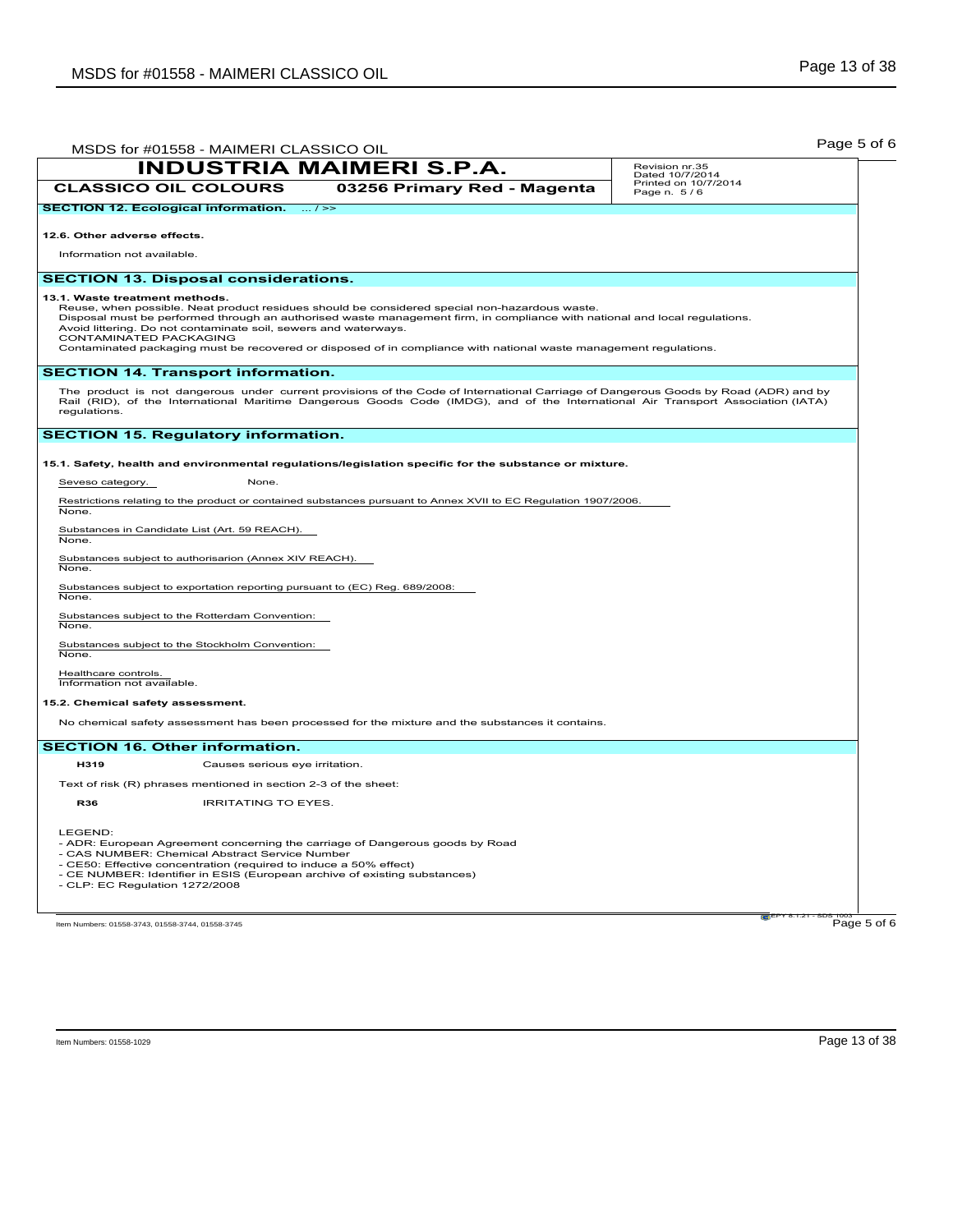| MSDS for #01558 - MAIMERI CLASSICO OIL                                                                                                                                                                                                                          |                                 | Page 6 of 6                         |             |
|-----------------------------------------------------------------------------------------------------------------------------------------------------------------------------------------------------------------------------------------------------------------|---------------------------------|-------------------------------------|-------------|
|                                                                                                                                                                                                                                                                 | <b>INDUSTRIA MAIMERI S.P.A.</b> | Revision nr.35<br>Dated 10/7/2014   |             |
| <b>CLASSICO OIL COLOURS</b>                                                                                                                                                                                                                                     | 03256 Primary Red - Magenta     | Printed on 10/7/2014<br>Page n. 6/6 |             |
| SECTION 16. Other information.  />>                                                                                                                                                                                                                             |                                 |                                     |             |
| - DNEL: Derived No Effect Level                                                                                                                                                                                                                                 |                                 |                                     |             |
| - EmS: Emergency Schedule                                                                                                                                                                                                                                       |                                 |                                     |             |
| - GHS: Globally Harmonized System of classification and labeling of chemicals                                                                                                                                                                                   |                                 |                                     |             |
| - IATA DGR: International Air Transport Association Dangerous Goods Regulation                                                                                                                                                                                  |                                 |                                     |             |
| - IC50: Immobilization Concentration 50%                                                                                                                                                                                                                        |                                 |                                     |             |
| - IMDG: International Maritime Code for dangerous goods<br>- IMO: International Maritime Organization                                                                                                                                                           |                                 |                                     |             |
| - INDEX NUMBER: Identifier in Annex VI of CLP                                                                                                                                                                                                                   |                                 |                                     |             |
| - LC50: Lethal Concentration 50%                                                                                                                                                                                                                                |                                 |                                     |             |
| - LD50: Lethal dose 50%                                                                                                                                                                                                                                         |                                 |                                     |             |
| - OEL: Occupational Exposure Level                                                                                                                                                                                                                              |                                 |                                     |             |
| - PBT: Persistent bioaccumulative and toxic as REACH Regulation                                                                                                                                                                                                 |                                 |                                     |             |
| - PEC: Predicted environmental Concentration                                                                                                                                                                                                                    |                                 |                                     |             |
| - PEL: Predicted exposure level<br>- PNEC: Predicted no effect concentration                                                                                                                                                                                    |                                 |                                     |             |
| - REACH: EC Regulation 1907/2006                                                                                                                                                                                                                                |                                 |                                     |             |
| - RID: Regulation concerning the international transport of dangerous goods by train                                                                                                                                                                            |                                 |                                     |             |
| - TLV: Threshold Limit Value                                                                                                                                                                                                                                    |                                 |                                     |             |
| - TLV CEILING: Concentration that should not be exceeded during any time of occupational exposure.                                                                                                                                                              |                                 |                                     |             |
| - TWA STEL: Short-term exposure limit                                                                                                                                                                                                                           |                                 |                                     |             |
| - TWA: Time-weighted average exposure limit<br>- VOC: Volatile organic Compounds                                                                                                                                                                                |                                 |                                     |             |
| - vPvB: Very Persistent and very Bioaccumulative as for REACH Regulation.                                                                                                                                                                                       |                                 |                                     |             |
|                                                                                                                                                                                                                                                                 |                                 |                                     |             |
| <b>GENERAL BIBLIOGRAPHY</b>                                                                                                                                                                                                                                     |                                 |                                     |             |
| 1. Directive 1999/45/EC and following amendments                                                                                                                                                                                                                |                                 |                                     |             |
| 2. Directive 67/548/EEC and following amendments and adjustments                                                                                                                                                                                                |                                 |                                     |             |
| 3. Regulation (EC) 1907/2006 (REACH) of the European Parliament                                                                                                                                                                                                 |                                 |                                     |             |
| 4. Regulation (EC) 1272/2008 (CLP) of the European Parliament                                                                                                                                                                                                   |                                 |                                     |             |
| 5. Regulation (EC) 790/2009 (I Atp. CLP) of the European Parliament<br>6. Regulation (EC) 453/2010 of the European Parliament                                                                                                                                   |                                 |                                     |             |
| 7. Regulation (EC) 286/2011 (II Atp. CLP) of the European Parliament                                                                                                                                                                                            |                                 |                                     |             |
| 8. The Merck Index. - 10th Edition                                                                                                                                                                                                                              |                                 |                                     |             |
| 9. Handling Chemical Safety                                                                                                                                                                                                                                     |                                 |                                     |             |
| 10. Niosh - Registry of Toxic Effects of Chemical Substances                                                                                                                                                                                                    |                                 |                                     |             |
| 11. INRS - Fiche Toxicologique (toxicological sheet)<br>12. Patty - Industrial Hygiene and Toxicology                                                                                                                                                           |                                 |                                     |             |
| 13. N.I. Sax - Dangerous properties of Industrial Materials-7, 1989 Edition                                                                                                                                                                                     |                                 |                                     |             |
| 14. ECHA website                                                                                                                                                                                                                                                |                                 |                                     |             |
|                                                                                                                                                                                                                                                                 |                                 |                                     |             |
| Note for users:                                                                                                                                                                                                                                                 |                                 |                                     |             |
| The information contained in the present sheet are based on our own knowledge on the date of the last version. Users must verify the                                                                                                                            |                                 |                                     |             |
| suitability and thoroughness of provided information according to each specific use of the product.                                                                                                                                                             |                                 |                                     |             |
| This document must not be regarded as a guarantee on any specific product property.                                                                                                                                                                             |                                 |                                     |             |
| The use of this product is not subject to our direct control; therefore, users must, under their own responsibility, comply with the current<br>health and safety laws and regulations. The producer is relieved from any liability arising from improper uses. |                                 |                                     |             |
| Provide appointed staff with adequate training on how to use chemical products.                                                                                                                                                                                 |                                 |                                     |             |
|                                                                                                                                                                                                                                                                 |                                 |                                     |             |
| Changes to previous review:<br>The following sections were modified:                                                                                                                                                                                            |                                 |                                     |             |
| 02 / 03 / 04 / 05 / 06 / 07 / 08 / 09 / 10 / 11 / 12 / 13 / 14 / 15 / 16.                                                                                                                                                                                       |                                 |                                     |             |
|                                                                                                                                                                                                                                                                 |                                 |                                     |             |
|                                                                                                                                                                                                                                                                 |                                 |                                     |             |
|                                                                                                                                                                                                                                                                 |                                 |                                     |             |
|                                                                                                                                                                                                                                                                 |                                 |                                     |             |
|                                                                                                                                                                                                                                                                 |                                 |                                     |             |
|                                                                                                                                                                                                                                                                 |                                 |                                     |             |
|                                                                                                                                                                                                                                                                 |                                 |                                     |             |
|                                                                                                                                                                                                                                                                 |                                 |                                     |             |
|                                                                                                                                                                                                                                                                 |                                 |                                     |             |
|                                                                                                                                                                                                                                                                 |                                 |                                     |             |
| Item Numbers: 01558-3743, 01558-3744, 01558-3745                                                                                                                                                                                                                |                                 |                                     | Page 6 of 6 |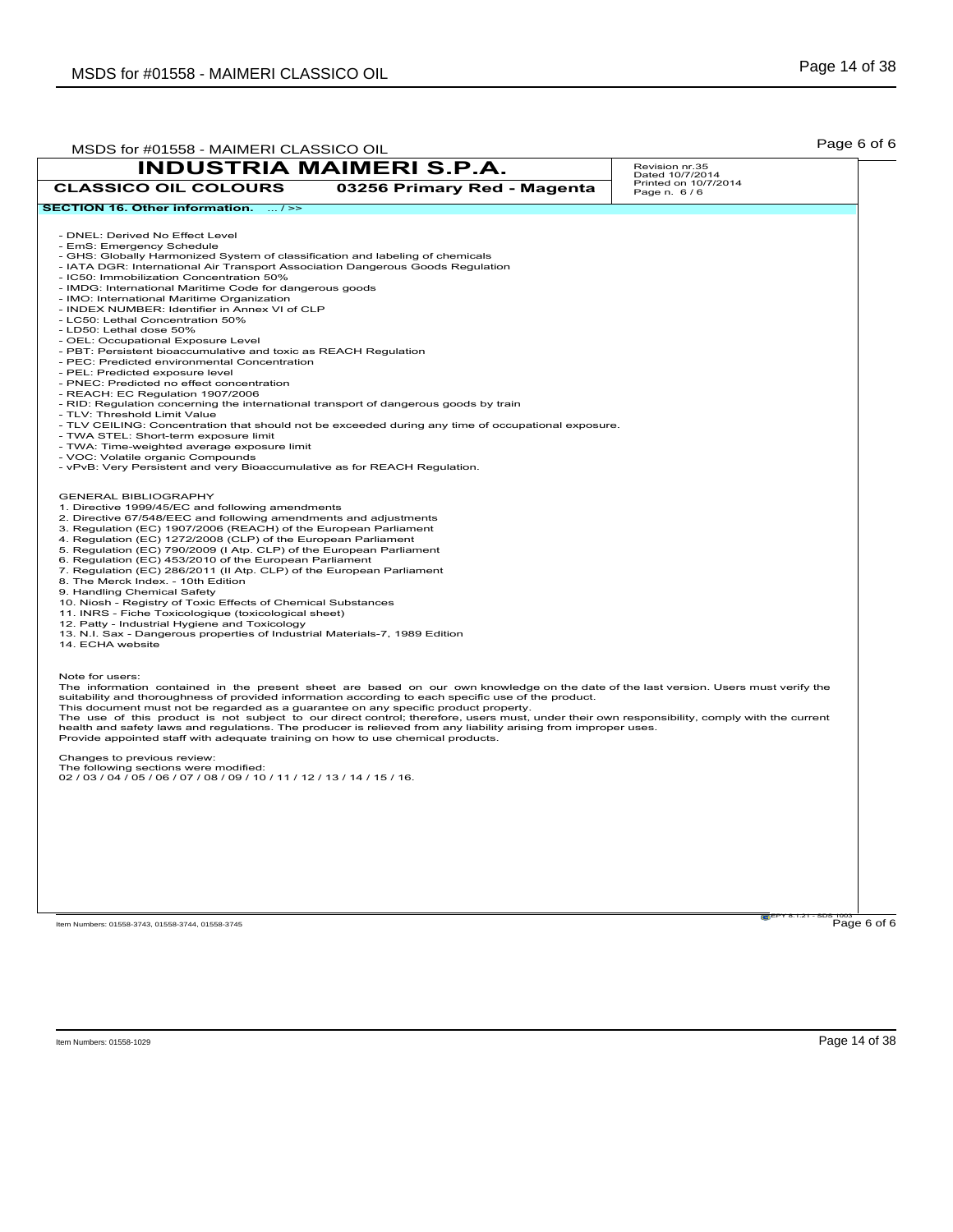| MSDS for #01558 - MAIMERI CLASSICO OIL                                                                                                                                                                                                                                                                                                                                                                                   |                                                                                                                                            |                      |                                                                      |  |
|--------------------------------------------------------------------------------------------------------------------------------------------------------------------------------------------------------------------------------------------------------------------------------------------------------------------------------------------------------------------------------------------------------------------------|--------------------------------------------------------------------------------------------------------------------------------------------|----------------------|----------------------------------------------------------------------|--|
| <b>INDUSTRIA MAIMERI S.P.A.</b><br><b>CLASSICO OIL COLOURS</b>                                                                                                                                                                                                                                                                                                                                                           | 03116 Primary Yellow                                                                                                                       |                      | Revision nr.36<br>Dated 10/7/2014<br>Printed on 10/7/2014            |  |
|                                                                                                                                                                                                                                                                                                                                                                                                                          |                                                                                                                                            |                      | Page n. 1/6                                                          |  |
|                                                                                                                                                                                                                                                                                                                                                                                                                          | <b>Safety data sheet</b>                                                                                                                   |                      |                                                                      |  |
| SECTION 1. Identification of the substance/mixture and of the company/undertaking                                                                                                                                                                                                                                                                                                                                        |                                                                                                                                            |                      |                                                                      |  |
| 1.1. Product identifier                                                                                                                                                                                                                                                                                                                                                                                                  |                                                                                                                                            |                      |                                                                      |  |
| Code:<br>Product name                                                                                                                                                                                                                                                                                                                                                                                                    | 03116<br><b>CLASSICO OIL COLOURS</b>                                                                                                       | 03116 Primary Yellow |                                                                      |  |
| 1.2. Relevant identified uses of the substance or mixture and uses advised against                                                                                                                                                                                                                                                                                                                                       |                                                                                                                                            |                      |                                                                      |  |
| Intended use                                                                                                                                                                                                                                                                                                                                                                                                             | Oil colour.                                                                                                                                |                      |                                                                      |  |
| 1.3. Details of the supplier of the safety data sheet                                                                                                                                                                                                                                                                                                                                                                    |                                                                                                                                            |                      |                                                                      |  |
| Name<br>Full address<br><b>District and Country</b>                                                                                                                                                                                                                                                                                                                                                                      | <b>INDUSTRIA MAIMERI S.P.A.</b><br>Via Gianni Maimeri, 1<br>20060<br>Mediglia<br>Italia<br>+39 02 906981<br>Tel.<br>+39 02 90698999<br>Fax |                      | (MI)                                                                 |  |
| e-mail address of the competent person<br>responsible for the Safety Data Sheet                                                                                                                                                                                                                                                                                                                                          | schedesicurezza@maimeri.it                                                                                                                 |                      |                                                                      |  |
| Product distribution by                                                                                                                                                                                                                                                                                                                                                                                                  | (MI) ITALY                                                                                                                                 |                      | INDUSTRIA MAIMERI S.P.A. VIA G.MAIMERI 1 20060 BETTOLINO DI MEDIGLIA |  |
| 1.4. Emergency telephone number                                                                                                                                                                                                                                                                                                                                                                                          |                                                                                                                                            |                      |                                                                      |  |
| For urgent inquiries refer to                                                                                                                                                                                                                                                                                                                                                                                            | Australia: 131126<br>USA: 1800 222 1222<br>Regno Unito NHS Direct (UK): +44 (0) 845 46 47                                                  |                      |                                                                      |  |
| <b>SECTION 2. Hazards identification.</b>                                                                                                                                                                                                                                                                                                                                                                                |                                                                                                                                            |                      |                                                                      |  |
| 2.1. Classification of the substance or mixture.                                                                                                                                                                                                                                                                                                                                                                         |                                                                                                                                            |                      |                                                                      |  |
| The product is not classified as hazardous pursuant to the provisions set forth in EC Regulation 1272/2008 (CLP) (and subsequent<br>amendments and supplements). However, since the product contains hazardous substances in concentrations such as to be declared in<br>section no. 3, it requires a safety data sheet with appropriate information, compliant to EC Regulation 1907/2006 and subsequent<br>amendments. |                                                                                                                                            |                      |                                                                      |  |
| 2.1.1. Regulation 1272/2008 (CLP) and following amendments and adjustments.                                                                                                                                                                                                                                                                                                                                              |                                                                                                                                            |                      |                                                                      |  |
| Hazard classification and indication:                                                                                                                                                                                                                                                                                                                                                                                    |                                                                                                                                            |                      |                                                                      |  |
| 2.2. Label elements.                                                                                                                                                                                                                                                                                                                                                                                                     |                                                                                                                                            |                      |                                                                      |  |
| Hazard pictograms:                                                                                                                                                                                                                                                                                                                                                                                                       |                                                                                                                                            |                      |                                                                      |  |
| Signal words:                                                                                                                                                                                                                                                                                                                                                                                                            |                                                                                                                                            |                      |                                                                      |  |
| Hazard statements:<br>Precautionary statements:                                                                                                                                                                                                                                                                                                                                                                          |                                                                                                                                            |                      |                                                                      |  |
| Safety data sheet available for professional users on request.                                                                                                                                                                                                                                                                                                                                                           |                                                                                                                                            |                      |                                                                      |  |
| 2.3. Other hazards.                                                                                                                                                                                                                                                                                                                                                                                                      |                                                                                                                                            |                      |                                                                      |  |
| Information not available.                                                                                                                                                                                                                                                                                                                                                                                               |                                                                                                                                            |                      |                                                                      |  |
|                                                                                                                                                                                                                                                                                                                                                                                                                          |                                                                                                                                            |                      |                                                                      |  |
|                                                                                                                                                                                                                                                                                                                                                                                                                          |                                                                                                                                            |                      |                                                                      |  |
|                                                                                                                                                                                                                                                                                                                                                                                                                          |                                                                                                                                            |                      |                                                                      |  |
|                                                                                                                                                                                                                                                                                                                                                                                                                          |                                                                                                                                            |                      |                                                                      |  |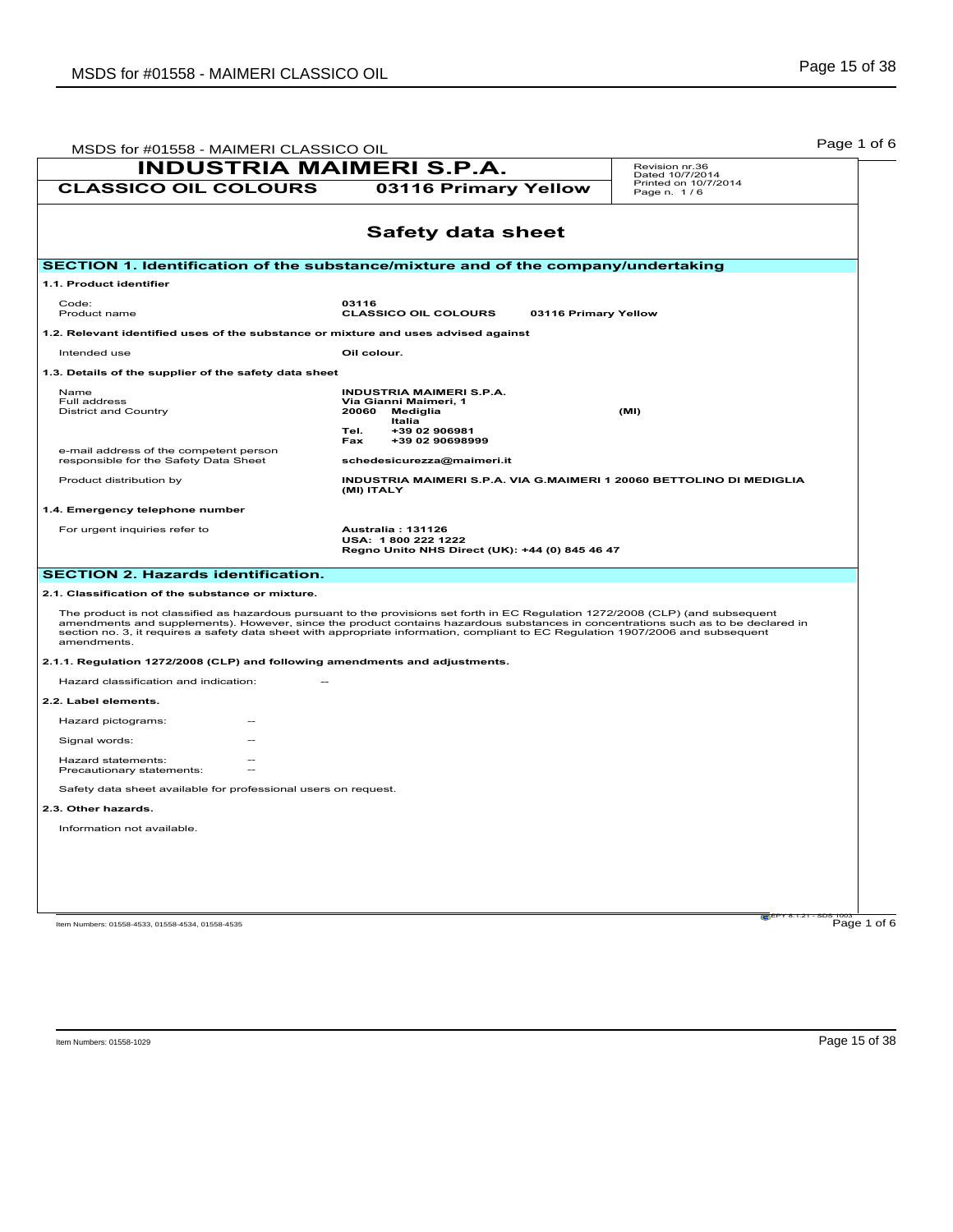| <b>INDUSTRIA MAIMERI S.P.A.</b>                                                                                                                                                                                                                                                                                                                                                                                                                                                                                                                                                                                                                                                                                                                            |                            | Revision nr.36<br>Dated 10/7/2014   |
|------------------------------------------------------------------------------------------------------------------------------------------------------------------------------------------------------------------------------------------------------------------------------------------------------------------------------------------------------------------------------------------------------------------------------------------------------------------------------------------------------------------------------------------------------------------------------------------------------------------------------------------------------------------------------------------------------------------------------------------------------------|----------------------------|-------------------------------------|
| <b>CLASSICO OIL COLOURS</b>                                                                                                                                                                                                                                                                                                                                                                                                                                                                                                                                                                                                                                                                                                                                | 03116 Primary Yellow       | Printed on 10/7/2014<br>Page n. 2/6 |
|                                                                                                                                                                                                                                                                                                                                                                                                                                                                                                                                                                                                                                                                                                                                                            |                            |                                     |
| <b>SECTION 3. Composition/information on ingredients.</b>                                                                                                                                                                                                                                                                                                                                                                                                                                                                                                                                                                                                                                                                                                  |                            |                                     |
| 3.1. Substances.                                                                                                                                                                                                                                                                                                                                                                                                                                                                                                                                                                                                                                                                                                                                           |                            |                                     |
| Information not relevant.                                                                                                                                                                                                                                                                                                                                                                                                                                                                                                                                                                                                                                                                                                                                  |                            |                                     |
| 3.2. Mixtures.                                                                                                                                                                                                                                                                                                                                                                                                                                                                                                                                                                                                                                                                                                                                             |                            |                                     |
| <b>Contains:</b>                                                                                                                                                                                                                                                                                                                                                                                                                                                                                                                                                                                                                                                                                                                                           |                            |                                     |
| Identification.<br>Conc. %.                                                                                                                                                                                                                                                                                                                                                                                                                                                                                                                                                                                                                                                                                                                                | Classification 67/548/EEC. | Classification 1272/2008 (CLP).     |
| ETHYLENE GLYCOL MONOBUTYL ETHER<br>112-34-5<br>$0 - 0.05$<br>Xi R36<br>CAS.<br>EC.<br>203-961-6<br>INDEX. 603-096-00-8                                                                                                                                                                                                                                                                                                                                                                                                                                                                                                                                                                                                                                     |                            | Eye Irrit. 2 H319                   |
| Note: Upper limit is not included into the range.<br>The full wording of the Risk (R) and hazard (H) phrases is given in section 16 of the sheet.                                                                                                                                                                                                                                                                                                                                                                                                                                                                                                                                                                                                          |                            |                                     |
| T+ = Very Toxic(T+), T = Toxic(T), Xn = Harmful(Xn), C = Corrosive(C), Xi = Irritant(Xi), O = Oxidizing(O), E = Explosive(E), F+ = Extremely Flammable(F+), F = Highly Flammable(F),<br>$N =$ Dangerous for the Environment(N)                                                                                                                                                                                                                                                                                                                                                                                                                                                                                                                             |                            |                                     |
| <b>SECTION 4. First aid measures.</b>                                                                                                                                                                                                                                                                                                                                                                                                                                                                                                                                                                                                                                                                                                                      |                            |                                     |
| 4.1. Description of first aid measures.<br>Not specifically necessary. Observance of good industrial hygiene is recommended.                                                                                                                                                                                                                                                                                                                                                                                                                                                                                                                                                                                                                               |                            |                                     |
| 4.2. Most important symptoms and effects, both acute and delayed.<br>No episodes of damage to health ascribable to the product have been reported.                                                                                                                                                                                                                                                                                                                                                                                                                                                                                                                                                                                                         |                            |                                     |
| 4.3. Indication of any immediate medical attention and special treatment needed.<br>Information not available.                                                                                                                                                                                                                                                                                                                                                                                                                                                                                                                                                                                                                                             |                            |                                     |
| <b>SECTION 5. Firefighting measures.</b>                                                                                                                                                                                                                                                                                                                                                                                                                                                                                                                                                                                                                                                                                                                   |                            |                                     |
| 5.1. Extinguishing media.<br>SUITABLE EXTINGUISHING EQUIPMENT<br>The extinguishing equipment should be of the conventional kind: carbon dioxide, foam, powder and water spray.<br>UNSUITABLE EXTINGUISHING EQUIPMENT<br>None in particular.                                                                                                                                                                                                                                                                                                                                                                                                                                                                                                                |                            |                                     |
| 5.2. Special hazards arising from the substance or mixture.<br>HAZARDS CAUSED BY EXPOSURE IN THE EVENT OF FIRE<br>Do not breathe combustion products.                                                                                                                                                                                                                                                                                                                                                                                                                                                                                                                                                                                                      |                            |                                     |
| 5.3. Advice for firefighters.<br><b>GENERAL INFORMATION</b><br>Use jets of water to cool the containers to prevent product decomposition and the development of substances potentially hazardous for<br>health. Always wear full fire prevention gear. Collect extinguishing water to prevent it from draining into the sewer system. Dispose of<br>contaminated water used for extinction and the remains of the fire according to applicable regulations.<br>SPECIAL PROTECTIVE EQUIPMENT FOR FIRE-FIGHTERS<br>Normal fire fighting clothing i.e. fire kit (BS EN 469), gloves (BS EN 659) and boots (HO specification A29 and A30) in combination with<br>self-contained open circuit positive pressure compressed air breathing apparatus (BS EN 137). |                            |                                     |
| <b>SECTION 6. Accidental release measures.</b>                                                                                                                                                                                                                                                                                                                                                                                                                                                                                                                                                                                                                                                                                                             |                            |                                     |
| 6.1. Personal precautions, protective equipment and emergency procedures.<br>Use breathing equipment if fumes or powders are released into the air. These indications apply for both processing staff and those<br>involved in emergency procedures.                                                                                                                                                                                                                                                                                                                                                                                                                                                                                                       |                            |                                     |
| 6.2. Environmental precautions.<br>The product must not penetrate into the sewer system or come into contact with surface water or ground water.                                                                                                                                                                                                                                                                                                                                                                                                                                                                                                                                                                                                           |                            |                                     |
|                                                                                                                                                                                                                                                                                                                                                                                                                                                                                                                                                                                                                                                                                                                                                            |                            | Page 2 of 6                         |
| Item Numbers: 01558-4533, 01558-4534, 01558-4535                                                                                                                                                                                                                                                                                                                                                                                                                                                                                                                                                                                                                                                                                                           |                            |                                     |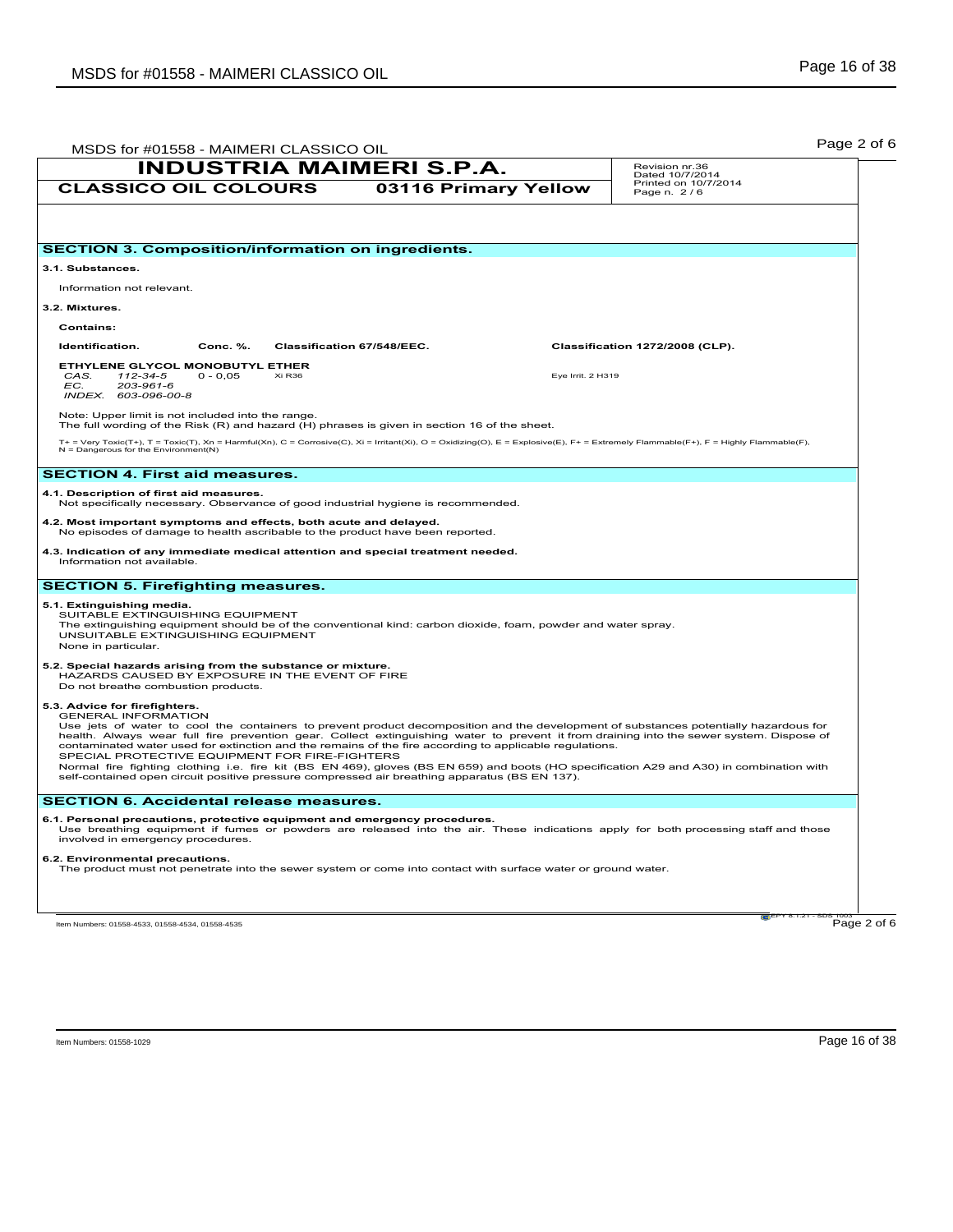| Printed on 10/7/2014<br><b>CLASSICO OIL COLOURS</b><br>03116 Primary Yellow<br>Page n. 3/6<br><b>SECTION 6. Accidental release measures.</b><br>$\dots l \geq 1$<br>6.3. Methods and material for containment and cleaning up.<br>Confine using earth or inert material. Collect as much material as possible and eliminate the rest using jets of water. Contaminated<br>material should be disposed of in compliance with the provisions set forth in point 13.<br>6.4. Reference to other sections.<br>Any information on personal protection and disposal is given in sections 8 and 13.<br><b>SECTION 7. Handling and storage.</b><br>7.1. Precautions for safe handling.<br>Before handling the product, consult all the other sections of this material safety data sheet. Avoid leakage of the product into the<br>environment. Do not eat, drink or smoke during use.<br>7.2. Conditions for safe storage, including any incompatibilities.<br>Keep the product in clearly labelled containers. Keep containers away from any incompatible materials, see section 10 for details.<br>7.3. Specific end use(s).<br>Information not available.<br><b>SECTION 8. Exposure controls/personal protection.</b><br>8.1. Control parameters.<br>Information not available.<br>8.2. Exposure controls.<br>As the use of adequate technical equipment must always take priority over personal protection equipment, make sure that the workplace<br>is well aired through effective local aspiration. Personal protection equipment must comply with the rules in force indicated below.<br><b>HAND PROTECTION</b><br>Protect hands with category I (ref. Directive 89/686/EEC and standard EN 374) work gloves, such as those in latex, PVC or equivalent.<br>The following should be considered when choosing work glove material: degradation, breakage times and permeation. Work glove<br>resistance to preparations should be checked before use, as it can be unpredictable. Gloves' limit depends on the duration of exposure.<br><b>EYE PROTECTION</b><br>Use of protective airtight goggles (ref. standard EN 166) recommended.<br><b>SKIN PROTECTION</b><br>Wear category I professional long-sleeved overalls and safety footwear (ref. Directive 89/686/CEE and standard EN 344). Wash body<br>with soap and water after removing overalls.<br>RESPIRATORY PROTECTION<br>If the threshold value (if available) for one or more of the substances present in the preparation for daily exposure in the workplace or to<br>a fraction established by the company's prevention and protection service is exceeded, wear a mask with an A or universal filter, the<br>class (1, 2 or 3) of which must be chosen according to the limit concentration of use (ref. standard EN 141).<br>The use of respiratory tract protection equipment, such as masks like that indicated above, is necessary to reduce worker exposure in<br>the absence of technical measures. The protection provided by masks is in any case limited.<br>If the substance in question is odourless or its olfactory threshold is higher than the relative exposure limit and in the event of an<br>emergency, or when exposure levels are unknown or the concentration of oxygen in the workplace is less than 17% volume, wear<br>self-contained, open-circuit compressed air breathing apparatus (ref. standard EN 137) or fresh air hose breathing apparatus for use with<br>full face mask, half mask or mouthpiece (ref. standard EN 138).<br><b>SECTION 9. Physical and chemical properties.</b><br>9.1. Information on basic physical and chemical properties.<br>Appearance<br>paste<br>Colour<br>yellow<br>Odour<br>characteristic<br>Odour threshold.<br>Not available.<br>pH.<br>Melting point / freezing point.<br>Not available.<br>Initial boiling point.<br>Not available.<br>Boiling range.<br>Not available. |              | <b>INDUSTRIA MAIMERI S.P.A.</b> | Revision nr.36<br>Dated 10/7/2014 |
|-------------------------------------------------------------------------------------------------------------------------------------------------------------------------------------------------------------------------------------------------------------------------------------------------------------------------------------------------------------------------------------------------------------------------------------------------------------------------------------------------------------------------------------------------------------------------------------------------------------------------------------------------------------------------------------------------------------------------------------------------------------------------------------------------------------------------------------------------------------------------------------------------------------------------------------------------------------------------------------------------------------------------------------------------------------------------------------------------------------------------------------------------------------------------------------------------------------------------------------------------------------------------------------------------------------------------------------------------------------------------------------------------------------------------------------------------------------------------------------------------------------------------------------------------------------------------------------------------------------------------------------------------------------------------------------------------------------------------------------------------------------------------------------------------------------------------------------------------------------------------------------------------------------------------------------------------------------------------------------------------------------------------------------------------------------------------------------------------------------------------------------------------------------------------------------------------------------------------------------------------------------------------------------------------------------------------------------------------------------------------------------------------------------------------------------------------------------------------------------------------------------------------------------------------------------------------------------------------------------------------------------------------------------------------------------------------------------------------------------------------------------------------------------------------------------------------------------------------------------------------------------------------------------------------------------------------------------------------------------------------------------------------------------------------------------------------------------------------------------------------------------------------------------------------------------------------------------------------------------------------------------------------------------------------------------------------------------------------------------------------------------------------------------------------------------------------------------------------------------------------------------------------------------------------------------------------------------------------------------------------------------------------------------------------------------------------------------------------------------------------------------------------------------------------------------------------------------------------------------------------------------------------------------|--------------|---------------------------------|-----------------------------------|
|                                                                                                                                                                                                                                                                                                                                                                                                                                                                                                                                                                                                                                                                                                                                                                                                                                                                                                                                                                                                                                                                                                                                                                                                                                                                                                                                                                                                                                                                                                                                                                                                                                                                                                                                                                                                                                                                                                                                                                                                                                                                                                                                                                                                                                                                                                                                                                                                                                                                                                                                                                                                                                                                                                                                                                                                                                                                                                                                                                                                                                                                                                                                                                                                                                                                                                                                                                                                                                                                                                                                                                                                                                                                                                                                                                                                                                                                                                             |              |                                 |                                   |
|                                                                                                                                                                                                                                                                                                                                                                                                                                                                                                                                                                                                                                                                                                                                                                                                                                                                                                                                                                                                                                                                                                                                                                                                                                                                                                                                                                                                                                                                                                                                                                                                                                                                                                                                                                                                                                                                                                                                                                                                                                                                                                                                                                                                                                                                                                                                                                                                                                                                                                                                                                                                                                                                                                                                                                                                                                                                                                                                                                                                                                                                                                                                                                                                                                                                                                                                                                                                                                                                                                                                                                                                                                                                                                                                                                                                                                                                                                             |              |                                 |                                   |
|                                                                                                                                                                                                                                                                                                                                                                                                                                                                                                                                                                                                                                                                                                                                                                                                                                                                                                                                                                                                                                                                                                                                                                                                                                                                                                                                                                                                                                                                                                                                                                                                                                                                                                                                                                                                                                                                                                                                                                                                                                                                                                                                                                                                                                                                                                                                                                                                                                                                                                                                                                                                                                                                                                                                                                                                                                                                                                                                                                                                                                                                                                                                                                                                                                                                                                                                                                                                                                                                                                                                                                                                                                                                                                                                                                                                                                                                                                             |              |                                 |                                   |
|                                                                                                                                                                                                                                                                                                                                                                                                                                                                                                                                                                                                                                                                                                                                                                                                                                                                                                                                                                                                                                                                                                                                                                                                                                                                                                                                                                                                                                                                                                                                                                                                                                                                                                                                                                                                                                                                                                                                                                                                                                                                                                                                                                                                                                                                                                                                                                                                                                                                                                                                                                                                                                                                                                                                                                                                                                                                                                                                                                                                                                                                                                                                                                                                                                                                                                                                                                                                                                                                                                                                                                                                                                                                                                                                                                                                                                                                                                             |              |                                 |                                   |
|                                                                                                                                                                                                                                                                                                                                                                                                                                                                                                                                                                                                                                                                                                                                                                                                                                                                                                                                                                                                                                                                                                                                                                                                                                                                                                                                                                                                                                                                                                                                                                                                                                                                                                                                                                                                                                                                                                                                                                                                                                                                                                                                                                                                                                                                                                                                                                                                                                                                                                                                                                                                                                                                                                                                                                                                                                                                                                                                                                                                                                                                                                                                                                                                                                                                                                                                                                                                                                                                                                                                                                                                                                                                                                                                                                                                                                                                                                             |              |                                 |                                   |
|                                                                                                                                                                                                                                                                                                                                                                                                                                                                                                                                                                                                                                                                                                                                                                                                                                                                                                                                                                                                                                                                                                                                                                                                                                                                                                                                                                                                                                                                                                                                                                                                                                                                                                                                                                                                                                                                                                                                                                                                                                                                                                                                                                                                                                                                                                                                                                                                                                                                                                                                                                                                                                                                                                                                                                                                                                                                                                                                                                                                                                                                                                                                                                                                                                                                                                                                                                                                                                                                                                                                                                                                                                                                                                                                                                                                                                                                                                             |              |                                 |                                   |
|                                                                                                                                                                                                                                                                                                                                                                                                                                                                                                                                                                                                                                                                                                                                                                                                                                                                                                                                                                                                                                                                                                                                                                                                                                                                                                                                                                                                                                                                                                                                                                                                                                                                                                                                                                                                                                                                                                                                                                                                                                                                                                                                                                                                                                                                                                                                                                                                                                                                                                                                                                                                                                                                                                                                                                                                                                                                                                                                                                                                                                                                                                                                                                                                                                                                                                                                                                                                                                                                                                                                                                                                                                                                                                                                                                                                                                                                                                             |              |                                 |                                   |
|                                                                                                                                                                                                                                                                                                                                                                                                                                                                                                                                                                                                                                                                                                                                                                                                                                                                                                                                                                                                                                                                                                                                                                                                                                                                                                                                                                                                                                                                                                                                                                                                                                                                                                                                                                                                                                                                                                                                                                                                                                                                                                                                                                                                                                                                                                                                                                                                                                                                                                                                                                                                                                                                                                                                                                                                                                                                                                                                                                                                                                                                                                                                                                                                                                                                                                                                                                                                                                                                                                                                                                                                                                                                                                                                                                                                                                                                                                             |              |                                 |                                   |
|                                                                                                                                                                                                                                                                                                                                                                                                                                                                                                                                                                                                                                                                                                                                                                                                                                                                                                                                                                                                                                                                                                                                                                                                                                                                                                                                                                                                                                                                                                                                                                                                                                                                                                                                                                                                                                                                                                                                                                                                                                                                                                                                                                                                                                                                                                                                                                                                                                                                                                                                                                                                                                                                                                                                                                                                                                                                                                                                                                                                                                                                                                                                                                                                                                                                                                                                                                                                                                                                                                                                                                                                                                                                                                                                                                                                                                                                                                             |              |                                 |                                   |
|                                                                                                                                                                                                                                                                                                                                                                                                                                                                                                                                                                                                                                                                                                                                                                                                                                                                                                                                                                                                                                                                                                                                                                                                                                                                                                                                                                                                                                                                                                                                                                                                                                                                                                                                                                                                                                                                                                                                                                                                                                                                                                                                                                                                                                                                                                                                                                                                                                                                                                                                                                                                                                                                                                                                                                                                                                                                                                                                                                                                                                                                                                                                                                                                                                                                                                                                                                                                                                                                                                                                                                                                                                                                                                                                                                                                                                                                                                             |              |                                 |                                   |
|                                                                                                                                                                                                                                                                                                                                                                                                                                                                                                                                                                                                                                                                                                                                                                                                                                                                                                                                                                                                                                                                                                                                                                                                                                                                                                                                                                                                                                                                                                                                                                                                                                                                                                                                                                                                                                                                                                                                                                                                                                                                                                                                                                                                                                                                                                                                                                                                                                                                                                                                                                                                                                                                                                                                                                                                                                                                                                                                                                                                                                                                                                                                                                                                                                                                                                                                                                                                                                                                                                                                                                                                                                                                                                                                                                                                                                                                                                             |              |                                 |                                   |
|                                                                                                                                                                                                                                                                                                                                                                                                                                                                                                                                                                                                                                                                                                                                                                                                                                                                                                                                                                                                                                                                                                                                                                                                                                                                                                                                                                                                                                                                                                                                                                                                                                                                                                                                                                                                                                                                                                                                                                                                                                                                                                                                                                                                                                                                                                                                                                                                                                                                                                                                                                                                                                                                                                                                                                                                                                                                                                                                                                                                                                                                                                                                                                                                                                                                                                                                                                                                                                                                                                                                                                                                                                                                                                                                                                                                                                                                                                             |              |                                 |                                   |
|                                                                                                                                                                                                                                                                                                                                                                                                                                                                                                                                                                                                                                                                                                                                                                                                                                                                                                                                                                                                                                                                                                                                                                                                                                                                                                                                                                                                                                                                                                                                                                                                                                                                                                                                                                                                                                                                                                                                                                                                                                                                                                                                                                                                                                                                                                                                                                                                                                                                                                                                                                                                                                                                                                                                                                                                                                                                                                                                                                                                                                                                                                                                                                                                                                                                                                                                                                                                                                                                                                                                                                                                                                                                                                                                                                                                                                                                                                             |              |                                 |                                   |
|                                                                                                                                                                                                                                                                                                                                                                                                                                                                                                                                                                                                                                                                                                                                                                                                                                                                                                                                                                                                                                                                                                                                                                                                                                                                                                                                                                                                                                                                                                                                                                                                                                                                                                                                                                                                                                                                                                                                                                                                                                                                                                                                                                                                                                                                                                                                                                                                                                                                                                                                                                                                                                                                                                                                                                                                                                                                                                                                                                                                                                                                                                                                                                                                                                                                                                                                                                                                                                                                                                                                                                                                                                                                                                                                                                                                                                                                                                             |              |                                 |                                   |
|                                                                                                                                                                                                                                                                                                                                                                                                                                                                                                                                                                                                                                                                                                                                                                                                                                                                                                                                                                                                                                                                                                                                                                                                                                                                                                                                                                                                                                                                                                                                                                                                                                                                                                                                                                                                                                                                                                                                                                                                                                                                                                                                                                                                                                                                                                                                                                                                                                                                                                                                                                                                                                                                                                                                                                                                                                                                                                                                                                                                                                                                                                                                                                                                                                                                                                                                                                                                                                                                                                                                                                                                                                                                                                                                                                                                                                                                                                             |              |                                 |                                   |
|                                                                                                                                                                                                                                                                                                                                                                                                                                                                                                                                                                                                                                                                                                                                                                                                                                                                                                                                                                                                                                                                                                                                                                                                                                                                                                                                                                                                                                                                                                                                                                                                                                                                                                                                                                                                                                                                                                                                                                                                                                                                                                                                                                                                                                                                                                                                                                                                                                                                                                                                                                                                                                                                                                                                                                                                                                                                                                                                                                                                                                                                                                                                                                                                                                                                                                                                                                                                                                                                                                                                                                                                                                                                                                                                                                                                                                                                                                             |              |                                 |                                   |
|                                                                                                                                                                                                                                                                                                                                                                                                                                                                                                                                                                                                                                                                                                                                                                                                                                                                                                                                                                                                                                                                                                                                                                                                                                                                                                                                                                                                                                                                                                                                                                                                                                                                                                                                                                                                                                                                                                                                                                                                                                                                                                                                                                                                                                                                                                                                                                                                                                                                                                                                                                                                                                                                                                                                                                                                                                                                                                                                                                                                                                                                                                                                                                                                                                                                                                                                                                                                                                                                                                                                                                                                                                                                                                                                                                                                                                                                                                             |              |                                 |                                   |
|                                                                                                                                                                                                                                                                                                                                                                                                                                                                                                                                                                                                                                                                                                                                                                                                                                                                                                                                                                                                                                                                                                                                                                                                                                                                                                                                                                                                                                                                                                                                                                                                                                                                                                                                                                                                                                                                                                                                                                                                                                                                                                                                                                                                                                                                                                                                                                                                                                                                                                                                                                                                                                                                                                                                                                                                                                                                                                                                                                                                                                                                                                                                                                                                                                                                                                                                                                                                                                                                                                                                                                                                                                                                                                                                                                                                                                                                                                             |              |                                 |                                   |
|                                                                                                                                                                                                                                                                                                                                                                                                                                                                                                                                                                                                                                                                                                                                                                                                                                                                                                                                                                                                                                                                                                                                                                                                                                                                                                                                                                                                                                                                                                                                                                                                                                                                                                                                                                                                                                                                                                                                                                                                                                                                                                                                                                                                                                                                                                                                                                                                                                                                                                                                                                                                                                                                                                                                                                                                                                                                                                                                                                                                                                                                                                                                                                                                                                                                                                                                                                                                                                                                                                                                                                                                                                                                                                                                                                                                                                                                                                             | Flash point. | $\,$<br>60<br>$^{\circ}$ C.     |                                   |
| <b>Evaporation Rate</b><br>Not available.                                                                                                                                                                                                                                                                                                                                                                                                                                                                                                                                                                                                                                                                                                                                                                                                                                                                                                                                                                                                                                                                                                                                                                                                                                                                                                                                                                                                                                                                                                                                                                                                                                                                                                                                                                                                                                                                                                                                                                                                                                                                                                                                                                                                                                                                                                                                                                                                                                                                                                                                                                                                                                                                                                                                                                                                                                                                                                                                                                                                                                                                                                                                                                                                                                                                                                                                                                                                                                                                                                                                                                                                                                                                                                                                                                                                                                                                   |              |                                 |                                   |
| Flammability of solids and gases<br>Not available.<br>Lower inflammability limit.<br>Not available.                                                                                                                                                                                                                                                                                                                                                                                                                                                                                                                                                                                                                                                                                                                                                                                                                                                                                                                                                                                                                                                                                                                                                                                                                                                                                                                                                                                                                                                                                                                                                                                                                                                                                                                                                                                                                                                                                                                                                                                                                                                                                                                                                                                                                                                                                                                                                                                                                                                                                                                                                                                                                                                                                                                                                                                                                                                                                                                                                                                                                                                                                                                                                                                                                                                                                                                                                                                                                                                                                                                                                                                                                                                                                                                                                                                                         |              |                                 |                                   |
| Upper inflammability limit.<br>Not available.                                                                                                                                                                                                                                                                                                                                                                                                                                                                                                                                                                                                                                                                                                                                                                                                                                                                                                                                                                                                                                                                                                                                                                                                                                                                                                                                                                                                                                                                                                                                                                                                                                                                                                                                                                                                                                                                                                                                                                                                                                                                                                                                                                                                                                                                                                                                                                                                                                                                                                                                                                                                                                                                                                                                                                                                                                                                                                                                                                                                                                                                                                                                                                                                                                                                                                                                                                                                                                                                                                                                                                                                                                                                                                                                                                                                                                                               |              |                                 |                                   |
| Lower explosive limit.<br>Not available.                                                                                                                                                                                                                                                                                                                                                                                                                                                                                                                                                                                                                                                                                                                                                                                                                                                                                                                                                                                                                                                                                                                                                                                                                                                                                                                                                                                                                                                                                                                                                                                                                                                                                                                                                                                                                                                                                                                                                                                                                                                                                                                                                                                                                                                                                                                                                                                                                                                                                                                                                                                                                                                                                                                                                                                                                                                                                                                                                                                                                                                                                                                                                                                                                                                                                                                                                                                                                                                                                                                                                                                                                                                                                                                                                                                                                                                                    |              |                                 |                                   |
| Upper explosive limit.<br>Not available.                                                                                                                                                                                                                                                                                                                                                                                                                                                                                                                                                                                                                                                                                                                                                                                                                                                                                                                                                                                                                                                                                                                                                                                                                                                                                                                                                                                                                                                                                                                                                                                                                                                                                                                                                                                                                                                                                                                                                                                                                                                                                                                                                                                                                                                                                                                                                                                                                                                                                                                                                                                                                                                                                                                                                                                                                                                                                                                                                                                                                                                                                                                                                                                                                                                                                                                                                                                                                                                                                                                                                                                                                                                                                                                                                                                                                                                                    |              |                                 |                                   |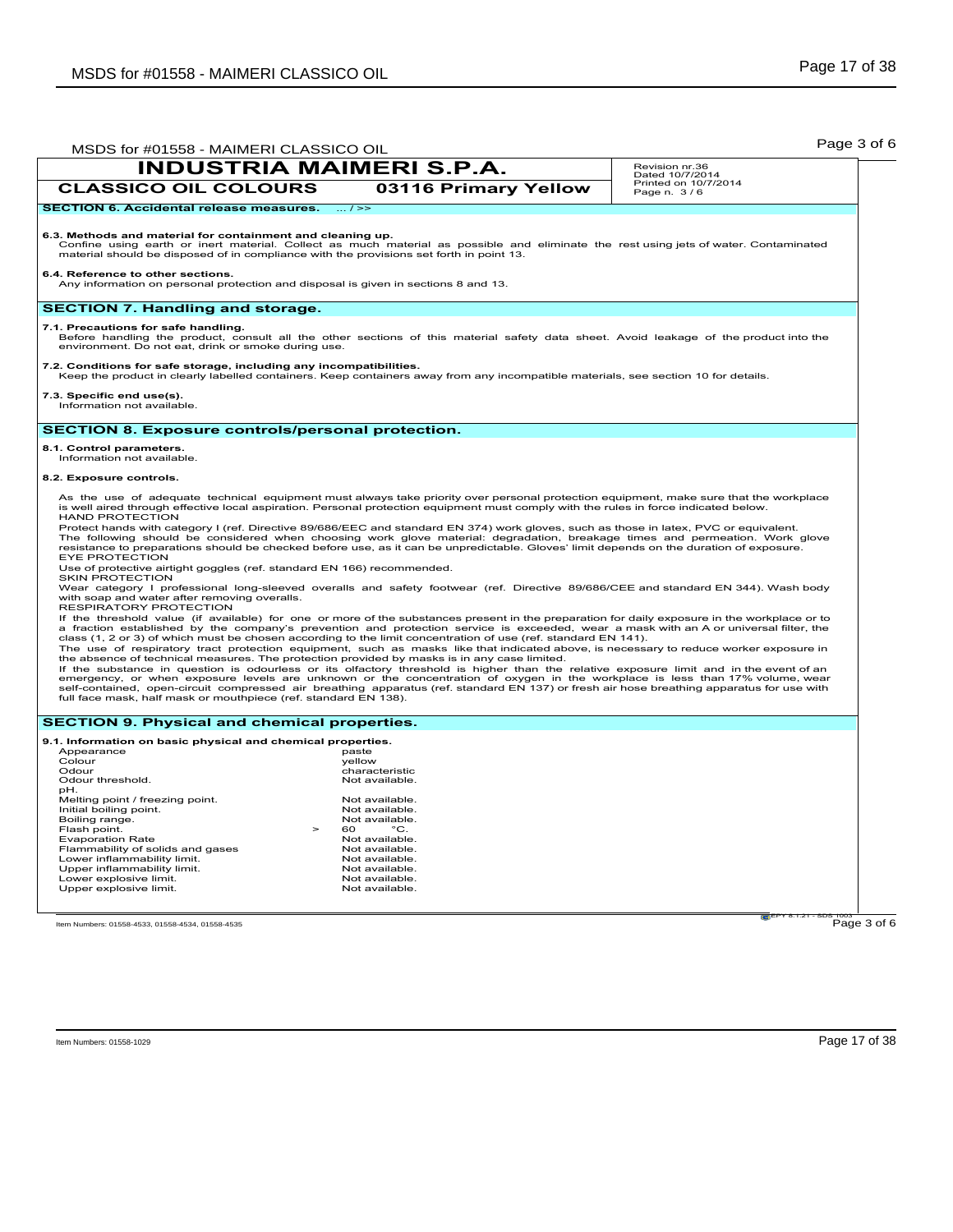| MSDS for #01558 - MAIMERI CLASSICO OIL                                                                                                                                                                                                                                                                                                                                                                                                                                              |                                                                                                                                                                                                                                                                                 | Page 4 of 6                         |
|-------------------------------------------------------------------------------------------------------------------------------------------------------------------------------------------------------------------------------------------------------------------------------------------------------------------------------------------------------------------------------------------------------------------------------------------------------------------------------------|---------------------------------------------------------------------------------------------------------------------------------------------------------------------------------------------------------------------------------------------------------------------------------|-------------------------------------|
| <b>INDUSTRIA MAIMERI S.P.A.</b>                                                                                                                                                                                                                                                                                                                                                                                                                                                     |                                                                                                                                                                                                                                                                                 | Revision nr.36<br>Dated 10/7/2014   |
| <b>CLASSICO OIL COLOURS</b>                                                                                                                                                                                                                                                                                                                                                                                                                                                         | 03116 Primary Yellow                                                                                                                                                                                                                                                            | Printed on 10/7/2014<br>Page n. 4/6 |
| <b>SECTION 9. Physical and chemical properties.</b>                                                                                                                                                                                                                                                                                                                                                                                                                                 | $\ldots$ / $\ge$                                                                                                                                                                                                                                                                |                                     |
| Vapour pressure.<br>Vapour density<br>Relative density.<br>Solubility<br>Partition coefficient: n-octanol/water<br>Auto-ignition temperature.<br>Decomposition temperature.<br>Viscosity<br><b>Explosive properties</b><br>Oxidising properties<br>9.2. Other information.<br>Solid content.<br>VOC (Directive 1999/13/EC) :<br>VOC (volatile carbon) :                                                                                                                             | Not available.<br>Not available.<br>0,2<br>Kg/I<br>INSOLUBLE, DILUTE WITH WHITE SPIRIT<br>Not available.<br>Not available.<br>Not available.<br>Not available.<br>Not available.<br>Not available.<br>51,59 %<br>$0,14 \%$ -<br>1,61<br>g/litre.<br>$0,12\% - 1,36$<br>g/litre. |                                     |
| <b>SECTION 10. Stability and reactivity.</b>                                                                                                                                                                                                                                                                                                                                                                                                                                        |                                                                                                                                                                                                                                                                                 |                                     |
| 10.1. Reactivity.<br>There are no particular risks of reaction with other substances in normal conditions of use.<br>10.2. Chemical stability.<br>The product is stable in normal conditions of use and storage.<br>10.3. Possibility of hazardous reactions.<br>No hazardous reactions are foreseeable in normal conditions of use and storage.<br>10.4. Conditions to avoid.<br>None in particular. However the usual precautions used for chemical products should be respected. |                                                                                                                                                                                                                                                                                 |                                     |
| 10.5. Incompatible materials.<br>Information not available.<br>10.6. Hazardous decomposition products.<br>Information not available.                                                                                                                                                                                                                                                                                                                                                |                                                                                                                                                                                                                                                                                 |                                     |
| <b>SECTION 11. Toxicological information.</b>                                                                                                                                                                                                                                                                                                                                                                                                                                       |                                                                                                                                                                                                                                                                                 |                                     |
| According to currently available data, this product has not yet produced health damages. Anyway, it must be handled carefully according<br>to good industrial practices. This product may have slight health effects on sensitive people, by inhalation and/or cutaneous absorption<br>and/or contact with eyes and/or ingestion.<br>11.1. Information on toxicological effects.<br>Information not available.                                                                      |                                                                                                                                                                                                                                                                                 |                                     |
| <b>SECTION 12. Ecological information.</b>                                                                                                                                                                                                                                                                                                                                                                                                                                          |                                                                                                                                                                                                                                                                                 |                                     |
| Use this product according to good working practices. Avoid littering. Inform the competent authorities, should the product reach<br>waterways or sewers or contaminate soil or vegetation.                                                                                                                                                                                                                                                                                         |                                                                                                                                                                                                                                                                                 |                                     |
| 12.1. Toxicity.<br>Information not available.                                                                                                                                                                                                                                                                                                                                                                                                                                       |                                                                                                                                                                                                                                                                                 |                                     |
| 12.2. Persistence and degradability.<br>Information not available.                                                                                                                                                                                                                                                                                                                                                                                                                  |                                                                                                                                                                                                                                                                                 |                                     |
| 12.3. Bioaccumulative potential.<br>Information not available.                                                                                                                                                                                                                                                                                                                                                                                                                      |                                                                                                                                                                                                                                                                                 |                                     |
| 12.4. Mobility in soil.<br>Information not available.                                                                                                                                                                                                                                                                                                                                                                                                                               |                                                                                                                                                                                                                                                                                 |                                     |
| 12.5. Results of PBT and vPvB assessment.                                                                                                                                                                                                                                                                                                                                                                                                                                           |                                                                                                                                                                                                                                                                                 |                                     |
| On the basis of available data, the product does not contain any PBT or vPvB in percentage greater than 0,1%.                                                                                                                                                                                                                                                                                                                                                                       |                                                                                                                                                                                                                                                                                 |                                     |
| Item Numbers: 01558-4533, 01558-4534, 01558-4535                                                                                                                                                                                                                                                                                                                                                                                                                                    |                                                                                                                                                                                                                                                                                 | <b>C</b> LPY 8.1.21<br>Page 4 of 6  |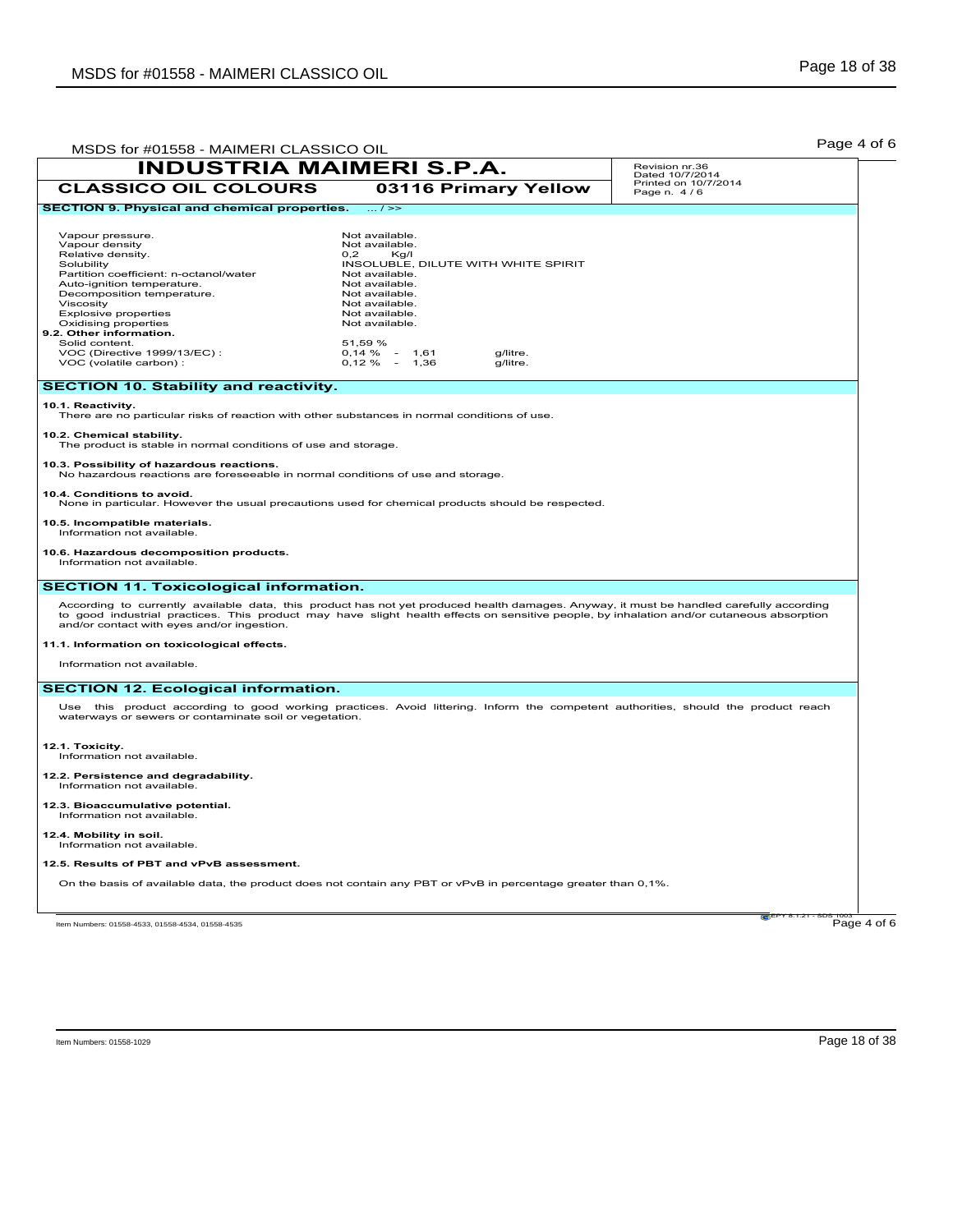| MSDS for #01558 - MAIMERI CLASSICO OIL                                                                                                                                                                                                                                                                                                                                                                                                                                          | Page 5 of 6                                            |
|---------------------------------------------------------------------------------------------------------------------------------------------------------------------------------------------------------------------------------------------------------------------------------------------------------------------------------------------------------------------------------------------------------------------------------------------------------------------------------|--------------------------------------------------------|
| <b>INDUSTRIA MAIMERI S.P.A.</b>                                                                                                                                                                                                                                                                                                                                                                                                                                                 | Revision nr.36                                         |
| <b>CLASSICO OIL COLOURS</b><br>03116 Primary Yellow                                                                                                                                                                                                                                                                                                                                                                                                                             | Dated 10/7/2014<br>Printed on 10/7/2014<br>Page n. 5/6 |
| <b>SECTION 12. Ecological information.</b><br>$\dots l \ge$                                                                                                                                                                                                                                                                                                                                                                                                                     |                                                        |
| 12.6. Other adverse effects.                                                                                                                                                                                                                                                                                                                                                                                                                                                    |                                                        |
| Information not available.                                                                                                                                                                                                                                                                                                                                                                                                                                                      |                                                        |
|                                                                                                                                                                                                                                                                                                                                                                                                                                                                                 |                                                        |
| <b>SECTION 13. Disposal considerations.</b>                                                                                                                                                                                                                                                                                                                                                                                                                                     |                                                        |
| 13.1. Waste treatment methods.<br>Reuse, when possible. Neat product residues should be considered special non-hazardous waste.<br>Disposal must be performed through an authorised waste management firm, in compliance with national and local regulations.<br>Avoid littering. Do not contaminate soil, sewers and waterways.<br>CONTAMINATED PACKAGING<br>Contaminated packaging must be recovered or disposed of in compliance with national waste management regulations. |                                                        |
| <b>SECTION 14. Transport information.</b>                                                                                                                                                                                                                                                                                                                                                                                                                                       |                                                        |
| The product is not dangerous under current provisions of the Code of International Carriage of Dangerous Goods by Road (ADR) and by<br>Rail (RID), of the International Maritime Dangerous Goods Code (IMDG), and of the International Air Transport Association (IATA)<br>regulations.                                                                                                                                                                                         |                                                        |
| <b>SECTION 15. Regulatory information.</b>                                                                                                                                                                                                                                                                                                                                                                                                                                      |                                                        |
| 15.1. Safety, health and environmental regulations/legislation specific for the substance or mixture.                                                                                                                                                                                                                                                                                                                                                                           |                                                        |
| Seveso category.<br>None.                                                                                                                                                                                                                                                                                                                                                                                                                                                       |                                                        |
| Restrictions relating to the product or contained substances pursuant to Annex XVII to EC Regulation 1907/2006.                                                                                                                                                                                                                                                                                                                                                                 |                                                        |
| None.<br>Substances in Candidate List (Art. 59 REACH).                                                                                                                                                                                                                                                                                                                                                                                                                          |                                                        |
| None.                                                                                                                                                                                                                                                                                                                                                                                                                                                                           |                                                        |
| Substances subject to authorisarion (Annex XIV REACH).<br>None.                                                                                                                                                                                                                                                                                                                                                                                                                 |                                                        |
| Substances subject to exportation reporting pursuant to (EC) Reg. 689/2008:<br>None.                                                                                                                                                                                                                                                                                                                                                                                            |                                                        |
| Substances subject to the Rotterdam Convention:<br>None.                                                                                                                                                                                                                                                                                                                                                                                                                        |                                                        |
| Substances subject to the Stockholm Convention:<br>None.                                                                                                                                                                                                                                                                                                                                                                                                                        |                                                        |
| Healthcare controls.<br>Information not available.                                                                                                                                                                                                                                                                                                                                                                                                                              |                                                        |
| 15.2. Chemical safety assessment.                                                                                                                                                                                                                                                                                                                                                                                                                                               |                                                        |
| No chemical safety assessment has been processed for the mixture and the substances it contains.                                                                                                                                                                                                                                                                                                                                                                                |                                                        |
| <b>SECTION 16. Other information.</b>                                                                                                                                                                                                                                                                                                                                                                                                                                           |                                                        |
| H319<br>Causes serious eye irritation.                                                                                                                                                                                                                                                                                                                                                                                                                                          |                                                        |
| Text of risk (R) phrases mentioned in section 2-3 of the sheet:                                                                                                                                                                                                                                                                                                                                                                                                                 |                                                        |
| <b>IRRITATING TO EYES.</b><br><b>R36</b>                                                                                                                                                                                                                                                                                                                                                                                                                                        |                                                        |
| LEGEND:<br>- ADR: European Agreement concerning the carriage of Dangerous goods by Road<br>- CAS NUMBER: Chemical Abstract Service Number<br>- CE50: Effective concentration (required to induce a 50% effect)<br>- CE NUMBER: Identifier in ESIS (European archive of existing substances)<br>- CLP: EC Regulation 1272/2008                                                                                                                                                   |                                                        |
| Item Numbers: 01558-4533, 01558-4534, 01558-4535                                                                                                                                                                                                                                                                                                                                                                                                                                | Page 5 of 6                                            |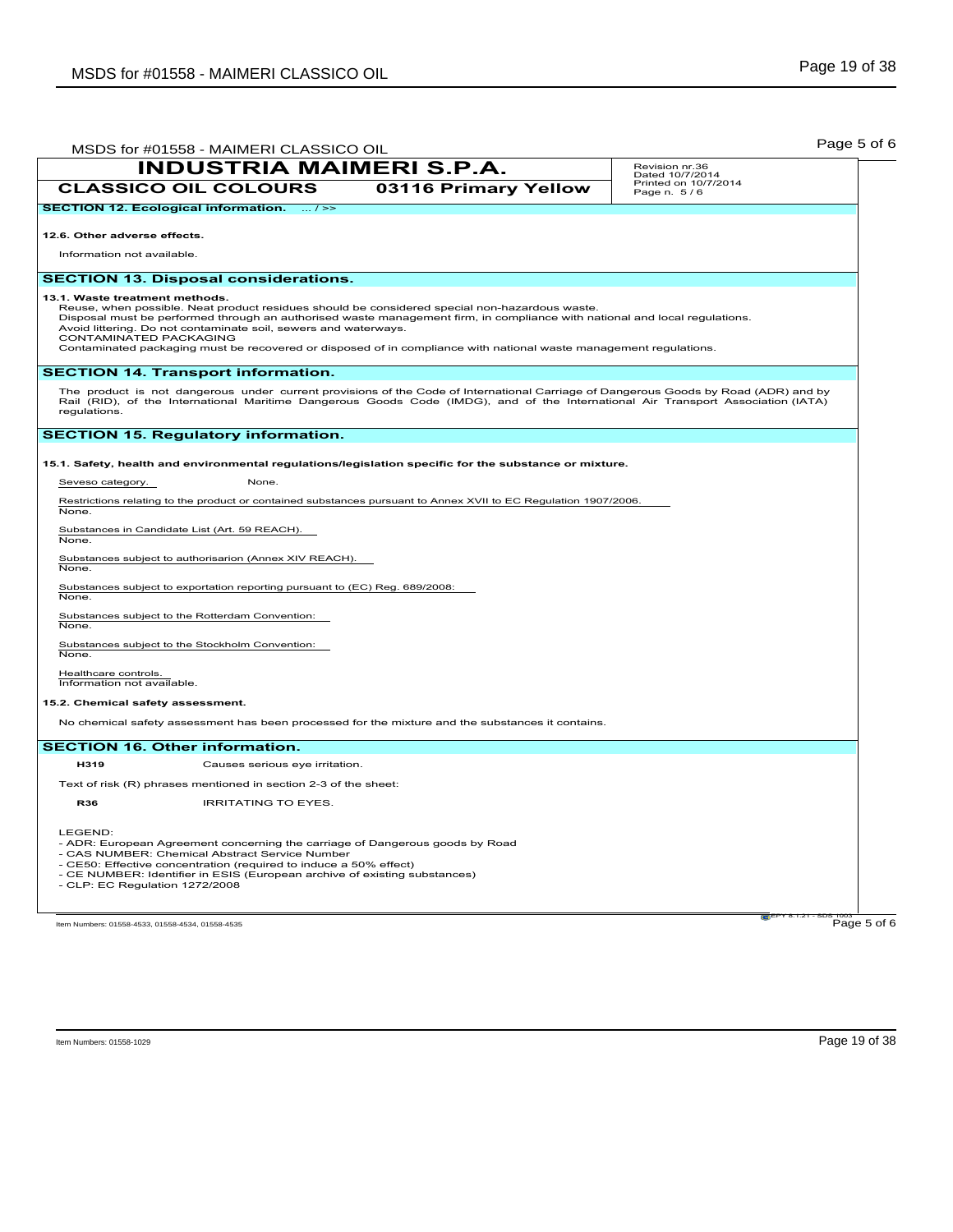| MSDS for #01558 - MAIMERI CLASSICO OIL                                                                                                                                                                                                                                                                                                                                                                                                                                                                                                                                                                                                                                                                                                                                                                                                                                                                                                                                                                                                                                                                  |                      | Page 6 of 6                         |
|---------------------------------------------------------------------------------------------------------------------------------------------------------------------------------------------------------------------------------------------------------------------------------------------------------------------------------------------------------------------------------------------------------------------------------------------------------------------------------------------------------------------------------------------------------------------------------------------------------------------------------------------------------------------------------------------------------------------------------------------------------------------------------------------------------------------------------------------------------------------------------------------------------------------------------------------------------------------------------------------------------------------------------------------------------------------------------------------------------|----------------------|-------------------------------------|
| <b>INDUSTRIA MAIMERI S.P.A.</b>                                                                                                                                                                                                                                                                                                                                                                                                                                                                                                                                                                                                                                                                                                                                                                                                                                                                                                                                                                                                                                                                         |                      | Revision nr.36<br>Dated 10/7/2014   |
| <b>CLASSICO OIL COLOURS</b>                                                                                                                                                                                                                                                                                                                                                                                                                                                                                                                                                                                                                                                                                                                                                                                                                                                                                                                                                                                                                                                                             | 03116 Primary Yellow | Printed on 10/7/2014<br>Page n. 6/6 |
| SECTION 16. Other information.  / >>                                                                                                                                                                                                                                                                                                                                                                                                                                                                                                                                                                                                                                                                                                                                                                                                                                                                                                                                                                                                                                                                    |                      |                                     |
| - DNEL: Derived No Effect Level<br>- EmS: Emergency Schedule<br>- GHS: Globally Harmonized System of classification and labeling of chemicals<br>- IATA DGR: International Air Transport Association Dangerous Goods Regulation<br>- IC50: Immobilization Concentration 50%<br>- IMDG: International Maritime Code for dangerous goods<br>- IMO: International Maritime Organization<br>- INDEX NUMBER: Identifier in Annex VI of CLP<br>- LC50: Lethal Concentration 50%<br>- LD50: Lethal dose 50%<br>- OEL: Occupational Exposure Level<br>- PBT: Persistent bioaccumulative and toxic as REACH Regulation<br>- PEC: Predicted environmental Concentration<br>- PEL: Predicted exposure level<br>- PNEC: Predicted no effect concentration<br>- REACH: EC Regulation 1907/2006<br>- RID: Regulation concerning the international transport of dangerous goods by train<br>- TLV: Threshold Limit Value<br>- TLV CEILING: Concentration that should not be exceeded during any time of occupational exposure.<br>- TWA STEL: Short-term exposure limit<br>- TWA: Time-weighted average exposure limit |                      |                                     |
| - VOC: Volatile organic Compounds<br>- vPvB: Very Persistent and very Bioaccumulative as for REACH Regulation.                                                                                                                                                                                                                                                                                                                                                                                                                                                                                                                                                                                                                                                                                                                                                                                                                                                                                                                                                                                          |                      |                                     |
| <b>GENERAL BIBLIOGRAPHY</b><br>1. Directive 1999/45/EC and following amendments<br>2. Directive 67/548/EEC and following amendments and adjustments<br>3. Regulation (EC) 1907/2006 (REACH) of the European Parliament<br>4. Regulation (EC) 1272/2008 (CLP) of the European Parliament<br>5. Regulation (EC) 790/2009 (I Atp. CLP) of the European Parliament<br>6. Regulation (EC) 453/2010 of the European Parliament<br>7. Regulation (EC) 286/2011 (II Atp. CLP) of the European Parliament<br>8. The Merck Index. - 10th Edition<br>9. Handling Chemical Safety<br>10. Niosh - Registry of Toxic Effects of Chemical Substances<br>11. INRS - Fiche Toxicologique (toxicological sheet)<br>12. Patty - Industrial Hygiene and Toxicology<br>13. N.I. Sax - Dangerous properties of Industrial Materials-7, 1989 Edition<br>14. ECHA website                                                                                                                                                                                                                                                       |                      |                                     |
| Note for users:<br>The information contained in the present sheet are based on our own knowledge on the date of the last version. Users must verify the<br>suitability and thoroughness of provided information according to each specific use of the product.<br>This document must not be regarded as a guarantee on any specific product property.<br>The use of this product is not subject to our direct control; therefore, users must, under their own responsibility, comply with the current<br>health and safety laws and regulations. The producer is relieved from any liability arising from improper uses.<br>Provide appointed staff with adequate training on how to use chemical products.                                                                                                                                                                                                                                                                                                                                                                                             |                      |                                     |
| Changes to previous review:<br>The following sections were modified:<br>02 / 03 / 04 / 05 / 06 / 07 / 08 / 09 / 10 / 11 / 12 / 13 / 14 / 15 / 16.                                                                                                                                                                                                                                                                                                                                                                                                                                                                                                                                                                                                                                                                                                                                                                                                                                                                                                                                                       |                      |                                     |
|                                                                                                                                                                                                                                                                                                                                                                                                                                                                                                                                                                                                                                                                                                                                                                                                                                                                                                                                                                                                                                                                                                         |                      |                                     |
|                                                                                                                                                                                                                                                                                                                                                                                                                                                                                                                                                                                                                                                                                                                                                                                                                                                                                                                                                                                                                                                                                                         |                      |                                     |
| Item Numbers: 01558-4533, 01558-4534, 01558-4535                                                                                                                                                                                                                                                                                                                                                                                                                                                                                                                                                                                                                                                                                                                                                                                                                                                                                                                                                                                                                                                        |                      | Page 6 of 6                         |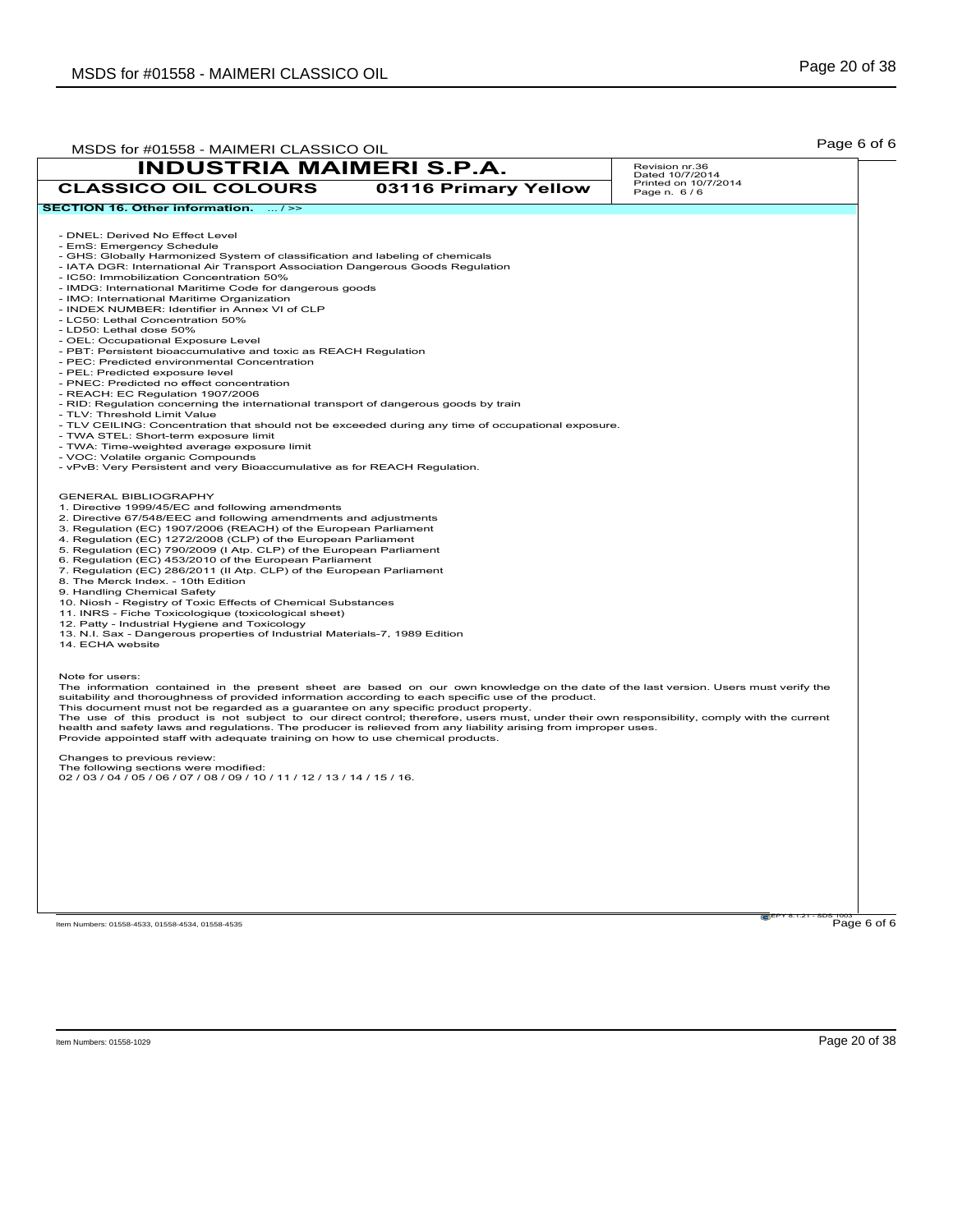| MSDS for #01558 - MAIMERI CLASSICO OIL                                             |                                                                                                                                                                                                                                                                                                                                                                                                           | Page 1 of 6                         |
|------------------------------------------------------------------------------------|-----------------------------------------------------------------------------------------------------------------------------------------------------------------------------------------------------------------------------------------------------------------------------------------------------------------------------------------------------------------------------------------------------------|-------------------------------------|
| <b>INDUSTRIA MAIMERI S.P.A.</b>                                                    |                                                                                                                                                                                                                                                                                                                                                                                                           | Revision nr.33<br>Dated 10/7/2014   |
| <b>CLASSICO OIL COLOURS</b>                                                        | 03392 Ultramarine Deep                                                                                                                                                                                                                                                                                                                                                                                    | Printed on 10/7/2014<br>Page n. 1/6 |
|                                                                                    | <b>Safety data sheet</b>                                                                                                                                                                                                                                                                                                                                                                                  |                                     |
| SECTION 1. Identification of the substance/mixture and of the company/undertaking  |                                                                                                                                                                                                                                                                                                                                                                                                           |                                     |
| 1.1. Product identifier                                                            |                                                                                                                                                                                                                                                                                                                                                                                                           |                                     |
| Code:<br>Product name                                                              | 03392<br><b>CLASSICO OIL COLOURS</b>                                                                                                                                                                                                                                                                                                                                                                      | 03392 Ultramarine Deep              |
| 1.2. Relevant identified uses of the substance or mixture and uses advised against |                                                                                                                                                                                                                                                                                                                                                                                                           |                                     |
| Intended use                                                                       | Oil colour.                                                                                                                                                                                                                                                                                                                                                                                               |                                     |
| 1.3. Details of the supplier of the safety data sheet                              |                                                                                                                                                                                                                                                                                                                                                                                                           |                                     |
| Name<br>Full address<br><b>District and Country</b>                                | <b>INDUSTRIA MAIMERI S.P.A.</b><br>Via Gianni Maimeri, 1<br>20060<br>Mediglia<br>Italia<br>Tel.<br>+39 02 906981<br>+39 02 90698999<br>Fax                                                                                                                                                                                                                                                                | (MI)                                |
| e-mail address of the competent person<br>responsible for the Safety Data Sheet    | schedesicurezza@maimeri.it                                                                                                                                                                                                                                                                                                                                                                                |                                     |
| Product distribution by                                                            | INDUSTRIA MAIMERI S.P.A. VIA G.MAIMERI 1 20060 BETTOLINO DI MEDIGLIA<br>(MI) ITALY                                                                                                                                                                                                                                                                                                                        |                                     |
| 1.4. Emergency telephone number                                                    |                                                                                                                                                                                                                                                                                                                                                                                                           |                                     |
| For urgent inquiries refer to                                                      | Australia: 131126<br>USA: 1800 222 1222<br>Regno Unito NHS Direct (UK): +44 (0) 845 46 47                                                                                                                                                                                                                                                                                                                 |                                     |
| <b>SECTION 2. Hazards identification.</b>                                          |                                                                                                                                                                                                                                                                                                                                                                                                           |                                     |
| 2.1. Classification of the substance or mixture.                                   |                                                                                                                                                                                                                                                                                                                                                                                                           |                                     |
| amendments.                                                                        | The product is not classified as hazardous pursuant to the provisions set forth in EC Regulation 1272/2008 (CLP) (and subsequent<br>amendments and supplements). However, since the product contains hazardous substances in concentrations such as to be declared in<br>section no. 3, it requires a safety data sheet with appropriate information, compliant to EC Regulation 1907/2006 and subsequent |                                     |
| 2.1.1. Regulation 1272/2008 (CLP) and following amendments and adjustments.        |                                                                                                                                                                                                                                                                                                                                                                                                           |                                     |
| Hazard classification and indication:                                              |                                                                                                                                                                                                                                                                                                                                                                                                           |                                     |
| 2.2. Label elements.                                                               |                                                                                                                                                                                                                                                                                                                                                                                                           |                                     |
| Hazard pictograms:                                                                 |                                                                                                                                                                                                                                                                                                                                                                                                           |                                     |
| Signal words:                                                                      |                                                                                                                                                                                                                                                                                                                                                                                                           |                                     |
| Hazard statements:<br>Precautionary statements:                                    |                                                                                                                                                                                                                                                                                                                                                                                                           |                                     |
| Safety data sheet available for professional users on request.                     |                                                                                                                                                                                                                                                                                                                                                                                                           |                                     |
| 2.3. Other hazards.                                                                |                                                                                                                                                                                                                                                                                                                                                                                                           |                                     |
| Information not available.                                                         |                                                                                                                                                                                                                                                                                                                                                                                                           |                                     |
|                                                                                    |                                                                                                                                                                                                                                                                                                                                                                                                           |                                     |
|                                                                                    |                                                                                                                                                                                                                                                                                                                                                                                                           |                                     |
|                                                                                    |                                                                                                                                                                                                                                                                                                                                                                                                           |                                     |
|                                                                                    |                                                                                                                                                                                                                                                                                                                                                                                                           |                                     |
| Item Numbers: 01558-5253, 01558-5254, 01558-5255                                   |                                                                                                                                                                                                                                                                                                                                                                                                           | Page 1 of 6                         |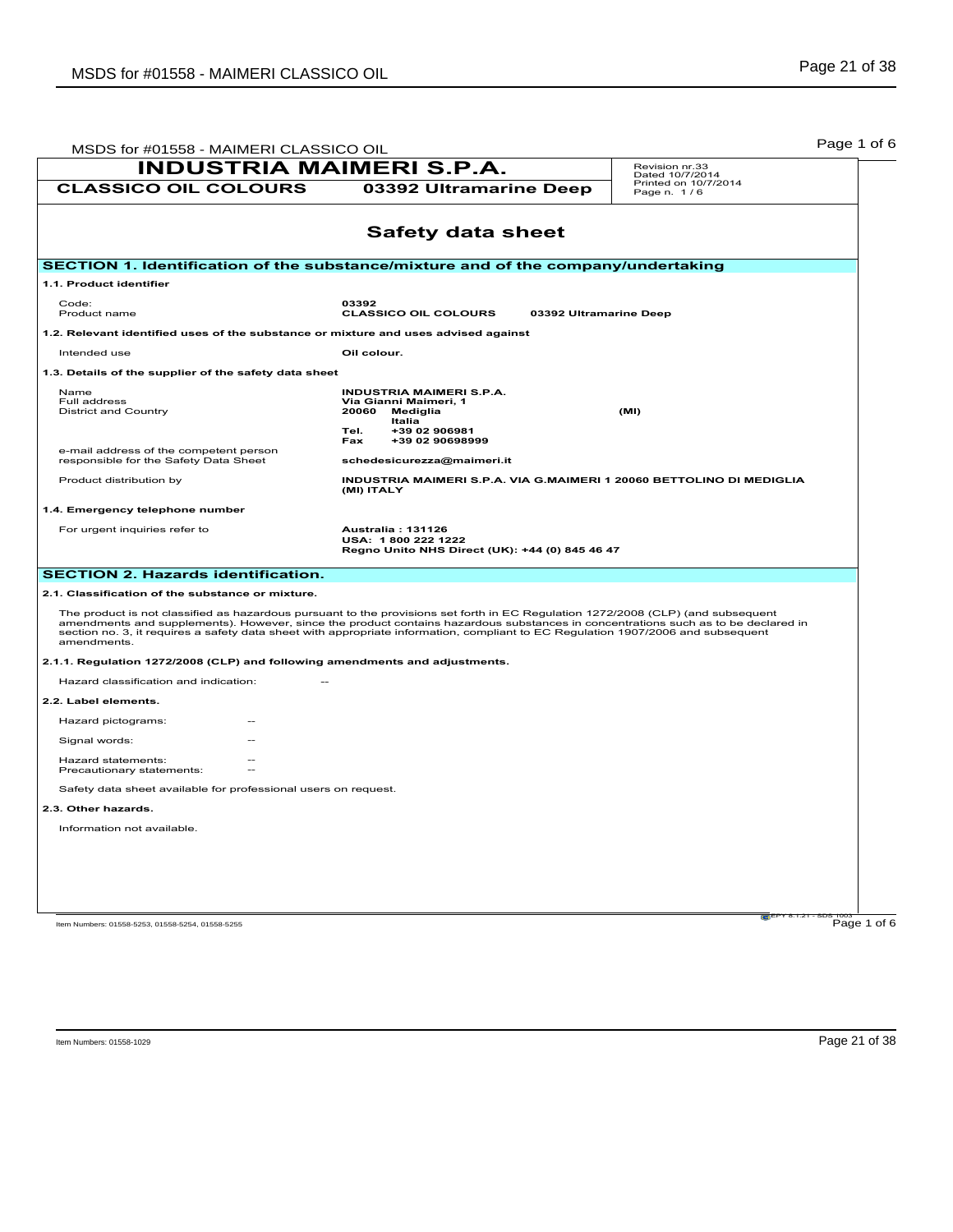|                                                                                                |                                                                                                                | <b>INDUSTRIA MAIMERI S.P.A.</b>                                                                                                                                                                          |                   | Revision nr.33<br>Dated 10/7/2014                                                                                                                                                                                                                                                                                                                                                                                             |
|------------------------------------------------------------------------------------------------|----------------------------------------------------------------------------------------------------------------|----------------------------------------------------------------------------------------------------------------------------------------------------------------------------------------------------------|-------------------|-------------------------------------------------------------------------------------------------------------------------------------------------------------------------------------------------------------------------------------------------------------------------------------------------------------------------------------------------------------------------------------------------------------------------------|
| <b>CLASSICO OIL COLOURS</b>                                                                    |                                                                                                                | 03392 Ultramarine Deep                                                                                                                                                                                   |                   | Printed on 10/7/2014<br>Page n. 2/6                                                                                                                                                                                                                                                                                                                                                                                           |
|                                                                                                |                                                                                                                |                                                                                                                                                                                                          |                   |                                                                                                                                                                                                                                                                                                                                                                                                                               |
|                                                                                                | <b>SECTION 3. Composition/information on ingredients.</b>                                                      |                                                                                                                                                                                                          |                   |                                                                                                                                                                                                                                                                                                                                                                                                                               |
| 3.1. Substances.                                                                               |                                                                                                                |                                                                                                                                                                                                          |                   |                                                                                                                                                                                                                                                                                                                                                                                                                               |
| Information not relevant.                                                                      |                                                                                                                |                                                                                                                                                                                                          |                   |                                                                                                                                                                                                                                                                                                                                                                                                                               |
| 3.2. Mixtures.                                                                                 |                                                                                                                |                                                                                                                                                                                                          |                   |                                                                                                                                                                                                                                                                                                                                                                                                                               |
| <b>Contains:</b>                                                                               |                                                                                                                |                                                                                                                                                                                                          |                   |                                                                                                                                                                                                                                                                                                                                                                                                                               |
| Identification.                                                                                | Conc. %.                                                                                                       | Classification 67/548/EEC.                                                                                                                                                                               |                   | Classification 1272/2008 (CLP).                                                                                                                                                                                                                                                                                                                                                                                               |
| ETHYLENE GLYCOL MONOBUTYL ETHER<br>CAS.<br>112-34-5<br>EC.<br>203-961-6<br>INDEX. 603-096-00-8 | Xi R <sub>36</sub><br>$0 - 0,05$                                                                               |                                                                                                                                                                                                          | Eye Irrit. 2 H319 |                                                                                                                                                                                                                                                                                                                                                                                                                               |
|                                                                                                | Note: Upper limit is not included into the range.                                                              | The full wording of the Risk (R) and hazard (H) phrases is given in section 16 of the sheet.                                                                                                             |                   |                                                                                                                                                                                                                                                                                                                                                                                                                               |
| $N =$ Dangerous for the Environment(N)                                                         |                                                                                                                |                                                                                                                                                                                                          |                   | T+ = Very Toxic(T+), T = Toxic(T), Xn = Harmful(Xn), C = Corrosive(C), Xi = Irritant(Xi), O = Oxidizing(O), E = Explosive(E), F+ = Extremely Flammable(F+), F = Highly Flammable(F),                                                                                                                                                                                                                                          |
| <b>SECTION 4. First aid measures.</b>                                                          |                                                                                                                |                                                                                                                                                                                                          |                   |                                                                                                                                                                                                                                                                                                                                                                                                                               |
| 4.1. Description of first aid measures.                                                        |                                                                                                                | Not specifically necessary. Observance of good industrial hygiene is recommended.                                                                                                                        |                   |                                                                                                                                                                                                                                                                                                                                                                                                                               |
|                                                                                                | 4.2. Most important symptoms and effects, both acute and delayed.                                              | No episodes of damage to health ascribable to the product have been reported.                                                                                                                            |                   |                                                                                                                                                                                                                                                                                                                                                                                                                               |
| Information not available.                                                                     |                                                                                                                | 4.3. Indication of any immediate medical attention and special treatment needed.                                                                                                                         |                   |                                                                                                                                                                                                                                                                                                                                                                                                                               |
|                                                                                                | <b>SECTION 5. Firefighting measures.</b>                                                                       |                                                                                                                                                                                                          |                   |                                                                                                                                                                                                                                                                                                                                                                                                                               |
| 5.1. Extinguishing media.<br>SUITABLE EXTINGUISHING EQUIPMENT<br>None in particular.           | UNSUITABLE EXTINGUISHING EQUIPMENT                                                                             | The extinguishing equipment should be of the conventional kind: carbon dioxide, foam, powder and water spray.                                                                                            |                   |                                                                                                                                                                                                                                                                                                                                                                                                                               |
| Do not breathe combustion products.                                                            | 5.2. Special hazards arising from the substance or mixture.<br>HAZARDS CAUSED BY EXPOSURE IN THE EVENT OF FIRE |                                                                                                                                                                                                          |                   |                                                                                                                                                                                                                                                                                                                                                                                                                               |
| 5.3. Advice for firefighters.<br><b>GENERAL INFORMATION</b>                                    | SPECIAL PROTECTIVE EQUIPMENT FOR FIRE-FIGHTERS                                                                 | contaminated water used for extinction and the remains of the fire according to applicable regulations.<br>self-contained open circuit positive pressure compressed air breathing apparatus (BS EN 137). |                   | Use jets of water to cool the containers to prevent product decomposition and the development of substances potentially hazardous for<br>health. Always wear full fire prevention gear. Collect extinguishing water to prevent it from draining into the sewer system. Dispose of<br>Normal fire fighting clothing i.e. fire kit (BS EN 469), gloves (BS EN 659) and boots (HO specification A29 and A30) in combination with |
|                                                                                                | <b>SECTION 6. Accidental release measures.</b>                                                                 |                                                                                                                                                                                                          |                   |                                                                                                                                                                                                                                                                                                                                                                                                                               |
| involved in emergency procedures.                                                              |                                                                                                                | 6.1. Personal precautions, protective equipment and emergency procedures.                                                                                                                                |                   | Use breathing equipment if fumes or powders are released into the air. These indications apply for both processing staff and those                                                                                                                                                                                                                                                                                            |
| 6.2. Environmental precautions.                                                                |                                                                                                                | The product must not penetrate into the sewer system or come into contact with surface water or ground water.                                                                                            |                   |                                                                                                                                                                                                                                                                                                                                                                                                                               |
|                                                                                                |                                                                                                                |                                                                                                                                                                                                          |                   |                                                                                                                                                                                                                                                                                                                                                                                                                               |
| Item Numbers: 01558-5253, 01558-5254, 01558-5255                                               |                                                                                                                |                                                                                                                                                                                                          |                   | Page 2 of 6                                                                                                                                                                                                                                                                                                                                                                                                                   |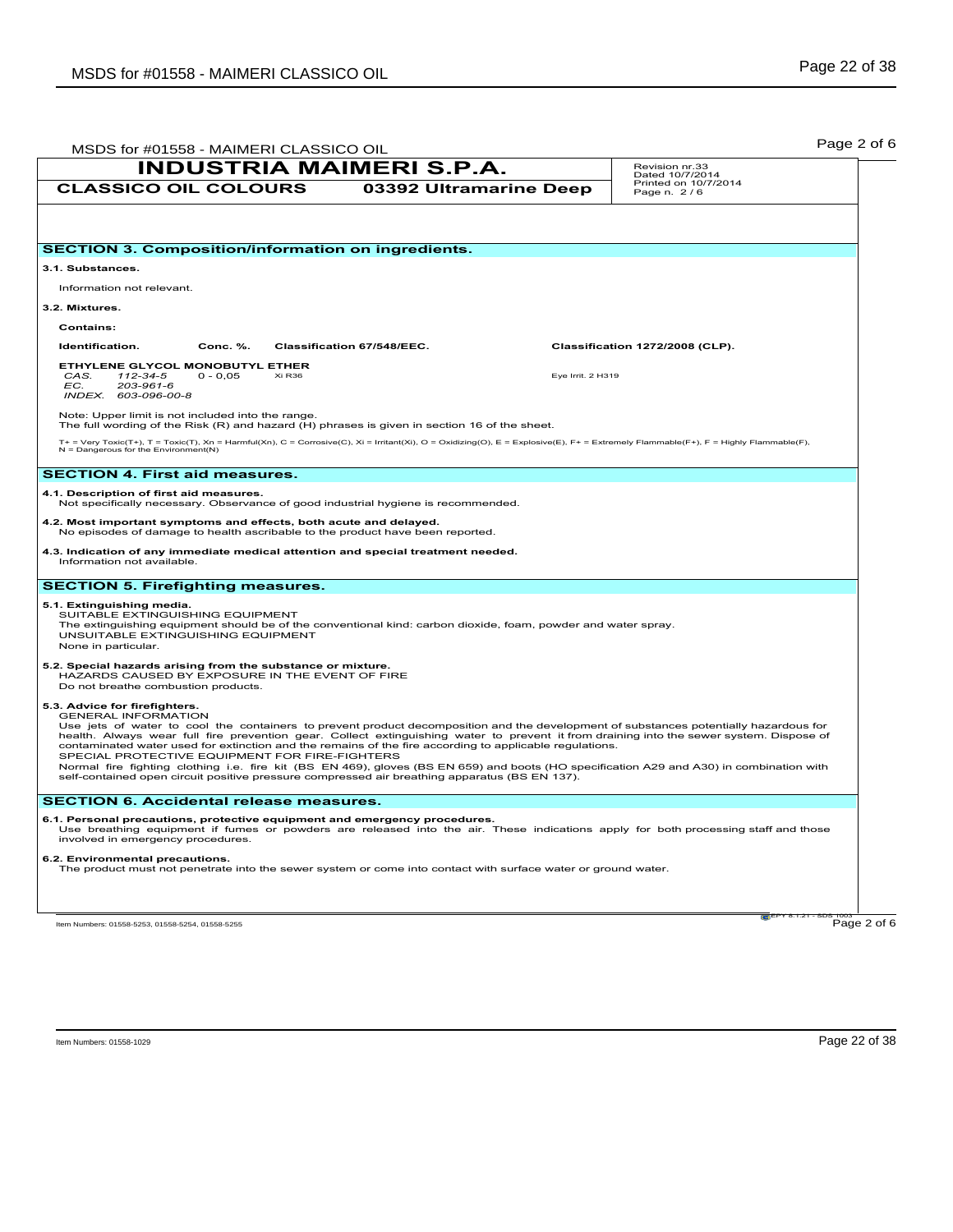|                                                                                                                                                                                                                                                                                                                                                                                                                                                        | MSDS for #01558 - MAIMERI CLASSICO OIL<br><b>INDUSTRIA MAIMERI S.P.A.</b>                                                                                                                                                                                                                                                                                                                                                                                                                                                                                                                                                                                                                                                                                                                                                                                                                                                                                                                                                                                                                                                                                                                                                                                                                                                                                                                                                                                                                                                                                                                                                                                               | Revision nr.33                          |
|--------------------------------------------------------------------------------------------------------------------------------------------------------------------------------------------------------------------------------------------------------------------------------------------------------------------------------------------------------------------------------------------------------------------------------------------------------|-------------------------------------------------------------------------------------------------------------------------------------------------------------------------------------------------------------------------------------------------------------------------------------------------------------------------------------------------------------------------------------------------------------------------------------------------------------------------------------------------------------------------------------------------------------------------------------------------------------------------------------------------------------------------------------------------------------------------------------------------------------------------------------------------------------------------------------------------------------------------------------------------------------------------------------------------------------------------------------------------------------------------------------------------------------------------------------------------------------------------------------------------------------------------------------------------------------------------------------------------------------------------------------------------------------------------------------------------------------------------------------------------------------------------------------------------------------------------------------------------------------------------------------------------------------------------------------------------------------------------------------------------------------------------|-----------------------------------------|
|                                                                                                                                                                                                                                                                                                                                                                                                                                                        |                                                                                                                                                                                                                                                                                                                                                                                                                                                                                                                                                                                                                                                                                                                                                                                                                                                                                                                                                                                                                                                                                                                                                                                                                                                                                                                                                                                                                                                                                                                                                                                                                                                                         | Dated 10/7/2014<br>Printed on 10/7/2014 |
| <b>CLASSICO OIL COLOURS</b>                                                                                                                                                                                                                                                                                                                                                                                                                            | 03392 Ultramarine Deep                                                                                                                                                                                                                                                                                                                                                                                                                                                                                                                                                                                                                                                                                                                                                                                                                                                                                                                                                                                                                                                                                                                                                                                                                                                                                                                                                                                                                                                                                                                                                                                                                                                  | Page n. 3/6                             |
| <b>SECTION 6. Accidental release measures.</b>                                                                                                                                                                                                                                                                                                                                                                                                         | $\ldots$ / $\geq$                                                                                                                                                                                                                                                                                                                                                                                                                                                                                                                                                                                                                                                                                                                                                                                                                                                                                                                                                                                                                                                                                                                                                                                                                                                                                                                                                                                                                                                                                                                                                                                                                                                       |                                         |
| 6.3. Methods and material for containment and cleaning up.<br>material should be disposed of in compliance with the provisions set forth in point 13.                                                                                                                                                                                                                                                                                                  | Confine using earth or inert material. Collect as much material as possible and eliminate the rest using jets of water. Contaminated                                                                                                                                                                                                                                                                                                                                                                                                                                                                                                                                                                                                                                                                                                                                                                                                                                                                                                                                                                                                                                                                                                                                                                                                                                                                                                                                                                                                                                                                                                                                    |                                         |
| 6.4. Reference to other sections.<br>Any information on personal protection and disposal is given in sections 8 and 13.                                                                                                                                                                                                                                                                                                                                |                                                                                                                                                                                                                                                                                                                                                                                                                                                                                                                                                                                                                                                                                                                                                                                                                                                                                                                                                                                                                                                                                                                                                                                                                                                                                                                                                                                                                                                                                                                                                                                                                                                                         |                                         |
| <b>SECTION 7. Handling and storage.</b>                                                                                                                                                                                                                                                                                                                                                                                                                |                                                                                                                                                                                                                                                                                                                                                                                                                                                                                                                                                                                                                                                                                                                                                                                                                                                                                                                                                                                                                                                                                                                                                                                                                                                                                                                                                                                                                                                                                                                                                                                                                                                                         |                                         |
| 7.1. Precautions for safe handling.<br>environment. Do not eat, drink or smoke during use.                                                                                                                                                                                                                                                                                                                                                             | Before handling the product, consult all the other sections of this material safety data sheet. Avoid leakage of the product into the                                                                                                                                                                                                                                                                                                                                                                                                                                                                                                                                                                                                                                                                                                                                                                                                                                                                                                                                                                                                                                                                                                                                                                                                                                                                                                                                                                                                                                                                                                                                   |                                         |
| 7.2. Conditions for safe storage, including any incompatibilities.                                                                                                                                                                                                                                                                                                                                                                                     | Keep the product in clearly labelled containers. Keep containers away from any incompatible materials, see section 10 for details.                                                                                                                                                                                                                                                                                                                                                                                                                                                                                                                                                                                                                                                                                                                                                                                                                                                                                                                                                                                                                                                                                                                                                                                                                                                                                                                                                                                                                                                                                                                                      |                                         |
| 7.3. Specific end use(s).<br>Information not available.                                                                                                                                                                                                                                                                                                                                                                                                |                                                                                                                                                                                                                                                                                                                                                                                                                                                                                                                                                                                                                                                                                                                                                                                                                                                                                                                                                                                                                                                                                                                                                                                                                                                                                                                                                                                                                                                                                                                                                                                                                                                                         |                                         |
| <b>SECTION 8. Exposure controls/personal protection.</b>                                                                                                                                                                                                                                                                                                                                                                                               |                                                                                                                                                                                                                                                                                                                                                                                                                                                                                                                                                                                                                                                                                                                                                                                                                                                                                                                                                                                                                                                                                                                                                                                                                                                                                                                                                                                                                                                                                                                                                                                                                                                                         |                                         |
| 8.1. Control parameters.<br>Information not available.                                                                                                                                                                                                                                                                                                                                                                                                 |                                                                                                                                                                                                                                                                                                                                                                                                                                                                                                                                                                                                                                                                                                                                                                                                                                                                                                                                                                                                                                                                                                                                                                                                                                                                                                                                                                                                                                                                                                                                                                                                                                                                         |                                         |
| 8.2. Exposure controls.                                                                                                                                                                                                                                                                                                                                                                                                                                |                                                                                                                                                                                                                                                                                                                                                                                                                                                                                                                                                                                                                                                                                                                                                                                                                                                                                                                                                                                                                                                                                                                                                                                                                                                                                                                                                                                                                                                                                                                                                                                                                                                                         |                                         |
| <b>HAND PROTECTION</b><br><b>EYE PROTECTION</b><br>Use of protective airtight goggles (ref. standard EN 166) recommended.<br><b>SKIN PROTECTION</b><br>with soap and water after removing overalls.<br>RESPIRATORY PROTECTION<br>the absence of technical measures. The protection provided by masks is in any case limited.<br>full face mask, half mask or mouthpiece (ref. standard EN 138).<br><b>SECTION 9. Physical and chemical properties.</b> | is well aired through effective local aspiration. Personal protection equipment must comply with the rules in force indicated below.<br>Protect hands with category I (ref. Directive 89/686/EEC and standard EN 374) work gloves, such as those in latex, PVC or equivalent.<br>The following should be considered when choosing work glove material: degradation, breakage times and permeation. Work glove<br>resistance to preparations should be checked before use, as it can be unpredictable. Gloves' limit depends on the duration of exposure.<br>Wear category I professional long-sleeved overalls and safety footwear (ref. Directive 89/686/CEE and standard EN 344). Wash body<br>If the threshold value (if available) for one or more of the substances present in the preparation for daily exposure in the workplace or to<br>a fraction established by the company's prevention and protection service is exceeded, wear a mask with an A or universal filter, the<br>class (1, 2 or 3) of which must be chosen according to the limit concentration of use (ref. standard EN 141).<br>The use of respiratory tract protection equipment, such as masks like that indicated above, is necessary to reduce worker exposure in<br>If the substance in question is odourless or its olfactory threshold is higher than the relative exposure limit and in the event of an<br>emergency, or when exposure levels are unknown or the concentration of oxygen in the workplace is less than 17% volume, wear<br>self-contained, open-circuit compressed air breathing apparatus (ref. standard EN 137) or fresh air hose breathing apparatus for use with |                                         |
| 9.1. Information on basic physical and chemical properties.                                                                                                                                                                                                                                                                                                                                                                                            |                                                                                                                                                                                                                                                                                                                                                                                                                                                                                                                                                                                                                                                                                                                                                                                                                                                                                                                                                                                                                                                                                                                                                                                                                                                                                                                                                                                                                                                                                                                                                                                                                                                                         |                                         |
| Appearance<br>Colour                                                                                                                                                                                                                                                                                                                                                                                                                                   | paste<br>DEEP BLUE                                                                                                                                                                                                                                                                                                                                                                                                                                                                                                                                                                                                                                                                                                                                                                                                                                                                                                                                                                                                                                                                                                                                                                                                                                                                                                                                                                                                                                                                                                                                                                                                                                                      |                                         |
| Odour<br>Odour threshold.                                                                                                                                                                                                                                                                                                                                                                                                                              | <b>LINSEED OIL</b><br>Not available.                                                                                                                                                                                                                                                                                                                                                                                                                                                                                                                                                                                                                                                                                                                                                                                                                                                                                                                                                                                                                                                                                                                                                                                                                                                                                                                                                                                                                                                                                                                                                                                                                                    |                                         |
| pH.                                                                                                                                                                                                                                                                                                                                                                                                                                                    |                                                                                                                                                                                                                                                                                                                                                                                                                                                                                                                                                                                                                                                                                                                                                                                                                                                                                                                                                                                                                                                                                                                                                                                                                                                                                                                                                                                                                                                                                                                                                                                                                                                                         |                                         |
| Melting point / freezing point.                                                                                                                                                                                                                                                                                                                                                                                                                        | Not available.<br>Not available.                                                                                                                                                                                                                                                                                                                                                                                                                                                                                                                                                                                                                                                                                                                                                                                                                                                                                                                                                                                                                                                                                                                                                                                                                                                                                                                                                                                                                                                                                                                                                                                                                                        |                                         |
| Initial boiling point.                                                                                                                                                                                                                                                                                                                                                                                                                                 | Not available.                                                                                                                                                                                                                                                                                                                                                                                                                                                                                                                                                                                                                                                                                                                                                                                                                                                                                                                                                                                                                                                                                                                                                                                                                                                                                                                                                                                                                                                                                                                                                                                                                                                          |                                         |
| Boiling range.                                                                                                                                                                                                                                                                                                                                                                                                                                         |                                                                                                                                                                                                                                                                                                                                                                                                                                                                                                                                                                                                                                                                                                                                                                                                                                                                                                                                                                                                                                                                                                                                                                                                                                                                                                                                                                                                                                                                                                                                                                                                                                                                         |                                         |
| Flash point.<br>$\geq$                                                                                                                                                                                                                                                                                                                                                                                                                                 | 60<br>°C.                                                                                                                                                                                                                                                                                                                                                                                                                                                                                                                                                                                                                                                                                                                                                                                                                                                                                                                                                                                                                                                                                                                                                                                                                                                                                                                                                                                                                                                                                                                                                                                                                                                               |                                         |
| <b>Evaporation Rate</b><br>Flammability of solids and gases                                                                                                                                                                                                                                                                                                                                                                                            | Not available.<br>Not available.                                                                                                                                                                                                                                                                                                                                                                                                                                                                                                                                                                                                                                                                                                                                                                                                                                                                                                                                                                                                                                                                                                                                                                                                                                                                                                                                                                                                                                                                                                                                                                                                                                        |                                         |
| Lower inflammability limit.                                                                                                                                                                                                                                                                                                                                                                                                                            | Not available.                                                                                                                                                                                                                                                                                                                                                                                                                                                                                                                                                                                                                                                                                                                                                                                                                                                                                                                                                                                                                                                                                                                                                                                                                                                                                                                                                                                                                                                                                                                                                                                                                                                          |                                         |
| Upper inflammability limit.                                                                                                                                                                                                                                                                                                                                                                                                                            | Not available.<br>Not available.                                                                                                                                                                                                                                                                                                                                                                                                                                                                                                                                                                                                                                                                                                                                                                                                                                                                                                                                                                                                                                                                                                                                                                                                                                                                                                                                                                                                                                                                                                                                                                                                                                        |                                         |
| Lower explosive limit.<br>Upper explosive limit.                                                                                                                                                                                                                                                                                                                                                                                                       | Not available.                                                                                                                                                                                                                                                                                                                                                                                                                                                                                                                                                                                                                                                                                                                                                                                                                                                                                                                                                                                                                                                                                                                                                                                                                                                                                                                                                                                                                                                                                                                                                                                                                                                          |                                         |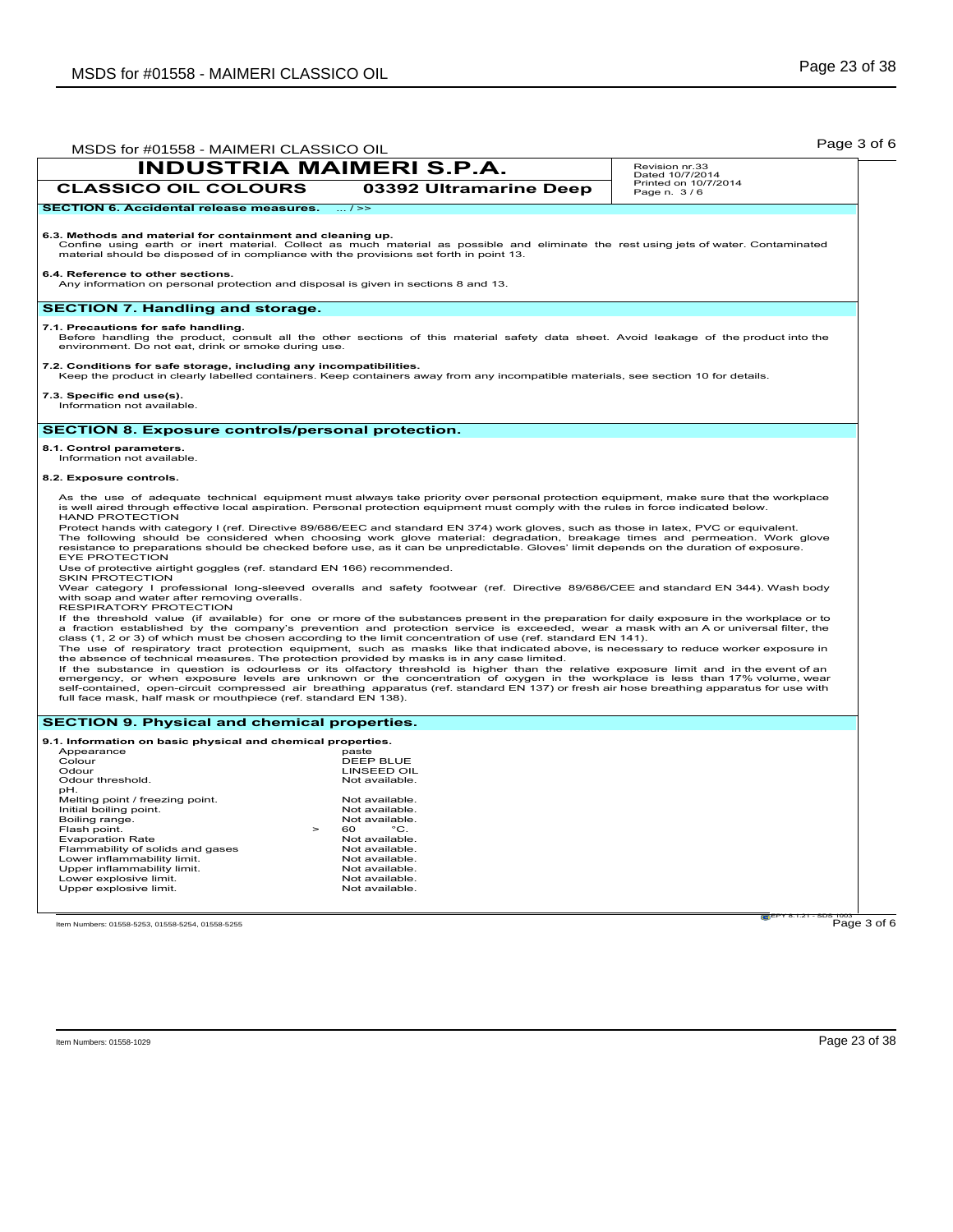| MSDS for #01558 - MAIMERI CLASSICO OIL                                                                                                                                                                                                                                                                                                                                           |                                                                                                                                                                                                                                                         |                      |                                     | Page 4 of 6 |
|----------------------------------------------------------------------------------------------------------------------------------------------------------------------------------------------------------------------------------------------------------------------------------------------------------------------------------------------------------------------------------|---------------------------------------------------------------------------------------------------------------------------------------------------------------------------------------------------------------------------------------------------------|----------------------|-------------------------------------|-------------|
| <b>INDUSTRIA MAIMERI S.P.A.</b>                                                                                                                                                                                                                                                                                                                                                  |                                                                                                                                                                                                                                                         |                      | Revision nr.33<br>Dated 10/7/2014   |             |
| <b>CLASSICO OIL COLOURS</b>                                                                                                                                                                                                                                                                                                                                                      | 03392 Ultramarine Deep                                                                                                                                                                                                                                  |                      | Printed on 10/7/2014<br>Page n. 4/6 |             |
| <b>SECTION 9. Physical and chemical properties.</b>                                                                                                                                                                                                                                                                                                                              | $\ldots$ / $\gg$                                                                                                                                                                                                                                        |                      |                                     |             |
| Vapour pressure.<br>Vapour density<br>Relative density.<br>Solubility<br>Partition coefficient: n-octanol/water<br>Auto-ignition temperature.<br>Decomposition temperature.<br>Viscosity<br><b>Explosive properties</b><br>Oxidising properties<br>9.2. Other information.<br>Solid content.<br>VOC (Directive 1999/13/EC):<br>VOC (volatile carbon) :                           | Not available.<br>Not available.<br>0.2<br>Kg/I<br>INSOLUBLE, DILUTE WITH WHITE SPIRIT<br>Not available.<br>Not available.<br>Not available.<br>Not available.<br>Not available.<br>Not available.<br>68,14 %<br>$0,05 \%$ -<br>0,71<br>$0,04\% - 0,60$ | g/litre.<br>g/litre. |                                     |             |
| <b>SECTION 10. Stability and reactivity.</b>                                                                                                                                                                                                                                                                                                                                     |                                                                                                                                                                                                                                                         |                      |                                     |             |
| 10.1. Reactivity.<br>There are no particular risks of reaction with other substances in normal conditions of use.<br>10.2. Chemical stability.<br>The product is stable in normal conditions of use and storage.                                                                                                                                                                 |                                                                                                                                                                                                                                                         |                      |                                     |             |
| 10.3. Possibility of hazardous reactions.<br>No hazardous reactions are foreseeable in normal conditions of use and storage.                                                                                                                                                                                                                                                     |                                                                                                                                                                                                                                                         |                      |                                     |             |
| 10.4. Conditions to avoid.<br>None in particular. However the usual precautions used for chemical products should be respected.                                                                                                                                                                                                                                                  |                                                                                                                                                                                                                                                         |                      |                                     |             |
| 10.5. Incompatible materials.<br>Information not available.                                                                                                                                                                                                                                                                                                                      |                                                                                                                                                                                                                                                         |                      |                                     |             |
| 10.6. Hazardous decomposition products.<br>Information not available.                                                                                                                                                                                                                                                                                                            |                                                                                                                                                                                                                                                         |                      |                                     |             |
| <b>SECTION 11. Toxicological information.</b>                                                                                                                                                                                                                                                                                                                                    |                                                                                                                                                                                                                                                         |                      |                                     |             |
| According to currently available data, this product has not yet produced health damages. Anyway, it must be handled carefully according<br>to good industrial practices. This product may have slight health effects on sensitive people, by inhalation and/or cutaneous absorption<br>and/or contact with eyes and/or ingestion.<br>11.1. Information on toxicological effects. |                                                                                                                                                                                                                                                         |                      |                                     |             |
| Information not available.                                                                                                                                                                                                                                                                                                                                                       |                                                                                                                                                                                                                                                         |                      |                                     |             |
| <b>SECTION 12. Ecological information.</b>                                                                                                                                                                                                                                                                                                                                       |                                                                                                                                                                                                                                                         |                      |                                     |             |
| Use this product according to good working practices. Avoid littering. Inform the competent authorities, should the product reach<br>waterways or sewers or contaminate soil or vegetation.                                                                                                                                                                                      |                                                                                                                                                                                                                                                         |                      |                                     |             |
| 12.1. Toxicity.<br>Information not available.                                                                                                                                                                                                                                                                                                                                    |                                                                                                                                                                                                                                                         |                      |                                     |             |
| 12.2. Persistence and degradability.<br>Information not available.                                                                                                                                                                                                                                                                                                               |                                                                                                                                                                                                                                                         |                      |                                     |             |
| 12.3. Bioaccumulative potential.<br>Information not available.                                                                                                                                                                                                                                                                                                                   |                                                                                                                                                                                                                                                         |                      |                                     |             |
| 12.4. Mobility in soil.<br>Information not available.                                                                                                                                                                                                                                                                                                                            |                                                                                                                                                                                                                                                         |                      |                                     |             |
| 12.5. Results of PBT and vPvB assessment.                                                                                                                                                                                                                                                                                                                                        |                                                                                                                                                                                                                                                         |                      |                                     |             |
| On the basis of available data, the product does not contain any PBT or vPvB in percentage greater than 0,1%.                                                                                                                                                                                                                                                                    |                                                                                                                                                                                                                                                         |                      |                                     |             |
| Item Numbers: 01558-5253, 01558-5254, 01558-5255                                                                                                                                                                                                                                                                                                                                 |                                                                                                                                                                                                                                                         |                      | 121 EPY 8.1.21                      | Page 4 of 6 |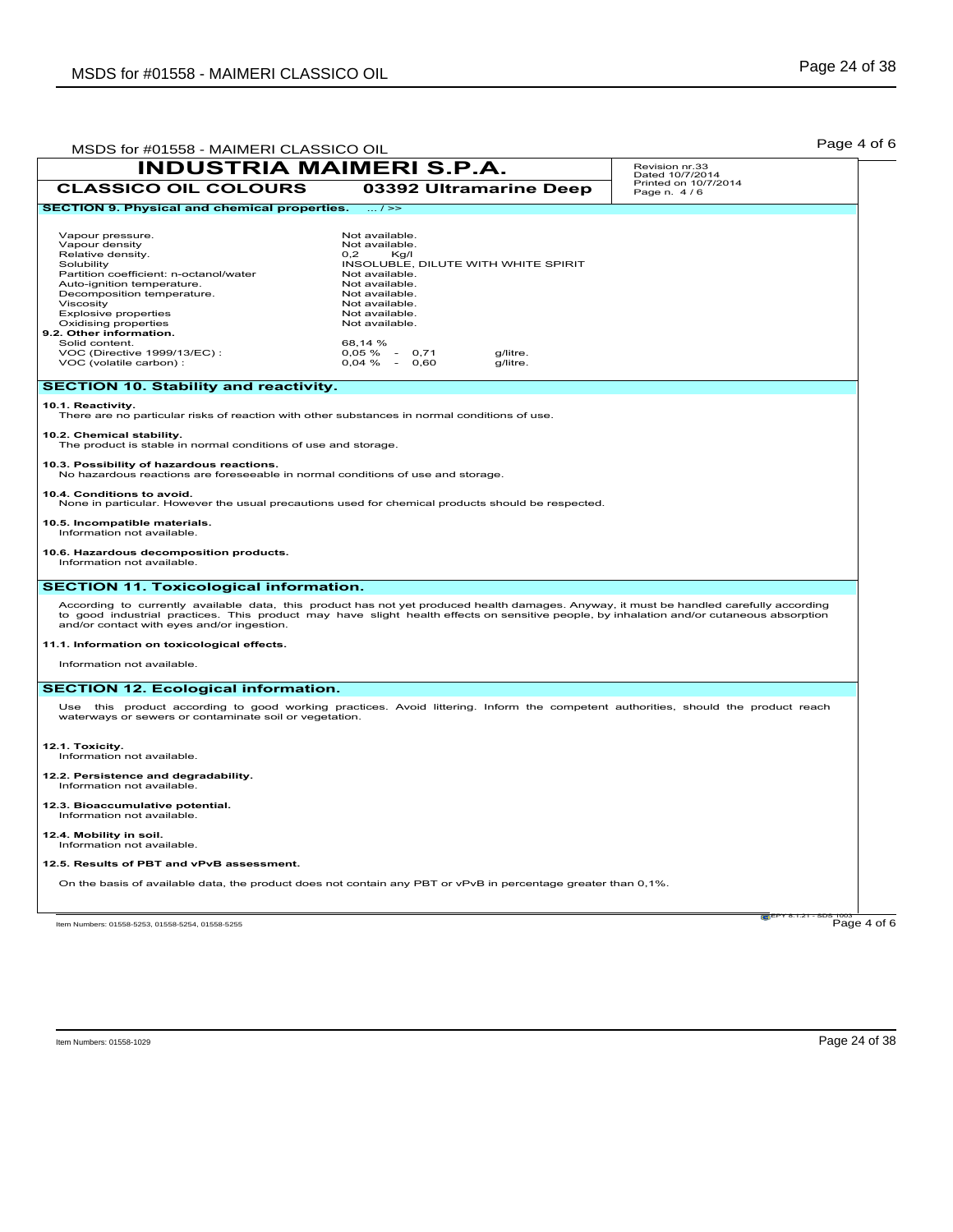| MSDS for #01558 - MAIMERI CLASSICO OIL                                                                                                                                                                                                                                                                                                                                                                                                                                          | Page 5 of 6                         |
|---------------------------------------------------------------------------------------------------------------------------------------------------------------------------------------------------------------------------------------------------------------------------------------------------------------------------------------------------------------------------------------------------------------------------------------------------------------------------------|-------------------------------------|
| <b>INDUSTRIA MAIMERI S.P.A.</b>                                                                                                                                                                                                                                                                                                                                                                                                                                                 | Revision nr.33<br>Dated 10/7/2014   |
| <b>CLASSICO OIL COLOURS</b><br>03392 Ultramarine Deep                                                                                                                                                                                                                                                                                                                                                                                                                           | Printed on 10/7/2014<br>Page n. 5/6 |
| <b>SECTION 12. Ecological information.</b><br>$\ldots$ / >>                                                                                                                                                                                                                                                                                                                                                                                                                     |                                     |
| 12.6. Other adverse effects.                                                                                                                                                                                                                                                                                                                                                                                                                                                    |                                     |
| Information not available.                                                                                                                                                                                                                                                                                                                                                                                                                                                      |                                     |
| <b>SECTION 13. Disposal considerations.</b>                                                                                                                                                                                                                                                                                                                                                                                                                                     |                                     |
| 13.1. Waste treatment methods.<br>Reuse, when possible. Neat product residues should be considered special non-hazardous waste.<br>Disposal must be performed through an authorised waste management firm, in compliance with national and local regulations.<br>Avoid littering. Do not contaminate soil, sewers and waterways.<br>CONTAMINATED PACKAGING<br>Contaminated packaging must be recovered or disposed of in compliance with national waste management regulations. |                                     |
| <b>SECTION 14. Transport information.</b>                                                                                                                                                                                                                                                                                                                                                                                                                                       |                                     |
| The product is not dangerous under current provisions of the Code of International Carriage of Dangerous Goods by Road (ADR) and by<br>Rail (RID), of the International Maritime Dangerous Goods Code (IMDG), and of the International Air Transport Association (IATA)<br>regulations.                                                                                                                                                                                         |                                     |
| <b>SECTION 15. Regulatory information.</b>                                                                                                                                                                                                                                                                                                                                                                                                                                      |                                     |
| 15.1. Safety, health and environmental regulations/legislation specific for the substance or mixture.                                                                                                                                                                                                                                                                                                                                                                           |                                     |
| Seveso category.<br>None.                                                                                                                                                                                                                                                                                                                                                                                                                                                       |                                     |
| Restrictions relating to the product or contained substances pursuant to Annex XVII to EC Regulation 1907/2006.<br>None.                                                                                                                                                                                                                                                                                                                                                        |                                     |
| Substances in Candidate List (Art. 59 REACH).<br>None.                                                                                                                                                                                                                                                                                                                                                                                                                          |                                     |
| Substances subject to authorisarion (Annex XIV REACH).<br>None.                                                                                                                                                                                                                                                                                                                                                                                                                 |                                     |
| Substances subject to exportation reporting pursuant to (EC) Reg. 689/2008:<br>None.                                                                                                                                                                                                                                                                                                                                                                                            |                                     |
| Substances subject to the Rotterdam Convention:<br>None.                                                                                                                                                                                                                                                                                                                                                                                                                        |                                     |
| Substances subject to the Stockholm Convention:<br>None.                                                                                                                                                                                                                                                                                                                                                                                                                        |                                     |
| Healthcare controls.<br>Information not available.                                                                                                                                                                                                                                                                                                                                                                                                                              |                                     |
| 15.2. Chemical safety assessment.                                                                                                                                                                                                                                                                                                                                                                                                                                               |                                     |
| No chemical safety assessment has been processed for the mixture and the substances it contains.                                                                                                                                                                                                                                                                                                                                                                                |                                     |
| <b>SECTION 16. Other information.</b>                                                                                                                                                                                                                                                                                                                                                                                                                                           |                                     |
| H319<br>Causes serious eye irritation.                                                                                                                                                                                                                                                                                                                                                                                                                                          |                                     |
| Text of risk (R) phrases mentioned in section 2-3 of the sheet:                                                                                                                                                                                                                                                                                                                                                                                                                 |                                     |
| <b>R36</b><br><b>IRRITATING TO EYES.</b>                                                                                                                                                                                                                                                                                                                                                                                                                                        |                                     |
| LEGEND:<br>- ADR: European Agreement concerning the carriage of Dangerous goods by Road<br>- CAS NUMBER: Chemical Abstract Service Number<br>- CE50: Effective concentration (required to induce a 50% effect)<br>- CE NUMBER: Identifier in ESIS (European archive of existing substances)<br>- CLP: EC Regulation 1272/2008                                                                                                                                                   |                                     |
| Item Numbers: 01558-5253, 01558-5254, 01558-5255                                                                                                                                                                                                                                                                                                                                                                                                                                | <b>CEPY 8.1.21</b><br>Page 5 of 6   |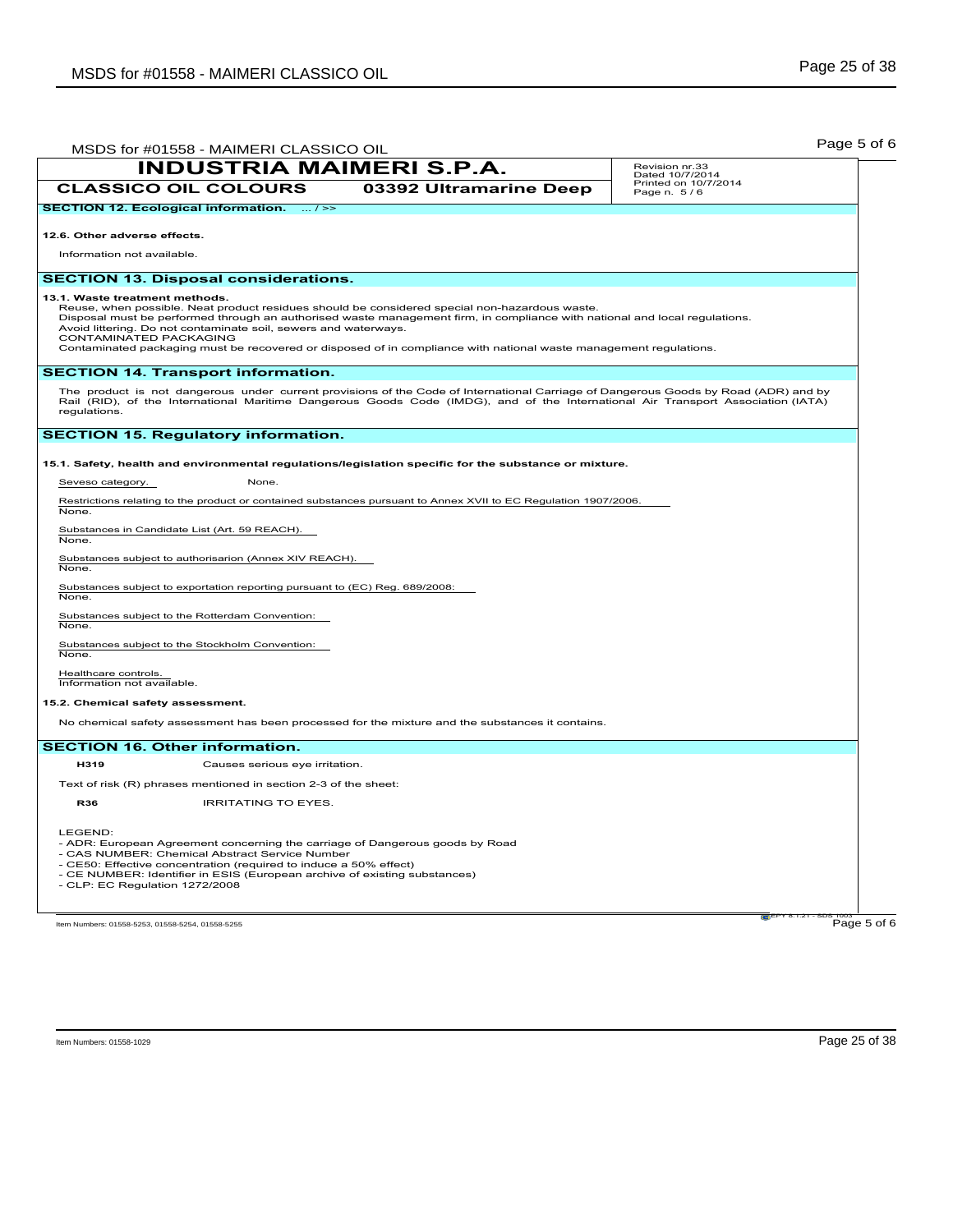| MSDS for #01558 - MAIMERI CLASSICO OIL                                                                                                                                                                                                                                                                                                                                                                                                                                                                                                                                                                                                                                                                                                                                                                                                                                                                                                                                                                                                                                                                  |                        | Page 6 of 6                                                                                                                                                                                                                                                                          |
|---------------------------------------------------------------------------------------------------------------------------------------------------------------------------------------------------------------------------------------------------------------------------------------------------------------------------------------------------------------------------------------------------------------------------------------------------------------------------------------------------------------------------------------------------------------------------------------------------------------------------------------------------------------------------------------------------------------------------------------------------------------------------------------------------------------------------------------------------------------------------------------------------------------------------------------------------------------------------------------------------------------------------------------------------------------------------------------------------------|------------------------|--------------------------------------------------------------------------------------------------------------------------------------------------------------------------------------------------------------------------------------------------------------------------------------|
| <b>INDUSTRIA MAIMERI S.P.A.</b>                                                                                                                                                                                                                                                                                                                                                                                                                                                                                                                                                                                                                                                                                                                                                                                                                                                                                                                                                                                                                                                                         |                        | Revision nr.33<br>Dated 10/7/2014                                                                                                                                                                                                                                                    |
| <b>CLASSICO OIL COLOURS</b>                                                                                                                                                                                                                                                                                                                                                                                                                                                                                                                                                                                                                                                                                                                                                                                                                                                                                                                                                                                                                                                                             | 03392 Ultramarine Deep | Printed on 10/7/2014<br>Page n. 6/6                                                                                                                                                                                                                                                  |
| SECTION 16. Other information.  / >>                                                                                                                                                                                                                                                                                                                                                                                                                                                                                                                                                                                                                                                                                                                                                                                                                                                                                                                                                                                                                                                                    |                        |                                                                                                                                                                                                                                                                                      |
| - DNEL: Derived No Effect Level<br>- EmS: Emergency Schedule<br>- GHS: Globally Harmonized System of classification and labeling of chemicals<br>- IATA DGR: International Air Transport Association Dangerous Goods Regulation<br>- IC50: Immobilization Concentration 50%<br>- IMDG: International Maritime Code for dangerous goods<br>- IMO: International Maritime Organization<br>- INDEX NUMBER: Identifier in Annex VI of CLP<br>- LC50: Lethal Concentration 50%<br>- LD50: Lethal dose 50%<br>- OEL: Occupational Exposure Level<br>- PBT: Persistent bioaccumulative and toxic as REACH Regulation<br>- PEC: Predicted environmental Concentration<br>- PEL: Predicted exposure level<br>- PNEC: Predicted no effect concentration<br>- REACH: EC Regulation 1907/2006<br>- RID: Regulation concerning the international transport of dangerous goods by train<br>- TLV: Threshold Limit Value<br>- TLV CEILING: Concentration that should not be exceeded during any time of occupational exposure.<br>- TWA STEL: Short-term exposure limit<br>- TWA: Time-weighted average exposure limit |                        |                                                                                                                                                                                                                                                                                      |
| - VOC: Volatile organic Compounds<br>- vPvB: Very Persistent and very Bioaccumulative as for REACH Regulation.<br><b>GENERAL BIBLIOGRAPHY</b>                                                                                                                                                                                                                                                                                                                                                                                                                                                                                                                                                                                                                                                                                                                                                                                                                                                                                                                                                           |                        |                                                                                                                                                                                                                                                                                      |
| 1. Directive 1999/45/EC and following amendments<br>2. Directive 67/548/EEC and following amendments and adjustments<br>3. Regulation (EC) 1907/2006 (REACH) of the European Parliament<br>4. Regulation (EC) 1272/2008 (CLP) of the European Parliament<br>5. Regulation (EC) 790/2009 (I Atp. CLP) of the European Parliament<br>6. Regulation (EC) 453/2010 of the European Parliament<br>7. Regulation (EC) 286/2011 (II Atp. CLP) of the European Parliament<br>8. The Merck Index. - 10th Edition<br>9. Handling Chemical Safety<br>10. Niosh - Registry of Toxic Effects of Chemical Substances<br>11. INRS - Fiche Toxicologique (toxicological sheet)<br>12. Patty - Industrial Hygiene and Toxicology<br>13. N.I. Sax - Dangerous properties of Industrial Materials-7, 1989 Edition<br>14. ECHA website                                                                                                                                                                                                                                                                                      |                        |                                                                                                                                                                                                                                                                                      |
| Note for users:<br>suitability and thoroughness of provided information according to each specific use of the product.<br>This document must not be regarded as a guarantee on any specific product property.<br>health and safety laws and regulations. The producer is relieved from any liability arising from improper uses.<br>Provide appointed staff with adequate training on how to use chemical products.                                                                                                                                                                                                                                                                                                                                                                                                                                                                                                                                                                                                                                                                                     |                        | The information contained in the present sheet are based on our own knowledge on the date of the last version. Users must verify the<br>The use of this product is not subject to our direct control; therefore, users must, under their own responsibility, comply with the current |
| Changes to previous review:<br>The following sections were modified:<br>02 / 03 / 04 / 05 / 06 / 07 / 08 / 09 / 10 / 11 / 12 / 13 / 14 / 15 / 16.                                                                                                                                                                                                                                                                                                                                                                                                                                                                                                                                                                                                                                                                                                                                                                                                                                                                                                                                                       |                        |                                                                                                                                                                                                                                                                                      |
|                                                                                                                                                                                                                                                                                                                                                                                                                                                                                                                                                                                                                                                                                                                                                                                                                                                                                                                                                                                                                                                                                                         |                        |                                                                                                                                                                                                                                                                                      |
| Item Numbers: 01558-5253, 01558-5254, 01558-5255                                                                                                                                                                                                                                                                                                                                                                                                                                                                                                                                                                                                                                                                                                                                                                                                                                                                                                                                                                                                                                                        |                        | Page 6 of 6                                                                                                                                                                                                                                                                          |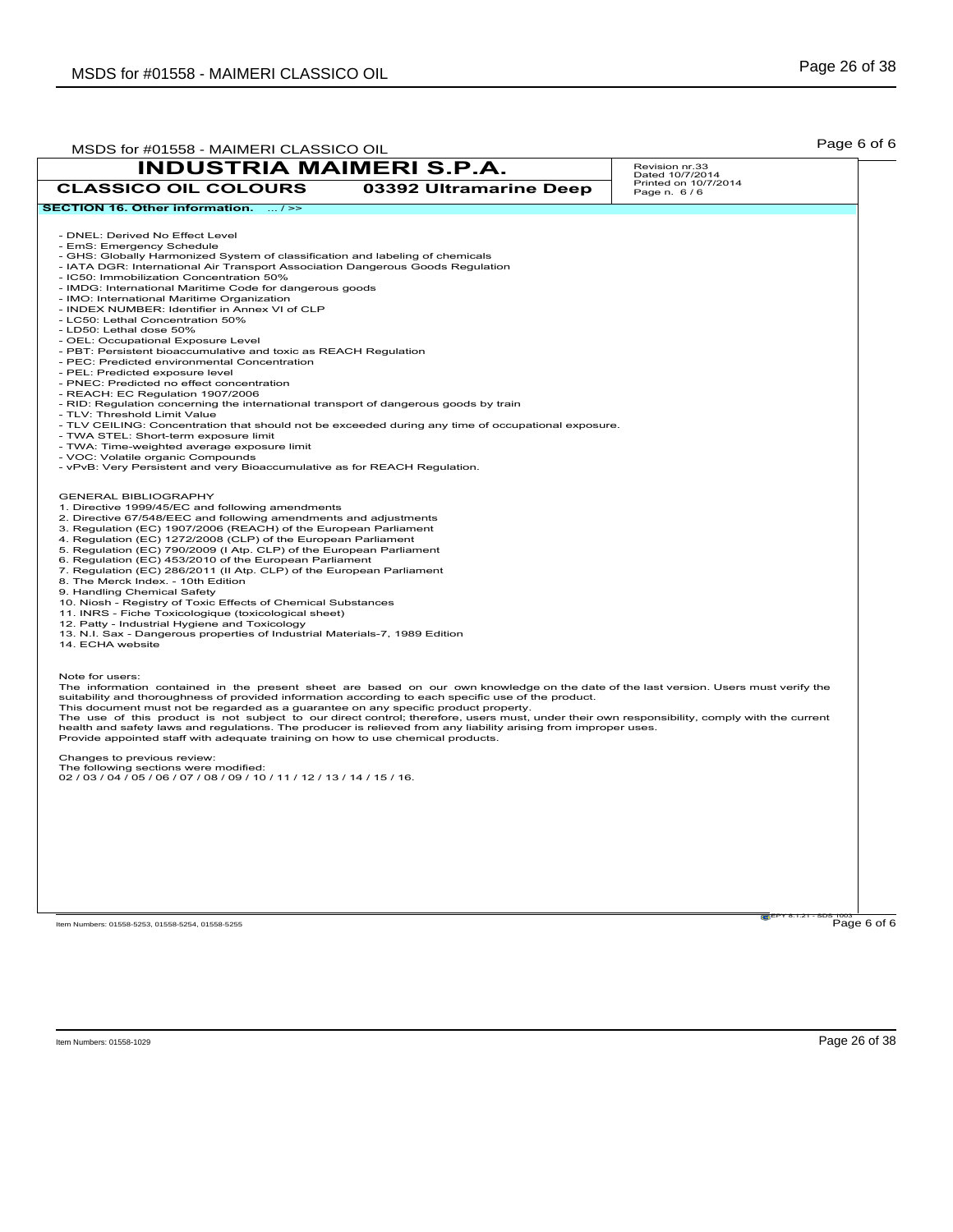| MSDS for #01558 - MAIMERI CLASSICO OIL                                                                                                                                                                                                                                                                                                                                                                                   |                                                                                                                                                                                 | Page 1 of 6                                            |
|--------------------------------------------------------------------------------------------------------------------------------------------------------------------------------------------------------------------------------------------------------------------------------------------------------------------------------------------------------------------------------------------------------------------------|---------------------------------------------------------------------------------------------------------------------------------------------------------------------------------|--------------------------------------------------------|
| <b>INDUSTRIA MAIMERI S.P.A.</b>                                                                                                                                                                                                                                                                                                                                                                                          |                                                                                                                                                                                 | Revision nr.33                                         |
| <b>CLASSICO OIL COLOURS</b>                                                                                                                                                                                                                                                                                                                                                                                              | 03307 Cadmium Green                                                                                                                                                             | Dated 10/7/2014<br>Printed on 10/7/2014<br>Page n. 1/6 |
|                                                                                                                                                                                                                                                                                                                                                                                                                          | <b>Safety data sheet</b>                                                                                                                                                        |                                                        |
| SECTION 1. Identification of the substance/mixture and of the company/undertaking                                                                                                                                                                                                                                                                                                                                        |                                                                                                                                                                                 |                                                        |
| 1.1. Product identifier                                                                                                                                                                                                                                                                                                                                                                                                  |                                                                                                                                                                                 |                                                        |
| Code:<br>Product name                                                                                                                                                                                                                                                                                                                                                                                                    | 03307<br><b>CLASSICO OIL COLOURS</b>                                                                                                                                            | 03307 Cadmium Green                                    |
| 1.2. Relevant identified uses of the substance or mixture and uses advised against                                                                                                                                                                                                                                                                                                                                       |                                                                                                                                                                                 |                                                        |
| Intended use                                                                                                                                                                                                                                                                                                                                                                                                             | Oil colour.                                                                                                                                                                     |                                                        |
| 1.3. Details of the supplier of the safety data sheet                                                                                                                                                                                                                                                                                                                                                                    |                                                                                                                                                                                 |                                                        |
| <b>Name</b><br>Full address<br><b>District and Country</b><br>e-mail address of the competent person<br>responsible for the Safety Data Sheet                                                                                                                                                                                                                                                                            | <b>INDUSTRIA MAIMERI S.P.A.</b><br>Via Gianni Maimeri, 1<br>20060<br>Mediglia<br><b>Italia</b><br>+39 02 906981<br>Tel.<br>Fax<br>+39 02 90698999<br>schedesicurezza@maimeri.it | (MI)                                                   |
| Product distribution by                                                                                                                                                                                                                                                                                                                                                                                                  | INDUSTRIA MAIMERI S.P.A. VIA G.MAIMERI 1 20060 BETTOLINO DI MEDIGLIA<br>(MI) ITALY                                                                                              |                                                        |
| 1.4. Emergency telephone number                                                                                                                                                                                                                                                                                                                                                                                          |                                                                                                                                                                                 |                                                        |
| For urgent inquiries refer to                                                                                                                                                                                                                                                                                                                                                                                            | <b>Australia: 131126</b><br>USA: 1800 222 1222<br>Regno Unito NHS Direct (UK): +44 (0) 845 46 47                                                                                |                                                        |
| <b>SECTION 2. Hazards identification.</b>                                                                                                                                                                                                                                                                                                                                                                                |                                                                                                                                                                                 |                                                        |
| 2.1. Classification of the substance or mixture.                                                                                                                                                                                                                                                                                                                                                                         |                                                                                                                                                                                 |                                                        |
| The product is not classified as hazardous pursuant to the provisions set forth in EC Regulation 1272/2008 (CLP) (and subsequent<br>amendments and supplements). However, since the product contains hazardous substances in concentrations such as to be declared in<br>section no. 3, it requires a safety data sheet with appropriate information, compliant to EC Regulation 1907/2006 and subsequent<br>amendments. |                                                                                                                                                                                 |                                                        |
| 2.1.1. Regulation 1272/2008 (CLP) and following amendments and adjustments.                                                                                                                                                                                                                                                                                                                                              |                                                                                                                                                                                 |                                                        |
| Hazard classification and indication:                                                                                                                                                                                                                                                                                                                                                                                    |                                                                                                                                                                                 |                                                        |
| 2.2. Label elements.                                                                                                                                                                                                                                                                                                                                                                                                     |                                                                                                                                                                                 |                                                        |
| Hazard pictograms:                                                                                                                                                                                                                                                                                                                                                                                                       |                                                                                                                                                                                 |                                                        |
| Signal words:                                                                                                                                                                                                                                                                                                                                                                                                            |                                                                                                                                                                                 |                                                        |
| Hazard statements:<br>Precautionary statements:                                                                                                                                                                                                                                                                                                                                                                          |                                                                                                                                                                                 |                                                        |
| Safety data sheet available for professional users on request.                                                                                                                                                                                                                                                                                                                                                           |                                                                                                                                                                                 |                                                        |
| 2.3. Other hazards.                                                                                                                                                                                                                                                                                                                                                                                                      |                                                                                                                                                                                 |                                                        |
| Information not available.                                                                                                                                                                                                                                                                                                                                                                                               |                                                                                                                                                                                 |                                                        |
|                                                                                                                                                                                                                                                                                                                                                                                                                          |                                                                                                                                                                                 |                                                        |
|                                                                                                                                                                                                                                                                                                                                                                                                                          |                                                                                                                                                                                 |                                                        |
|                                                                                                                                                                                                                                                                                                                                                                                                                          |                                                                                                                                                                                 |                                                        |
|                                                                                                                                                                                                                                                                                                                                                                                                                          |                                                                                                                                                                                 |                                                        |
| Item Numbers: 01558-7213, 01558-7214, 01558-7215                                                                                                                                                                                                                                                                                                                                                                         |                                                                                                                                                                                 | Page 1 of 6                                            |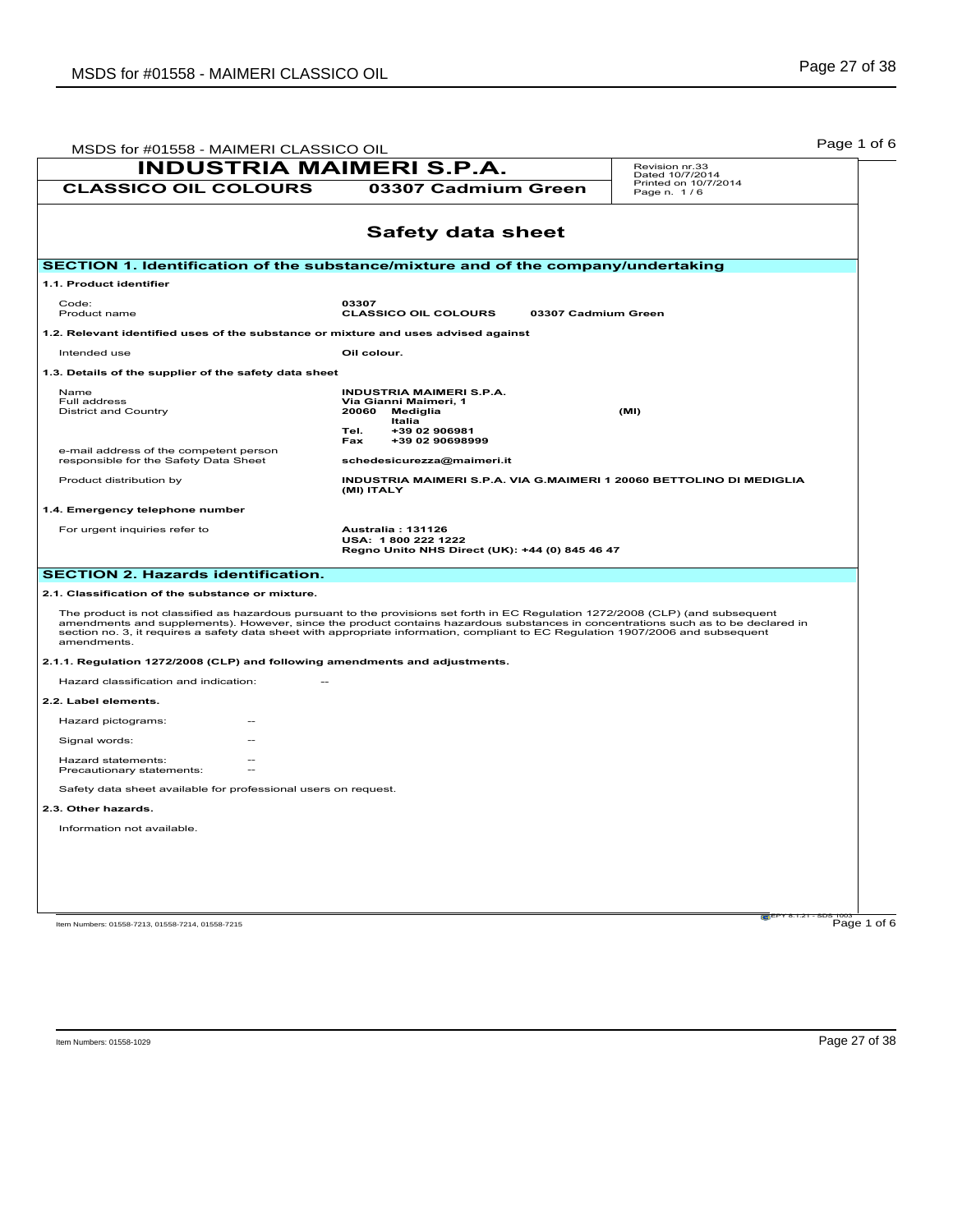|                                                                                                                            |                                                                                                                | <b>INDUSTRIA MAIMERI S.P.A.</b>                                                                                                                                                                          |                   | Revision nr.33<br>Dated 10/7/2014                                                                                                                                                                                                                                                                                                                                                                                             |
|----------------------------------------------------------------------------------------------------------------------------|----------------------------------------------------------------------------------------------------------------|----------------------------------------------------------------------------------------------------------------------------------------------------------------------------------------------------------|-------------------|-------------------------------------------------------------------------------------------------------------------------------------------------------------------------------------------------------------------------------------------------------------------------------------------------------------------------------------------------------------------------------------------------------------------------------|
| <b>CLASSICO OIL COLOURS</b>                                                                                                |                                                                                                                | 03307 Cadmium Green                                                                                                                                                                                      |                   | Printed on 10/7/2014<br>Page n. 2/6                                                                                                                                                                                                                                                                                                                                                                                           |
|                                                                                                                            |                                                                                                                |                                                                                                                                                                                                          |                   |                                                                                                                                                                                                                                                                                                                                                                                                                               |
|                                                                                                                            | <b>SECTION 3. Composition/information on ingredients.</b>                                                      |                                                                                                                                                                                                          |                   |                                                                                                                                                                                                                                                                                                                                                                                                                               |
| 3.1. Substances.                                                                                                           |                                                                                                                |                                                                                                                                                                                                          |                   |                                                                                                                                                                                                                                                                                                                                                                                                                               |
| Information not relevant.                                                                                                  |                                                                                                                |                                                                                                                                                                                                          |                   |                                                                                                                                                                                                                                                                                                                                                                                                                               |
| 3.2. Mixtures.                                                                                                             |                                                                                                                |                                                                                                                                                                                                          |                   |                                                                                                                                                                                                                                                                                                                                                                                                                               |
| <b>Contains:</b>                                                                                                           |                                                                                                                |                                                                                                                                                                                                          |                   |                                                                                                                                                                                                                                                                                                                                                                                                                               |
| Identification.                                                                                                            | Conc. %.                                                                                                       | Classification 67/548/EEC.                                                                                                                                                                               |                   | Classification 1272/2008 (CLP).                                                                                                                                                                                                                                                                                                                                                                                               |
| ETHYLENE GLYCOL MONOBUTYL ETHER<br>CAS.<br>112-34-5<br>EC.<br>203-961-6<br>INDEX. 603-096-00-8                             | Xi R36<br>$0 - 0.05$                                                                                           |                                                                                                                                                                                                          | Eye Irrit. 2 H319 |                                                                                                                                                                                                                                                                                                                                                                                                                               |
| Note: Upper limit is not included into the range.                                                                          |                                                                                                                | The full wording of the Risk (R) and hazard (H) phrases is given in section 16 of the sheet.                                                                                                             |                   |                                                                                                                                                                                                                                                                                                                                                                                                                               |
| $N =$ Dangerous for the Environment(N)                                                                                     |                                                                                                                |                                                                                                                                                                                                          |                   | T+ = Very Toxic(T+), T = Toxic(T), Xn = Harmful(Xn), C = Corrosive(C), Xi = Irritant(Xi), O = Oxidizing(O), E = Explosive(E), F+ = Extremely Flammable(F+), F = Highly Flammable(F),                                                                                                                                                                                                                                          |
| <b>SECTION 4. First aid measures.</b>                                                                                      |                                                                                                                |                                                                                                                                                                                                          |                   |                                                                                                                                                                                                                                                                                                                                                                                                                               |
| 4.1. Description of first aid measures.                                                                                    |                                                                                                                | Not specifically necessary. Observance of good industrial hygiene is recommended.                                                                                                                        |                   |                                                                                                                                                                                                                                                                                                                                                                                                                               |
|                                                                                                                            | 4.2. Most important symptoms and effects, both acute and delayed.                                              | No episodes of damage to health ascribable to the product have been reported.                                                                                                                            |                   |                                                                                                                                                                                                                                                                                                                                                                                                                               |
| Information not available.                                                                                                 |                                                                                                                | 4.3. Indication of any immediate medical attention and special treatment needed.                                                                                                                         |                   |                                                                                                                                                                                                                                                                                                                                                                                                                               |
| <b>SECTION 5. Firefighting measures.</b>                                                                                   |                                                                                                                |                                                                                                                                                                                                          |                   |                                                                                                                                                                                                                                                                                                                                                                                                                               |
| 5.1. Extinguishing media.<br>SUITABLE EXTINGUISHING EQUIPMENT<br>UNSUITABLE EXTINGUISHING EQUIPMENT<br>None in particular. |                                                                                                                | The extinguishing equipment should be of the conventional kind: carbon dioxide, foam, powder and water spray.                                                                                            |                   |                                                                                                                                                                                                                                                                                                                                                                                                                               |
| Do not breathe combustion products.                                                                                        | 5.2. Special hazards arising from the substance or mixture.<br>HAZARDS CAUSED BY EXPOSURE IN THE EVENT OF FIRE |                                                                                                                                                                                                          |                   |                                                                                                                                                                                                                                                                                                                                                                                                                               |
| 5.3. Advice for firefighters.<br><b>GENERAL INFORMATION</b>                                                                | SPECIAL PROTECTIVE EQUIPMENT FOR FIRE-FIGHTERS                                                                 | contaminated water used for extinction and the remains of the fire according to applicable regulations.<br>self-contained open circuit positive pressure compressed air breathing apparatus (BS EN 137). |                   | Use jets of water to cool the containers to prevent product decomposition and the development of substances potentially hazardous for<br>health. Always wear full fire prevention gear. Collect extinguishing water to prevent it from draining into the sewer system. Dispose of<br>Normal fire fighting clothing i.e. fire kit (BS EN 469), gloves (BS EN 659) and boots (HO specification A29 and A30) in combination with |
|                                                                                                                            | <b>SECTION 6. Accidental release measures.</b>                                                                 |                                                                                                                                                                                                          |                   |                                                                                                                                                                                                                                                                                                                                                                                                                               |
| involved in emergency procedures.                                                                                          |                                                                                                                | 6.1. Personal precautions, protective equipment and emergency procedures.                                                                                                                                |                   | Use breathing equipment if fumes or powders are released into the air. These indications apply for both processing staff and those                                                                                                                                                                                                                                                                                            |
| 6.2. Environmental precautions.                                                                                            |                                                                                                                | The product must not penetrate into the sewer system or come into contact with surface water or ground water.                                                                                            |                   |                                                                                                                                                                                                                                                                                                                                                                                                                               |
|                                                                                                                            |                                                                                                                |                                                                                                                                                                                                          |                   |                                                                                                                                                                                                                                                                                                                                                                                                                               |
| Item Numbers: 01558-7213, 01558-7214, 01558-7215                                                                           |                                                                                                                |                                                                                                                                                                                                          |                   | Page 2 of 6                                                                                                                                                                                                                                                                                                                                                                                                                   |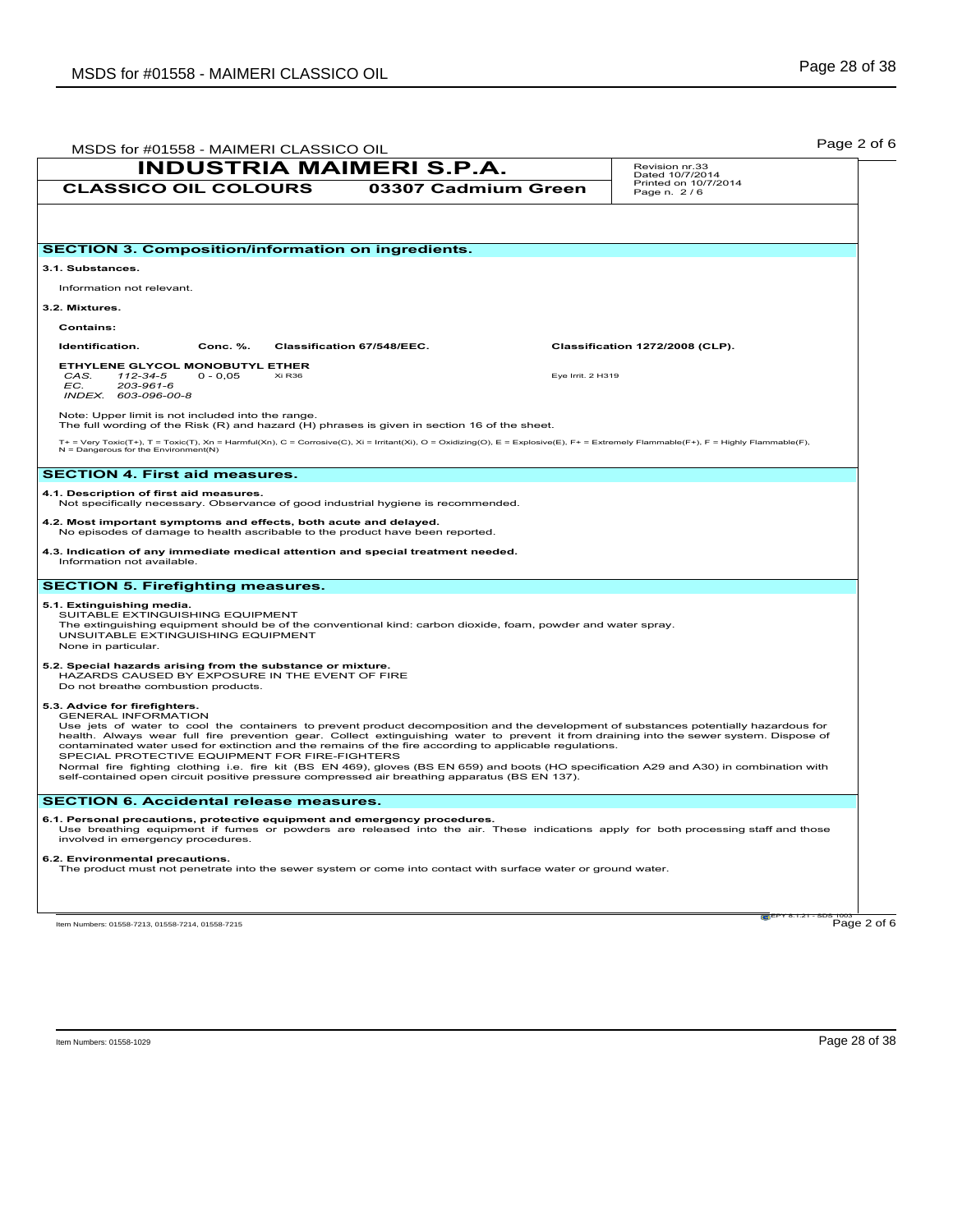|                                                                                                                                                       | MSDS for #01558 - MAIMERI CLASSICO OIL<br><b>INDUSTRIA MAIMERI S.P.A.</b><br>Revision nr.33                                                                                                                                                                                                                                                                                                                                                                                                                                                                                                                                                                                                                                                                                                                                                                                                                                                                                                                                                                           |                                         |
|-------------------------------------------------------------------------------------------------------------------------------------------------------|-----------------------------------------------------------------------------------------------------------------------------------------------------------------------------------------------------------------------------------------------------------------------------------------------------------------------------------------------------------------------------------------------------------------------------------------------------------------------------------------------------------------------------------------------------------------------------------------------------------------------------------------------------------------------------------------------------------------------------------------------------------------------------------------------------------------------------------------------------------------------------------------------------------------------------------------------------------------------------------------------------------------------------------------------------------------------|-----------------------------------------|
|                                                                                                                                                       |                                                                                                                                                                                                                                                                                                                                                                                                                                                                                                                                                                                                                                                                                                                                                                                                                                                                                                                                                                                                                                                                       | Dated 10/7/2014<br>Printed on 10/7/2014 |
| <b>CLASSICO OIL COLOURS</b>                                                                                                                           | 03307 Cadmium Green                                                                                                                                                                                                                                                                                                                                                                                                                                                                                                                                                                                                                                                                                                                                                                                                                                                                                                                                                                                                                                                   | Page n. 3/6                             |
| <b>SECTION 6. Accidental release measures.</b>                                                                                                        | $\ldots$ / $\geq$                                                                                                                                                                                                                                                                                                                                                                                                                                                                                                                                                                                                                                                                                                                                                                                                                                                                                                                                                                                                                                                     |                                         |
| 6.3. Methods and material for containment and cleaning up.<br>material should be disposed of in compliance with the provisions set forth in point 13. | Confine using earth or inert material. Collect as much material as possible and eliminate the rest using jets of water. Contaminated                                                                                                                                                                                                                                                                                                                                                                                                                                                                                                                                                                                                                                                                                                                                                                                                                                                                                                                                  |                                         |
| 6.4. Reference to other sections.<br>Any information on personal protection and disposal is given in sections 8 and 13.                               |                                                                                                                                                                                                                                                                                                                                                                                                                                                                                                                                                                                                                                                                                                                                                                                                                                                                                                                                                                                                                                                                       |                                         |
| <b>SECTION 7. Handling and storage.</b>                                                                                                               |                                                                                                                                                                                                                                                                                                                                                                                                                                                                                                                                                                                                                                                                                                                                                                                                                                                                                                                                                                                                                                                                       |                                         |
| 7.1. Precautions for safe handling.<br>environment. Do not eat, drink or smoke during use.                                                            | Before handling the product, consult all the other sections of this material safety data sheet. Avoid leakage of the product into the                                                                                                                                                                                                                                                                                                                                                                                                                                                                                                                                                                                                                                                                                                                                                                                                                                                                                                                                 |                                         |
| 7.2. Conditions for safe storage, including any incompatibilities.                                                                                    | Keep the product in clearly labelled containers. Keep containers away from any incompatible materials, see section 10 for details.                                                                                                                                                                                                                                                                                                                                                                                                                                                                                                                                                                                                                                                                                                                                                                                                                                                                                                                                    |                                         |
| 7.3. Specific end use(s).<br>Information not available.                                                                                               |                                                                                                                                                                                                                                                                                                                                                                                                                                                                                                                                                                                                                                                                                                                                                                                                                                                                                                                                                                                                                                                                       |                                         |
| <b>SECTION 8. Exposure controls/personal protection.</b>                                                                                              |                                                                                                                                                                                                                                                                                                                                                                                                                                                                                                                                                                                                                                                                                                                                                                                                                                                                                                                                                                                                                                                                       |                                         |
| 8.1. Control parameters.                                                                                                                              |                                                                                                                                                                                                                                                                                                                                                                                                                                                                                                                                                                                                                                                                                                                                                                                                                                                                                                                                                                                                                                                                       |                                         |
| Information not available.                                                                                                                            |                                                                                                                                                                                                                                                                                                                                                                                                                                                                                                                                                                                                                                                                                                                                                                                                                                                                                                                                                                                                                                                                       |                                         |
| 8.2. Exposure controls.                                                                                                                               |                                                                                                                                                                                                                                                                                                                                                                                                                                                                                                                                                                                                                                                                                                                                                                                                                                                                                                                                                                                                                                                                       |                                         |
| <b>HAND PROTECTION</b>                                                                                                                                | As the use of adequate technical equipment must always take priority over personal protection equipment, make sure that the workplace<br>is well aired through effective local aspiration. Personal protection equipment must comply with the rules in force indicated below.<br>Protect hands with category I (ref. Directive 89/686/EEC and standard EN 374) work gloves, such as those in latex, PVC or equivalent.                                                                                                                                                                                                                                                                                                                                                                                                                                                                                                                                                                                                                                                |                                         |
| <b>EYE PROTECTION</b><br>Use of protective airtight goggles (ref. standard EN 166) recommended.                                                       | The following should be considered when choosing work glove material: degradation, breakage times and permeation. Work glove<br>resistance to preparations should be checked before use, as it can be unpredictable. Gloves' limit depends on the duration of exposure.                                                                                                                                                                                                                                                                                                                                                                                                                                                                                                                                                                                                                                                                                                                                                                                               |                                         |
| <b>SKIN PROTECTION</b><br>with soap and water after removing overalls.<br>RESPIRATORY PROTECTION                                                      | Wear category I professional long-sleeved overalls and safety footwear (ref. Directive 89/686/CEE and standard EN 344). Wash body                                                                                                                                                                                                                                                                                                                                                                                                                                                                                                                                                                                                                                                                                                                                                                                                                                                                                                                                     |                                         |
|                                                                                                                                                       | If the threshold value (if available) for one or more of the substances present in the preparation for daily exposure in the workplace or to<br>a fraction established by the company's prevention and protection service is exceeded, wear a mask with an A or universal filter, the<br>class (1, 2 or 3) of which must be chosen according to the limit concentration of use (ref. standard EN 141).<br>The use of respiratory tract protection equipment, such as masks like that indicated above, is necessary to reduce worker exposure in<br>the absence of technical measures. The protection provided by masks is in any case limited.<br>If the substance in question is odourless or its olfactory threshold is higher than the relative exposure limit and in the event of an<br>emergency, or when exposure levels are unknown or the concentration of oxygen in the workplace is less than 17% volume, wear<br>self-contained, open-circuit compressed air breathing apparatus (ref. standard EN 137) or fresh air hose breathing apparatus for use with |                                         |
| full face mask, half mask or mouthpiece (ref. standard EN 138).                                                                                       |                                                                                                                                                                                                                                                                                                                                                                                                                                                                                                                                                                                                                                                                                                                                                                                                                                                                                                                                                                                                                                                                       |                                         |
|                                                                                                                                                       |                                                                                                                                                                                                                                                                                                                                                                                                                                                                                                                                                                                                                                                                                                                                                                                                                                                                                                                                                                                                                                                                       |                                         |
| <b>SECTION 9. Physical and chemical properties.</b>                                                                                                   |                                                                                                                                                                                                                                                                                                                                                                                                                                                                                                                                                                                                                                                                                                                                                                                                                                                                                                                                                                                                                                                                       |                                         |
| 9.1. Information on basic physical and chemical properties.                                                                                           |                                                                                                                                                                                                                                                                                                                                                                                                                                                                                                                                                                                                                                                                                                                                                                                                                                                                                                                                                                                                                                                                       |                                         |
| Appearance<br>Colour                                                                                                                                  | paste<br>green                                                                                                                                                                                                                                                                                                                                                                                                                                                                                                                                                                                                                                                                                                                                                                                                                                                                                                                                                                                                                                                        |                                         |
|                                                                                                                                                       | <b>LINSEED OIL</b><br>Not available.                                                                                                                                                                                                                                                                                                                                                                                                                                                                                                                                                                                                                                                                                                                                                                                                                                                                                                                                                                                                                                  |                                         |
| Odour<br>Odour threshold.<br>pH.                                                                                                                      |                                                                                                                                                                                                                                                                                                                                                                                                                                                                                                                                                                                                                                                                                                                                                                                                                                                                                                                                                                                                                                                                       |                                         |
| Melting point / freezing point.                                                                                                                       | Not available.<br>Not available.                                                                                                                                                                                                                                                                                                                                                                                                                                                                                                                                                                                                                                                                                                                                                                                                                                                                                                                                                                                                                                      |                                         |
|                                                                                                                                                       | Not available.                                                                                                                                                                                                                                                                                                                                                                                                                                                                                                                                                                                                                                                                                                                                                                                                                                                                                                                                                                                                                                                        |                                         |
|                                                                                                                                                       | 60<br>°C.<br>$\geq$                                                                                                                                                                                                                                                                                                                                                                                                                                                                                                                                                                                                                                                                                                                                                                                                                                                                                                                                                                                                                                                   |                                         |
| Initial boiling point.<br>Boiling range.<br>Flash point.<br><b>Evaporation Rate</b>                                                                   | Not available.                                                                                                                                                                                                                                                                                                                                                                                                                                                                                                                                                                                                                                                                                                                                                                                                                                                                                                                                                                                                                                                        |                                         |
| Flammability of solids and gases                                                                                                                      | Not available.                                                                                                                                                                                                                                                                                                                                                                                                                                                                                                                                                                                                                                                                                                                                                                                                                                                                                                                                                                                                                                                        |                                         |
| Lower inflammability limit.                                                                                                                           | Not available.                                                                                                                                                                                                                                                                                                                                                                                                                                                                                                                                                                                                                                                                                                                                                                                                                                                                                                                                                                                                                                                        |                                         |
| Upper inflammability limit.<br>Lower explosive limit.                                                                                                 | Not available.<br>Not available.                                                                                                                                                                                                                                                                                                                                                                                                                                                                                                                                                                                                                                                                                                                                                                                                                                                                                                                                                                                                                                      |                                         |
| Upper explosive limit.                                                                                                                                | Not available.                                                                                                                                                                                                                                                                                                                                                                                                                                                                                                                                                                                                                                                                                                                                                                                                                                                                                                                                                                                                                                                        |                                         |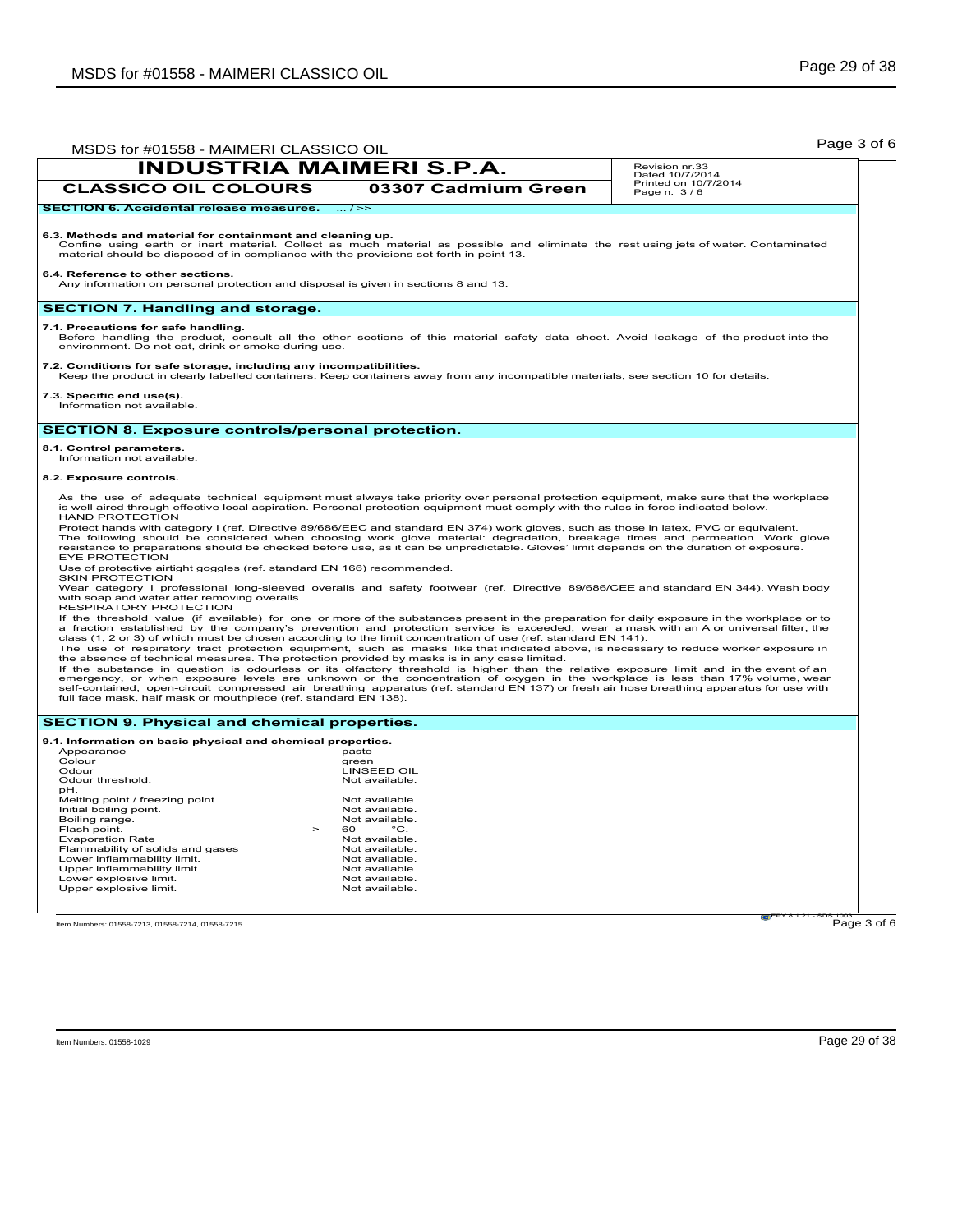| MSDS for #01558 - MAIMERI CLASSICO OIL                                                                                                                                                                                                                                                                                                                                                                                                                                                                                                             |                                                                                                                                                                                                                                                                                 | Page 4 of 6                         |
|----------------------------------------------------------------------------------------------------------------------------------------------------------------------------------------------------------------------------------------------------------------------------------------------------------------------------------------------------------------------------------------------------------------------------------------------------------------------------------------------------------------------------------------------------|---------------------------------------------------------------------------------------------------------------------------------------------------------------------------------------------------------------------------------------------------------------------------------|-------------------------------------|
| <b>INDUSTRIA MAIMERI S.P.A.</b>                                                                                                                                                                                                                                                                                                                                                                                                                                                                                                                    |                                                                                                                                                                                                                                                                                 | Revision nr.33<br>Dated 10/7/2014   |
| <b>CLASSICO OIL COLOURS</b>                                                                                                                                                                                                                                                                                                                                                                                                                                                                                                                        | 03307 Cadmium Green                                                                                                                                                                                                                                                             | Printed on 10/7/2014<br>Page n. 4/6 |
| <b>SECTION 9. Physical and chemical properties.</b>                                                                                                                                                                                                                                                                                                                                                                                                                                                                                                | $\ldots$ / $\gg$                                                                                                                                                                                                                                                                |                                     |
| Vapour pressure.<br>Vapour density<br>Relative density.<br>Solubility<br>Partition coefficient: n-octanol/water<br>Auto-ignition temperature.<br>Decomposition temperature.<br>Viscosity<br><b>Explosive properties</b><br>Oxidising properties<br>9.2. Other information.<br>Solid content.<br>VOC (Directive 1999/13/EC):<br>VOC (volatile carbon) :                                                                                                                                                                                             | Not available.<br>Not available.<br>0.2<br>Kg/I<br>INSOLUBLE, DILUTE WITH WHITE SPIRIT<br>Not available.<br>Not available.<br>Not available.<br>Not available.<br>Not available.<br>Not available.<br>50,65 %<br>$0,15 \%$ -<br>g/litre.<br>3,30<br>$0,13\% - 2,79$<br>g/litre. |                                     |
| <b>SECTION 10. Stability and reactivity.</b>                                                                                                                                                                                                                                                                                                                                                                                                                                                                                                       |                                                                                                                                                                                                                                                                                 |                                     |
| 10.1. Reactivity.<br>There are no particular risks of reaction with other substances in normal conditions of use.<br>10.2. Chemical stability.<br>The product is stable in normal conditions of use and storage.<br>10.3. Possibility of hazardous reactions.<br>No hazardous reactions are foreseeable in normal conditions of use and storage.<br>10.4. Conditions to avoid.<br>None in particular. However the usual precautions used for chemical products should be respected.<br>10.5. Incompatible materials.<br>Information not available. |                                                                                                                                                                                                                                                                                 |                                     |
| 10.6. Hazardous decomposition products.<br>Information not available.                                                                                                                                                                                                                                                                                                                                                                                                                                                                              |                                                                                                                                                                                                                                                                                 |                                     |
| <b>SECTION 11. Toxicological information.</b>                                                                                                                                                                                                                                                                                                                                                                                                                                                                                                      |                                                                                                                                                                                                                                                                                 |                                     |
| According to currently available data, this product has not yet produced health damages. Anyway, it must be handled carefully according<br>to good industrial practices. This product may have slight health effects on sensitive people, by inhalation and/or cutaneous absorption<br>and/or contact with eyes and/or ingestion.<br>11.1. Information on toxicological effects.<br>Information not available.                                                                                                                                     |                                                                                                                                                                                                                                                                                 |                                     |
| <b>SECTION 12. Ecological information.</b>                                                                                                                                                                                                                                                                                                                                                                                                                                                                                                         |                                                                                                                                                                                                                                                                                 |                                     |
| Use this product according to good working practices. Avoid littering. Inform the competent authorities, should the product reach<br>waterways or sewers or contaminate soil or vegetation.                                                                                                                                                                                                                                                                                                                                                        |                                                                                                                                                                                                                                                                                 |                                     |
| 12.1. Toxicity.<br>Information not available.                                                                                                                                                                                                                                                                                                                                                                                                                                                                                                      |                                                                                                                                                                                                                                                                                 |                                     |
| 12.2. Persistence and degradability.<br>Information not available.                                                                                                                                                                                                                                                                                                                                                                                                                                                                                 |                                                                                                                                                                                                                                                                                 |                                     |
| 12.3. Bioaccumulative potential.<br>Information not available.                                                                                                                                                                                                                                                                                                                                                                                                                                                                                     |                                                                                                                                                                                                                                                                                 |                                     |
| 12.4. Mobility in soil.<br>Information not available.                                                                                                                                                                                                                                                                                                                                                                                                                                                                                              |                                                                                                                                                                                                                                                                                 |                                     |
| 12.5. Results of PBT and vPvB assessment.                                                                                                                                                                                                                                                                                                                                                                                                                                                                                                          |                                                                                                                                                                                                                                                                                 |                                     |
| On the basis of available data, the product does not contain any PBT or vPvB in percentage greater than 0,1%.                                                                                                                                                                                                                                                                                                                                                                                                                                      |                                                                                                                                                                                                                                                                                 |                                     |
| Item Numbers: 01558-7213, 01558-7214, 01558-7215                                                                                                                                                                                                                                                                                                                                                                                                                                                                                                   |                                                                                                                                                                                                                                                                                 | 121 EPY 8.1.21<br>Page 4 of 6       |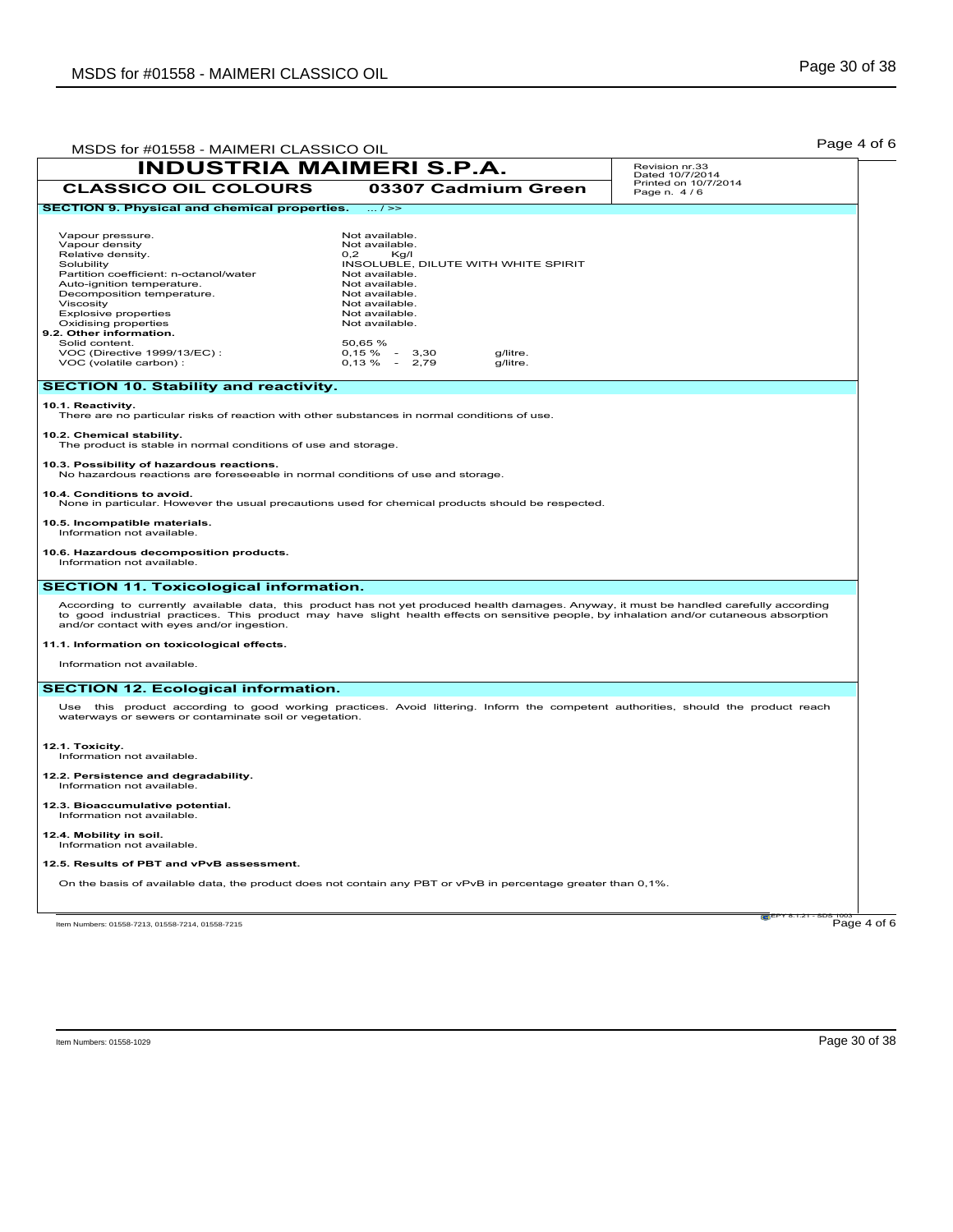| MSDS for #01558 - MAIMERI CLASSICO OIL                                                                                                                                                                                                                                                                                           | Page 5 of 6                         |
|----------------------------------------------------------------------------------------------------------------------------------------------------------------------------------------------------------------------------------------------------------------------------------------------------------------------------------|-------------------------------------|
| <b>INDUSTRIA MAIMERI S.P.A.</b>                                                                                                                                                                                                                                                                                                  | Revision nr.33<br>Dated 10/7/2014   |
| <b>CLASSICO OIL COLOURS</b><br>03307 Cadmium Green                                                                                                                                                                                                                                                                               | Printed on 10/7/2014<br>Page n. 5/6 |
| <b>SECTION 12. Ecological information.</b><br>$\ldots$ / $\geq$                                                                                                                                                                                                                                                                  |                                     |
| 12.6. Other adverse effects.                                                                                                                                                                                                                                                                                                     |                                     |
| Information not available.                                                                                                                                                                                                                                                                                                       |                                     |
| <b>SECTION 13. Disposal considerations.</b>                                                                                                                                                                                                                                                                                      |                                     |
| 13.1. Waste treatment methods.<br>Reuse, when possible. Neat product residues should be considered special non-hazardous waste.<br>Disposal must be performed through an authorised waste management firm, in compliance with national and local regulations.<br>Avoid littering. Do not contaminate soil, sewers and waterways. |                                     |
| CONTAMINATED PACKAGING<br>Contaminated packaging must be recovered or disposed of in compliance with national waste management regulations.                                                                                                                                                                                      |                                     |
| <b>SECTION 14. Transport information.</b>                                                                                                                                                                                                                                                                                        |                                     |
| The product is not dangerous under current provisions of the Code of International Carriage of Dangerous Goods by Road (ADR) and by<br>Rail (RID), of the International Maritime Dangerous Goods Code (IMDG), and of the International Air Transport Association (IATA)<br>regulations.                                          |                                     |
| <b>SECTION 15. Regulatory information.</b>                                                                                                                                                                                                                                                                                       |                                     |
| 15.1. Safety, health and environmental regulations/legislation specific for the substance or mixture.                                                                                                                                                                                                                            |                                     |
| Seveso category.<br>None.                                                                                                                                                                                                                                                                                                        |                                     |
| Restrictions relating to the product or contained substances pursuant to Annex XVII to EC Regulation 1907/2006.<br>None.                                                                                                                                                                                                         |                                     |
| Substances in Candidate List (Art. 59 REACH).<br>None.                                                                                                                                                                                                                                                                           |                                     |
| Substances subject to authorisarion (Annex XIV REACH).<br>None.                                                                                                                                                                                                                                                                  |                                     |
| Substances subject to exportation reporting pursuant to (EC) Reg. 689/2008:<br>None.                                                                                                                                                                                                                                             |                                     |
| Substances subject to the Rotterdam Convention:<br>None.                                                                                                                                                                                                                                                                         |                                     |
| Substances subject to the Stockholm Convention:<br>None.                                                                                                                                                                                                                                                                         |                                     |
| Healthcare controls.<br>Information not available.                                                                                                                                                                                                                                                                               |                                     |
| 15.2. Chemical safety assessment.                                                                                                                                                                                                                                                                                                |                                     |
| No chemical safety assessment has been processed for the mixture and the substances it contains.                                                                                                                                                                                                                                 |                                     |
| <b>SECTION 16. Other information.</b>                                                                                                                                                                                                                                                                                            |                                     |
| H319<br>Causes serious eye irritation.                                                                                                                                                                                                                                                                                           |                                     |
| Text of risk (R) phrases mentioned in section 2-3 of the sheet:                                                                                                                                                                                                                                                                  |                                     |
| <b>R36</b><br><b>IRRITATING TO EYES.</b>                                                                                                                                                                                                                                                                                         |                                     |
| LEGEND:<br>- ADR: European Agreement concerning the carriage of Dangerous goods by Road<br>- CAS NUMBER: Chemical Abstract Service Number<br>- CE50: Effective concentration (required to induce a 50% effect)<br>- CE NUMBER: Identifier in ESIS (European archive of existing substances)<br>- CLP: EC Regulation 1272/2008    |                                     |
| Item Numbers: 01558-7213, 01558-7214, 01558-7215                                                                                                                                                                                                                                                                                 | Page 5 of 6                         |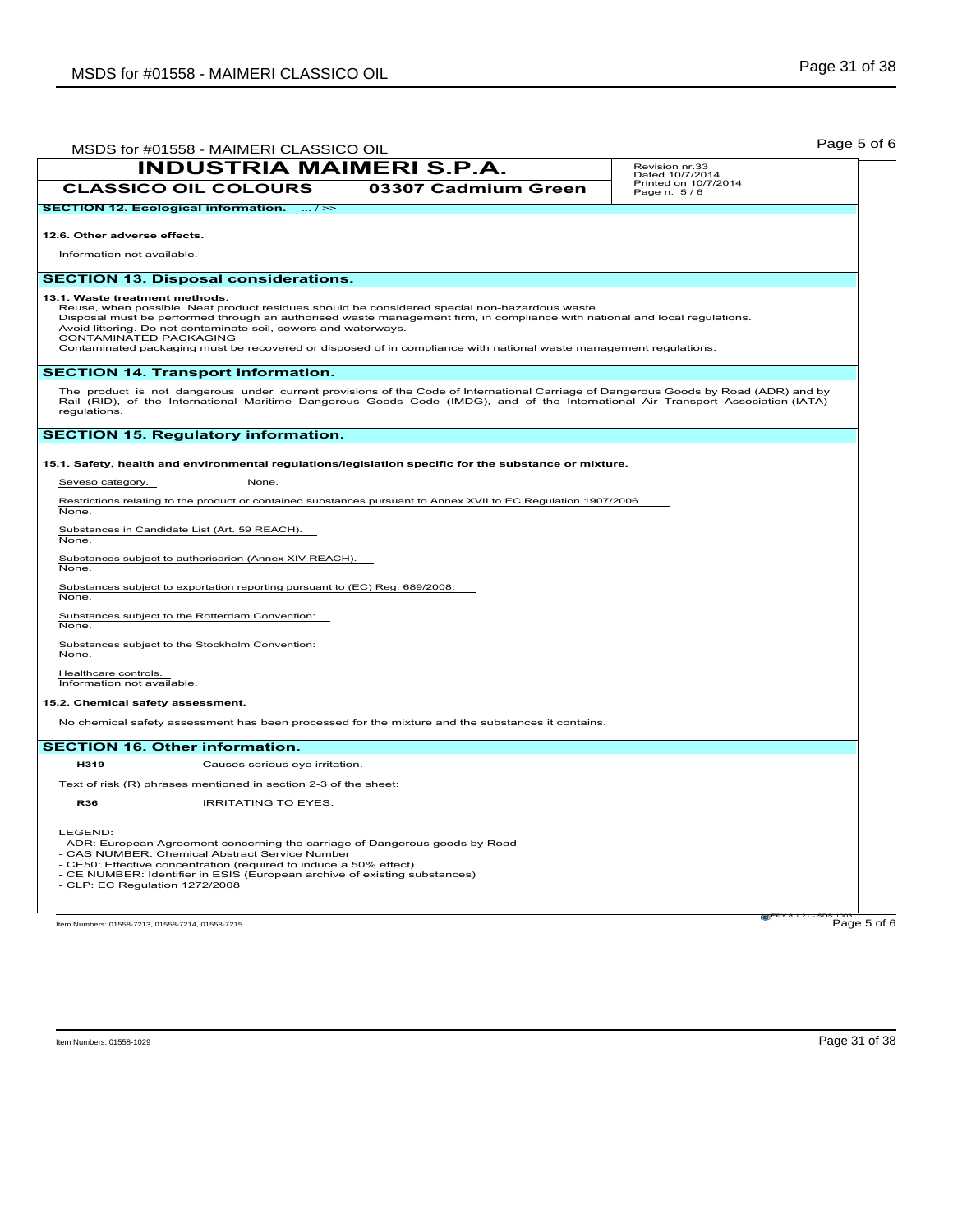| MSDS for #01558 - MAIMERI CLASSICO OIL                                                                                                                                                                                                                                                                                                                                                                                                                                                                                                                                                                                                                                                                                                                                                                                                                                                                                                                                                                                                                                                                  |                     | Page 6 of 6                         |
|---------------------------------------------------------------------------------------------------------------------------------------------------------------------------------------------------------------------------------------------------------------------------------------------------------------------------------------------------------------------------------------------------------------------------------------------------------------------------------------------------------------------------------------------------------------------------------------------------------------------------------------------------------------------------------------------------------------------------------------------------------------------------------------------------------------------------------------------------------------------------------------------------------------------------------------------------------------------------------------------------------------------------------------------------------------------------------------------------------|---------------------|-------------------------------------|
| <b>INDUSTRIA MAIMERI S.P.A.</b>                                                                                                                                                                                                                                                                                                                                                                                                                                                                                                                                                                                                                                                                                                                                                                                                                                                                                                                                                                                                                                                                         |                     | Revision nr.33<br>Dated 10/7/2014   |
| <b>CLASSICO OIL COLOURS</b>                                                                                                                                                                                                                                                                                                                                                                                                                                                                                                                                                                                                                                                                                                                                                                                                                                                                                                                                                                                                                                                                             | 03307 Cadmium Green | Printed on 10/7/2014<br>Page n. 6/6 |
| SECTION 16. Other information.  / >>                                                                                                                                                                                                                                                                                                                                                                                                                                                                                                                                                                                                                                                                                                                                                                                                                                                                                                                                                                                                                                                                    |                     |                                     |
| - DNEL: Derived No Effect Level<br>- EmS: Emergency Schedule<br>- GHS: Globally Harmonized System of classification and labeling of chemicals<br>- IATA DGR: International Air Transport Association Dangerous Goods Regulation<br>- IC50: Immobilization Concentration 50%<br>- IMDG: International Maritime Code for dangerous goods<br>- IMO: International Maritime Organization<br>- INDEX NUMBER: Identifier in Annex VI of CLP<br>- LC50: Lethal Concentration 50%<br>- LD50: Lethal dose 50%<br>- OEL: Occupational Exposure Level<br>- PBT: Persistent bioaccumulative and toxic as REACH Regulation<br>- PEC: Predicted environmental Concentration<br>- PEL: Predicted exposure level<br>- PNEC: Predicted no effect concentration<br>- REACH: EC Regulation 1907/2006<br>- RID: Regulation concerning the international transport of dangerous goods by train<br>- TLV: Threshold Limit Value<br>- TLV CEILING: Concentration that should not be exceeded during any time of occupational exposure.<br>- TWA STEL: Short-term exposure limit<br>- TWA: Time-weighted average exposure limit |                     |                                     |
| - VOC: Volatile organic Compounds<br>- vPvB: Very Persistent and very Bioaccumulative as for REACH Regulation.                                                                                                                                                                                                                                                                                                                                                                                                                                                                                                                                                                                                                                                                                                                                                                                                                                                                                                                                                                                          |                     |                                     |
| <b>GENERAL BIBLIOGRAPHY</b><br>1. Directive 1999/45/EC and following amendments<br>2. Directive 67/548/EEC and following amendments and adjustments<br>3. Regulation (EC) 1907/2006 (REACH) of the European Parliament<br>4. Regulation (EC) 1272/2008 (CLP) of the European Parliament<br>5. Regulation (EC) 790/2009 (I Atp. CLP) of the European Parliament<br>6. Regulation (EC) 453/2010 of the European Parliament<br>7. Regulation (EC) 286/2011 (II Atp. CLP) of the European Parliament<br>8. The Merck Index. - 10th Edition<br>9. Handling Chemical Safety<br>10. Niosh - Registry of Toxic Effects of Chemical Substances<br>11. INRS - Fiche Toxicologique (toxicological sheet)<br>12. Patty - Industrial Hygiene and Toxicology<br>13. N.I. Sax - Dangerous properties of Industrial Materials-7, 1989 Edition<br>14. ECHA website                                                                                                                                                                                                                                                       |                     |                                     |
| Note for users:<br>The information contained in the present sheet are based on our own knowledge on the date of the last version. Users must verify the<br>suitability and thoroughness of provided information according to each specific use of the product.<br>This document must not be regarded as a guarantee on any specific product property.<br>The use of this product is not subject to our direct control; therefore, users must, under their own responsibility, comply with the current<br>health and safety laws and regulations. The producer is relieved from any liability arising from improper uses.<br>Provide appointed staff with adequate training on how to use chemical products.                                                                                                                                                                                                                                                                                                                                                                                             |                     |                                     |
| Changes to previous review:<br>The following sections were modified:<br>02 / 03 / 04 / 05 / 06 / 07 / 08 / 09 / 10 / 11 / 12 / 13 / 14 / 15 / 16.                                                                                                                                                                                                                                                                                                                                                                                                                                                                                                                                                                                                                                                                                                                                                                                                                                                                                                                                                       |                     |                                     |
|                                                                                                                                                                                                                                                                                                                                                                                                                                                                                                                                                                                                                                                                                                                                                                                                                                                                                                                                                                                                                                                                                                         |                     |                                     |
|                                                                                                                                                                                                                                                                                                                                                                                                                                                                                                                                                                                                                                                                                                                                                                                                                                                                                                                                                                                                                                                                                                         |                     |                                     |
| Item Numbers: 01558-7213, 01558-7214, 01558-7215                                                                                                                                                                                                                                                                                                                                                                                                                                                                                                                                                                                                                                                                                                                                                                                                                                                                                                                                                                                                                                                        |                     | Page 6 of 6                         |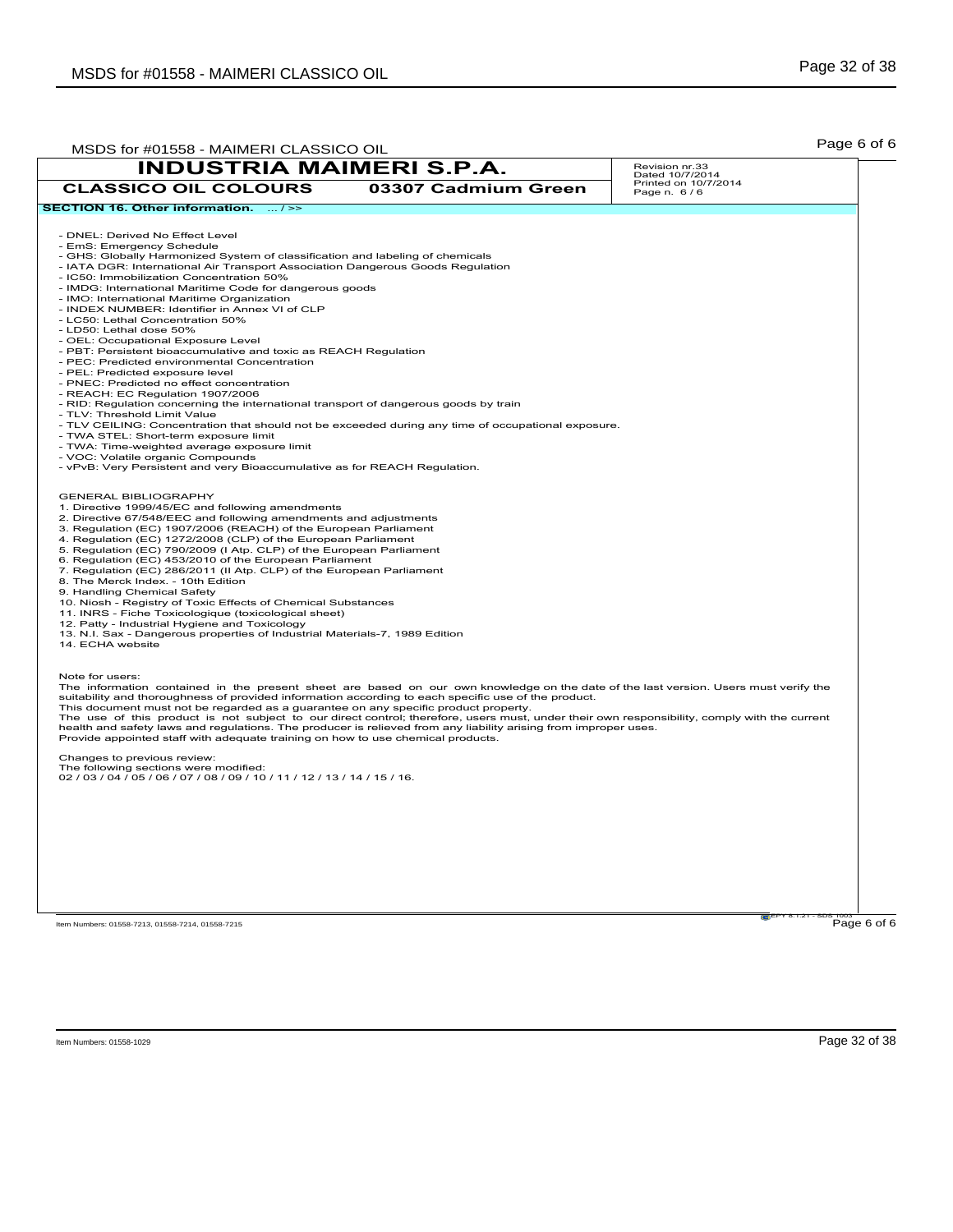| MSDS for #01558 - MAIMERI CLASSICO OIL                                                                                                                                                                                                                      |                                                                                                                                            | Page 1 of 6                         |
|-------------------------------------------------------------------------------------------------------------------------------------------------------------------------------------------------------------------------------------------------------------|--------------------------------------------------------------------------------------------------------------------------------------------|-------------------------------------|
| <b>INDUSTRIA MAIMERI S.P.A.</b>                                                                                                                                                                                                                             |                                                                                                                                            | Revision nr.33<br>Dated 10/7/2014   |
| <b>CLASSICO OIL COLOURS</b>                                                                                                                                                                                                                                 | 03161 Raw Sienna                                                                                                                           | Printed on 10/7/2014<br>Page n. 1/6 |
|                                                                                                                                                                                                                                                             | <b>Information Sheet</b>                                                                                                                   |                                     |
|                                                                                                                                                                                                                                                             |                                                                                                                                            |                                     |
| SECTION 1. Identification of the substance/mixture and of the company/undertaking                                                                                                                                                                           |                                                                                                                                            |                                     |
| 1.1. Product identifier                                                                                                                                                                                                                                     |                                                                                                                                            |                                     |
| Code:<br>Product name                                                                                                                                                                                                                                       | 03161<br><b>CLASSICO OIL COLOURS</b><br>03161 Raw Sienna                                                                                   |                                     |
| 1.2. Relevant identified uses of the substance or mixture and uses advised against                                                                                                                                                                          |                                                                                                                                            |                                     |
| Intended use                                                                                                                                                                                                                                                | Oil colour.                                                                                                                                |                                     |
| 1.3. Details of the supplier of the safety data sheet                                                                                                                                                                                                       |                                                                                                                                            |                                     |
| Name<br>Full address<br><b>District and Country</b>                                                                                                                                                                                                         | <b>INDUSTRIA MAIMERI S.P.A.</b><br>Via Gianni Maimeri, 1<br>20060<br>Mediglia<br>Italia<br>+39 02 906981<br>Tel.<br>+39 02 90698999<br>Fax | (MI)                                |
| e-mail address of the competent person<br>responsible for the Safety Data Sheet                                                                                                                                                                             | schedesicurezza@maimeri.it                                                                                                                 |                                     |
| Product distribution by                                                                                                                                                                                                                                     | INDUSTRIA MAIMERI S.P.A. VIA G.MAIMERI 1 20060 BETTOLINO DI MEDIGLIA<br>(MI) ITALY                                                         |                                     |
| 1.4. Emergency telephone number                                                                                                                                                                                                                             |                                                                                                                                            |                                     |
| For urgent inquiries refer to                                                                                                                                                                                                                               | <b>Australia: 131126</b><br>USA: 1800 222 1222<br>Regno Unito NHS Direct (UK): +44 (0) 845 46 47                                           |                                     |
| <b>SECTION 2. Hazards identification.</b>                                                                                                                                                                                                                   |                                                                                                                                            |                                     |
| 2.1. Classification of the substance or mixture.                                                                                                                                                                                                            |                                                                                                                                            |                                     |
| The product is not classified as hazardous pursuant to the provisions set forth in EC Regulation 1272/2008 (CLP) (and subsequent<br>amendments and supplements).                                                                                            |                                                                                                                                            |                                     |
| 2.1.1. Regulation 1272/2008 (CLP) and following amendments and adjustments.                                                                                                                                                                                 |                                                                                                                                            |                                     |
| Hazard classification and indication:                                                                                                                                                                                                                       |                                                                                                                                            |                                     |
| 2.2. Label elements.                                                                                                                                                                                                                                        |                                                                                                                                            |                                     |
| Hazard pictograms:                                                                                                                                                                                                                                          |                                                                                                                                            |                                     |
| Signal words:                                                                                                                                                                                                                                               |                                                                                                                                            |                                     |
| Hazard statements:<br>Precautionary statements:<br>2.3. Other hazards.                                                                                                                                                                                      |                                                                                                                                            |                                     |
| Information not available.                                                                                                                                                                                                                                  |                                                                                                                                            |                                     |
| <b>SECTION 3. Composition/information on ingredients.</b>                                                                                                                                                                                                   |                                                                                                                                            |                                     |
| 3.1. Substances.                                                                                                                                                                                                                                            |                                                                                                                                            |                                     |
| Information not relevant.                                                                                                                                                                                                                                   |                                                                                                                                            |                                     |
| 3.2. Mixtures.                                                                                                                                                                                                                                              |                                                                                                                                            |                                     |
| The product does not contain substances classified as being hazardous to human health or the environment pursuant to the provisions<br>set forth in Directives 67/548/EEC and/or EC Regulation 1272/2008 (CLP) (and subsequent amendments and supplements). |                                                                                                                                            |                                     |
| Item Numbers: 01558-8063, 01558-8064, 01558-8065                                                                                                                                                                                                            |                                                                                                                                            | Page 1 of 6                         |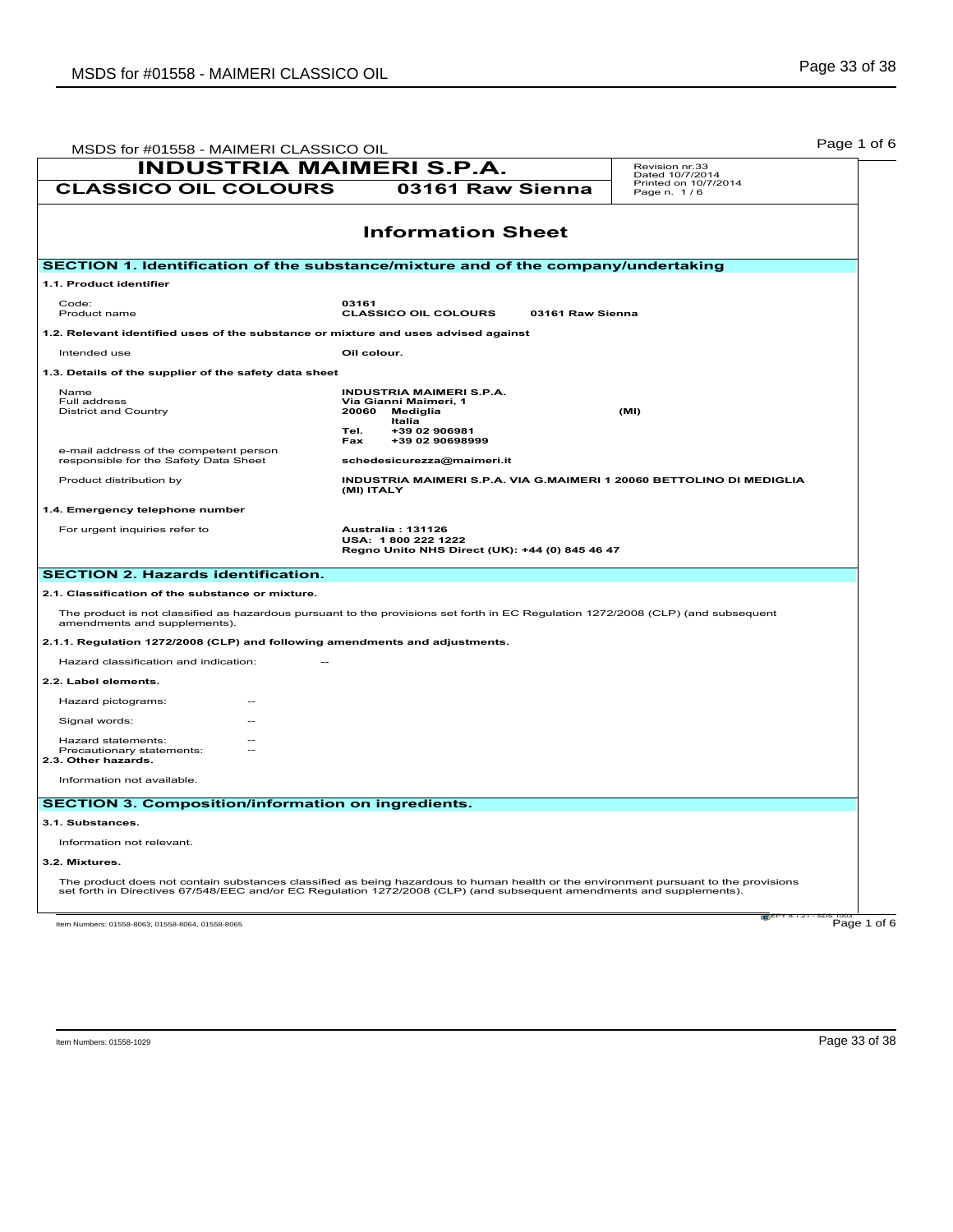| MSDS for #01558 - MAIMERI CLASSICO OIL                                                                                                                                                                                                                                                                                                                                                                                                                                                                                                                                                                                                                                                                                                                     | Page 2 of 6                         |
|------------------------------------------------------------------------------------------------------------------------------------------------------------------------------------------------------------------------------------------------------------------------------------------------------------------------------------------------------------------------------------------------------------------------------------------------------------------------------------------------------------------------------------------------------------------------------------------------------------------------------------------------------------------------------------------------------------------------------------------------------------|-------------------------------------|
| <b>INDUSTRIA MAIMERI S.P.A.</b>                                                                                                                                                                                                                                                                                                                                                                                                                                                                                                                                                                                                                                                                                                                            | Revision nr.33<br>Dated 10/7/2014   |
| <b>CLASSICO OIL COLOURS</b><br>03161 Raw Sienna                                                                                                                                                                                                                                                                                                                                                                                                                                                                                                                                                                                                                                                                                                            | Printed on 10/7/2014<br>Page n. 2/6 |
|                                                                                                                                                                                                                                                                                                                                                                                                                                                                                                                                                                                                                                                                                                                                                            |                                     |
| <b>SECTION 4. First aid measures.</b>                                                                                                                                                                                                                                                                                                                                                                                                                                                                                                                                                                                                                                                                                                                      |                                     |
| 4.1. Description of first aid measures.<br>Not specifically necessary. Observance of good industrial hygiene is recommended.                                                                                                                                                                                                                                                                                                                                                                                                                                                                                                                                                                                                                               |                                     |
| 4.2. Most important symptoms and effects, both acute and delayed.<br>No episodes of damage to health ascribable to the product have been reported.                                                                                                                                                                                                                                                                                                                                                                                                                                                                                                                                                                                                         |                                     |
| 4.3. Indication of any immediate medical attention and special treatment needed.<br>Information not available.                                                                                                                                                                                                                                                                                                                                                                                                                                                                                                                                                                                                                                             |                                     |
| <b>SECTION 5. Firefighting measures.</b>                                                                                                                                                                                                                                                                                                                                                                                                                                                                                                                                                                                                                                                                                                                   |                                     |
| 5.1. Extinguishing media.<br>SUITABLE EXTINGUISHING EQUIPMENT<br>The extinguishing equipment should be of the conventional kind: carbon dioxide, foam, powder and water spray.<br>UNSUITABLE EXTINGUISHING EQUIPMENT<br>None in particular.                                                                                                                                                                                                                                                                                                                                                                                                                                                                                                                |                                     |
| 5.2. Special hazards arising from the substance or mixture.<br>HAZARDS CAUSED BY EXPOSURE IN THE EVENT OF FIRE<br>Do not breathe combustion products.                                                                                                                                                                                                                                                                                                                                                                                                                                                                                                                                                                                                      |                                     |
| 5.3. Advice for firefighters.<br><b>GENERAL INFORMATION</b><br>Use jets of water to cool the containers to prevent product decomposition and the development of substances potentially hazardous for<br>health. Always wear full fire prevention gear. Collect extinguishing water to prevent it from draining into the sewer system. Dispose of<br>contaminated water used for extinction and the remains of the fire according to applicable regulations.<br>SPECIAL PROTECTIVE EQUIPMENT FOR FIRE-FIGHTERS<br>Normal fire fighting clothing i.e. fire kit (BS EN 469), gloves (BS EN 659) and boots (HO specification A29 and A30) in combination with<br>self-contained open circuit positive pressure compressed air breathing apparatus (BS EN 137). |                                     |
| <b>SECTION 6. Accidental release measures.</b>                                                                                                                                                                                                                                                                                                                                                                                                                                                                                                                                                                                                                                                                                                             |                                     |
| 6.1. Personal precautions, protective equipment and emergency procedures.<br>Use breathing equipment if fumes or powders are released into the air. These indications apply for both processing staff and those<br>involved in emergency procedures.                                                                                                                                                                                                                                                                                                                                                                                                                                                                                                       |                                     |
| 6.2. Environmental precautions.<br>The product must not penetrate into the sewer system or come into contact with surface water or ground water.                                                                                                                                                                                                                                                                                                                                                                                                                                                                                                                                                                                                           |                                     |
| 6.3. Methods and material for containment and cleaning up.<br>Confine using earth or inert material. Collect as much material as possible and eliminate the rest using jets of water. Contaminated<br>material should be disposed of in compliance with the provisions set forth in point 13.                                                                                                                                                                                                                                                                                                                                                                                                                                                              |                                     |
| 6.4. Reference to other sections.<br>Any information on personal protection and disposal is given in sections 8 and 13.                                                                                                                                                                                                                                                                                                                                                                                                                                                                                                                                                                                                                                    |                                     |
| <b>SECTION 7. Handling and storage.</b>                                                                                                                                                                                                                                                                                                                                                                                                                                                                                                                                                                                                                                                                                                                    |                                     |
| 7.1. Precautions for safe handling.<br>Before handling the product, consult all the other sections of this material safety data sheet. Avoid leakage of the product into the<br>environment. Do not eat, drink or smoke during use.                                                                                                                                                                                                                                                                                                                                                                                                                                                                                                                        |                                     |
| 7.2. Conditions for safe storage, including any incompatibilities.<br>Keep the product in clearly labelled containers. Keep containers away from any incompatible materials, see section 10 for details.                                                                                                                                                                                                                                                                                                                                                                                                                                                                                                                                                   |                                     |
| 7.3. Specific end use(s).<br>Information not available.                                                                                                                                                                                                                                                                                                                                                                                                                                                                                                                                                                                                                                                                                                    |                                     |
|                                                                                                                                                                                                                                                                                                                                                                                                                                                                                                                                                                                                                                                                                                                                                            |                                     |
|                                                                                                                                                                                                                                                                                                                                                                                                                                                                                                                                                                                                                                                                                                                                                            |                                     |
|                                                                                                                                                                                                                                                                                                                                                                                                                                                                                                                                                                                                                                                                                                                                                            |                                     |
| Item Numbers: 01558-8063, 01558-8064, 01558-8065                                                                                                                                                                                                                                                                                                                                                                                                                                                                                                                                                                                                                                                                                                           | raiEPY 8.1.21<br>Page 2 of 6        |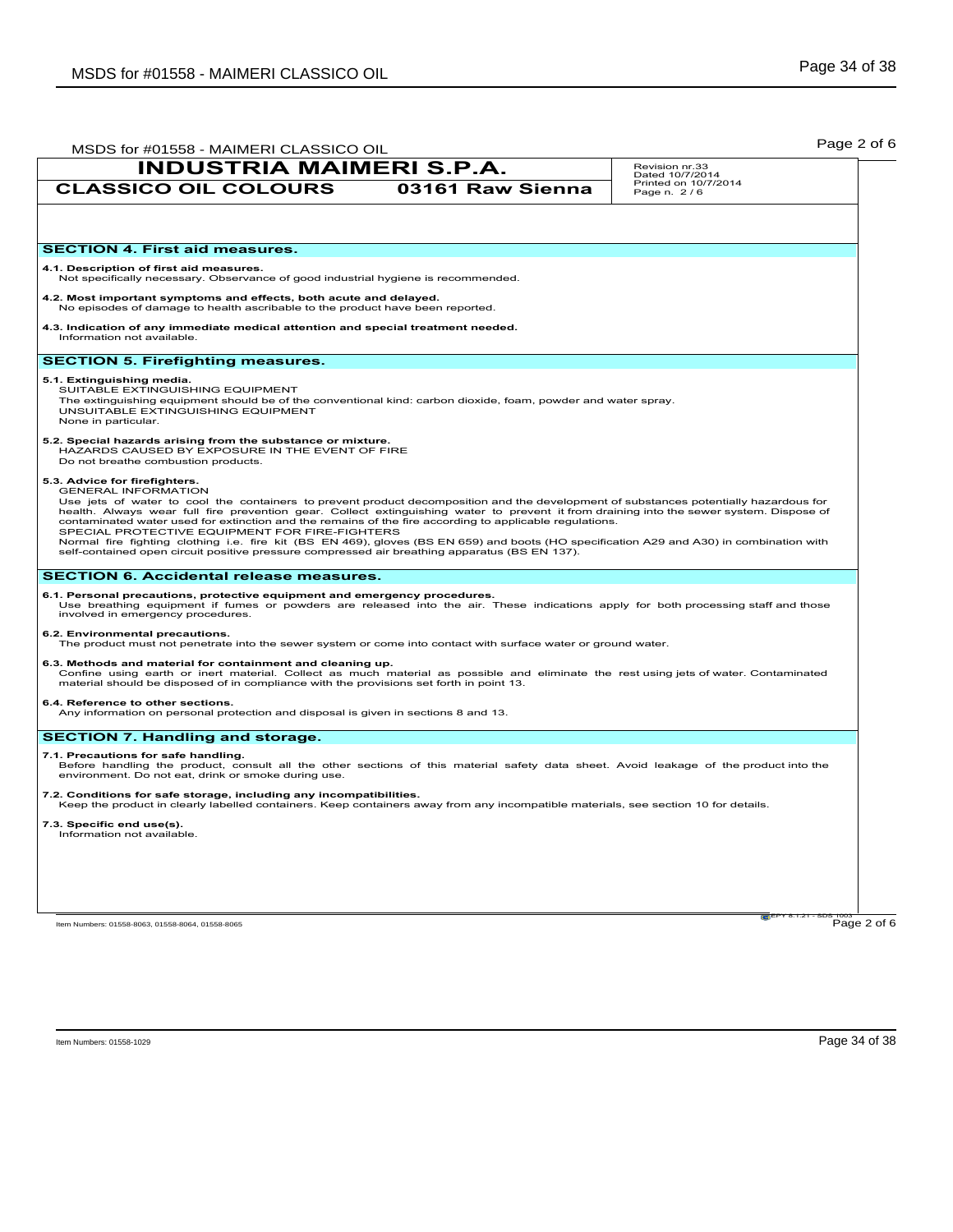| MSDS for #01558 - MAIMERI CLASSICO OIL                                                                            |                                     |                                     | Page 3 of 6 |
|-------------------------------------------------------------------------------------------------------------------|-------------------------------------|-------------------------------------|-------------|
| <b>INDUSTRIA MAIMERI S.P.A.</b>                                                                                   |                                     | Revision nr.33<br>Dated 10/7/2014   |             |
| <b>CLASSICO OIL COLOURS</b>                                                                                       | 03161 Raw Sienna                    | Printed on 10/7/2014<br>Page n. 3/6 |             |
|                                                                                                                   |                                     |                                     |             |
|                                                                                                                   |                                     |                                     |             |
| <b>SECTION 8. Exposure controls/personal protection.</b>                                                          |                                     |                                     |             |
| 8.1. Control parameters.<br>Information not available.                                                            |                                     |                                     |             |
| 8.2. Exposure controls.                                                                                           |                                     |                                     |             |
| Observance of safety measures used in handling chemical substances.                                               |                                     |                                     |             |
| RESPIRATORY PROTECTION                                                                                            |                                     |                                     |             |
| None required.<br>EYE PROTECTION                                                                                  |                                     |                                     |             |
| None required.                                                                                                    |                                     |                                     |             |
| <b>HAND PROTECTION</b>                                                                                            |                                     |                                     |             |
| None required.                                                                                                    |                                     |                                     |             |
| <b>SKIN PROTECTION</b><br>None required.                                                                          |                                     |                                     |             |
|                                                                                                                   |                                     |                                     |             |
| <b>SECTION 9. Physical and chemical properties.</b>                                                               |                                     |                                     |             |
| 9.1. Information on basic physical and chemical properties.                                                       |                                     |                                     |             |
| Appearance<br>Colour                                                                                              | paste<br>ochre                      |                                     |             |
| Odour                                                                                                             | characteristic                      |                                     |             |
| Odour threshold.                                                                                                  | Not available.                      |                                     |             |
| pH.<br>Melting point / freezing point.                                                                            | Not available.                      |                                     |             |
| Initial boiling point.                                                                                            | Not available.                      |                                     |             |
| Boiling range.                                                                                                    | Not available.                      |                                     |             |
| Flash point.<br>$\geq$                                                                                            | 60<br>$^{\circ}$ C.                 |                                     |             |
| <b>Evaporation Rate</b><br>Flammability of solids and gases                                                       | Not available.<br>Not available.    |                                     |             |
| Lower inflammability limit.                                                                                       | Not available.                      |                                     |             |
| Upper inflammability limit.                                                                                       | Not available.                      |                                     |             |
| Lower explosive limit.                                                                                            | Not available.                      |                                     |             |
| Upper explosive limit.                                                                                            | Not available.                      |                                     |             |
| Vapour pressure.<br>Vapour density                                                                                | Not available.<br>Not available.    |                                     |             |
| Relative density.                                                                                                 | 0,2<br>Kg/I                         |                                     |             |
| Solubility                                                                                                        | INSOLUBLE, DILUTE WITH WHITE SPIRIT |                                     |             |
| Partition coefficient: n-octanol/water                                                                            | Not available.                      |                                     |             |
| Auto-ignition temperature.<br>Decomposition temperature.                                                          | Not available.<br>Not available.    |                                     |             |
| Viscosity                                                                                                         | Not available.                      |                                     |             |
| <b>Explosive properties</b>                                                                                       | Not available.                      |                                     |             |
| Oxidising properties                                                                                              | Not available.                      |                                     |             |
| 9.2. Other information.<br>Solid content.                                                                         | 56,36 %                             |                                     |             |
| VOC (Directive 1999/13/EC):                                                                                       | $\circ$                             |                                     |             |
| VOC (volatile carbon) :                                                                                           | $\Omega$                            |                                     |             |
| <b>SECTION 10. Stability and reactivity.</b>                                                                      |                                     |                                     |             |
|                                                                                                                   |                                     |                                     |             |
| 10.1. Reactivity.<br>There are no particular risks of reaction with other substances in normal conditions of use. |                                     |                                     |             |
| 10.2. Chemical stability.                                                                                         |                                     |                                     |             |
| The product is stable in normal conditions of use and storage.                                                    |                                     |                                     |             |
| 10.3. Possibility of hazardous reactions.                                                                         |                                     |                                     |             |
| No hazardous reactions are foreseeable in normal conditions of use and storage.                                   |                                     |                                     |             |
| 10.4. Conditions to avoid.                                                                                        |                                     |                                     |             |
| None in particular. However the usual precautions used for chemical products should be respected.                 |                                     |                                     |             |
|                                                                                                                   |                                     |                                     |             |
|                                                                                                                   |                                     |                                     |             |
|                                                                                                                   |                                     |                                     |             |

 $\overline{e}$ EPY 8.1.21 - SDS 1003<br>Page 3 of 6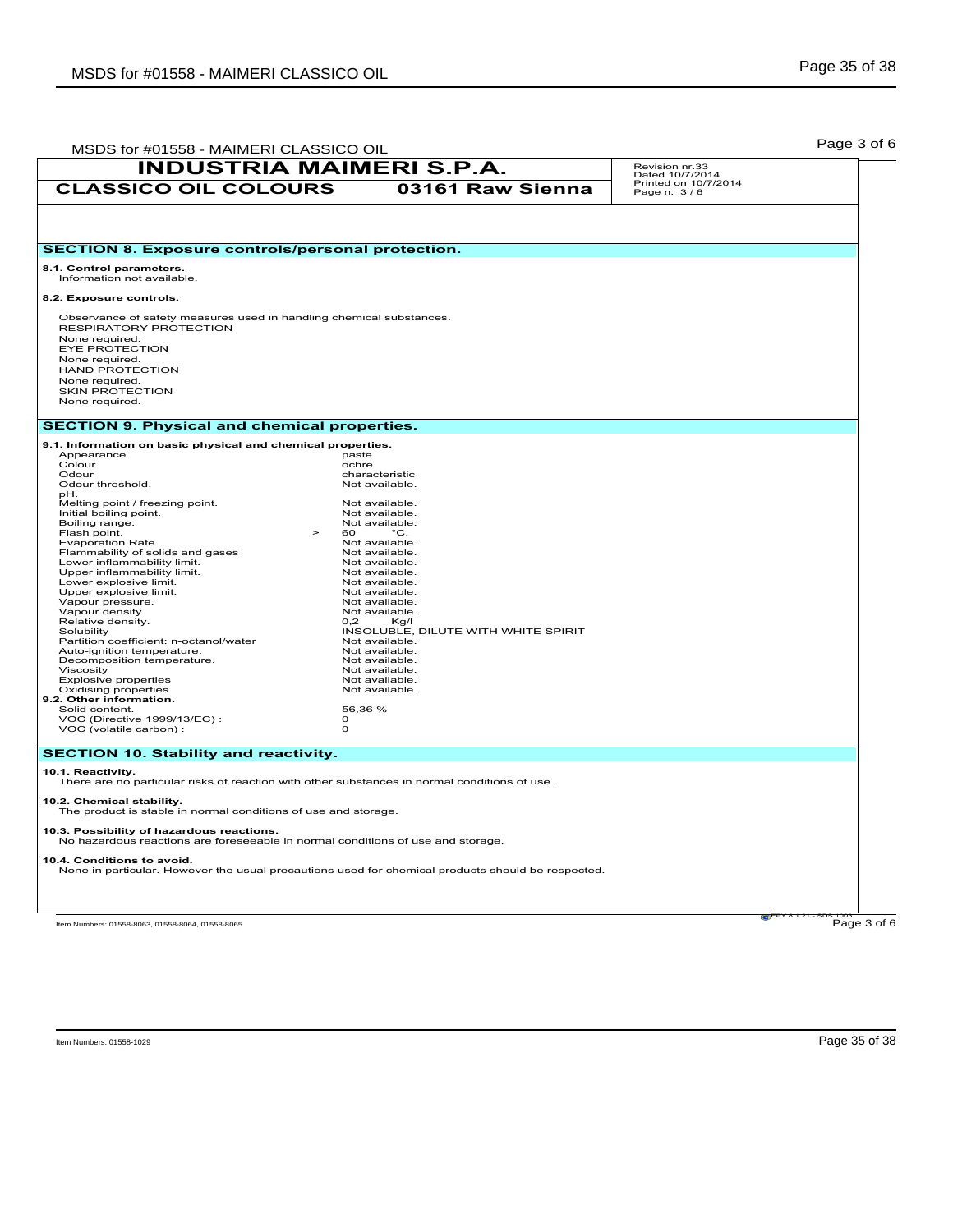| MSDS for #01558 - MAIMERI CLASSICO OIL                                                                                                                                                                                                                                                  | Page 4 of 6                         |
|-----------------------------------------------------------------------------------------------------------------------------------------------------------------------------------------------------------------------------------------------------------------------------------------|-------------------------------------|
| <b>INDUSTRIA MAIMERI S.P.A.</b>                                                                                                                                                                                                                                                         | Revision nr.33<br>Dated 10/7/2014   |
| <b>CLASSICO OIL COLOURS</b><br>03161 Raw Sienna                                                                                                                                                                                                                                         | Printed on 10/7/2014<br>Page n. 4/6 |
| SECTION 10. Stability and reactivity.  / >>                                                                                                                                                                                                                                             |                                     |
| 10.5. Incompatible materials.<br>Information not available.                                                                                                                                                                                                                             |                                     |
| 10.6. Hazardous decomposition products.<br>Information not available.                                                                                                                                                                                                                   |                                     |
| <b>SECTION 11. Toxicological information.</b>                                                                                                                                                                                                                                           |                                     |
| According to currently available data, this product has not yet produced health damages. Anyway, it must be handled according to good<br>industrial practices.                                                                                                                          |                                     |
| 11.1. Information on toxicological effects.                                                                                                                                                                                                                                             |                                     |
| Information not available.                                                                                                                                                                                                                                                              |                                     |
| <b>SECTION 12. Ecological information.</b>                                                                                                                                                                                                                                              |                                     |
| Use this product according to good working practices. Avoid littering. Inform the competent authorities, should the product reach<br>waterways or sewers or contaminate soil or vegetation.                                                                                             |                                     |
| 12.1. Toxicity.<br>Information not available.                                                                                                                                                                                                                                           |                                     |
| 12.2. Persistence and degradability.<br>Information not available.                                                                                                                                                                                                                      |                                     |
| 12.3. Bioaccumulative potential.<br>Information not available.                                                                                                                                                                                                                          |                                     |
| 12.4. Mobility in soil.<br>Information not available.                                                                                                                                                                                                                                   |                                     |
| 12.5. Results of PBT and vPvB assessment.                                                                                                                                                                                                                                               |                                     |
| On the basis of available data, the product does not contain any PBT or vPvB in percentage greater than 0,1%.                                                                                                                                                                           |                                     |
| 12.6. Other adverse effects.                                                                                                                                                                                                                                                            |                                     |
| Information not available.                                                                                                                                                                                                                                                              |                                     |
| <b>SECTION 13. Disposal considerations.</b>                                                                                                                                                                                                                                             |                                     |
| 13.1. Waste treatment methods.                                                                                                                                                                                                                                                          |                                     |
| Reuse, when possible. Neat product residues should be considered special non-hazardous waste.<br>Disposal must be performed through an authorised waste management firm, in compliance with national and local regulations.                                                             |                                     |
| Avoid littering. Do not contaminate soil, sewers and waterways.<br>CONTAMINATED PACKAGING                                                                                                                                                                                               |                                     |
| Contaminated packaging must be recovered or disposed of in compliance with national waste management regulations.                                                                                                                                                                       |                                     |
| <b>SECTION 14. Transport information.</b>                                                                                                                                                                                                                                               |                                     |
| The product is not dangerous under current provisions of the Code of International Carriage of Dangerous Goods by Road (ADR) and by<br>Rail (RID), of the International Maritime Dangerous Goods Code (IMDG), and of the International Air Transport Association (IATA)<br>regulations. |                                     |
| <b>SECTION 15. Regulatory information.</b>                                                                                                                                                                                                                                              |                                     |
| 15.1. Safety, health and environmental regulations/legislation specific for the substance or mixture.                                                                                                                                                                                   |                                     |
| Seveso category.<br>None.                                                                                                                                                                                                                                                               |                                     |
| Restrictions relating to the product or contained substances pursuant to Annex XVII to EC Regulation 1907/2006.<br>None.                                                                                                                                                                |                                     |
| Item Numbers: 01558-8063, 01558-8064, 01558-8065                                                                                                                                                                                                                                        | Page 4 of 6                         |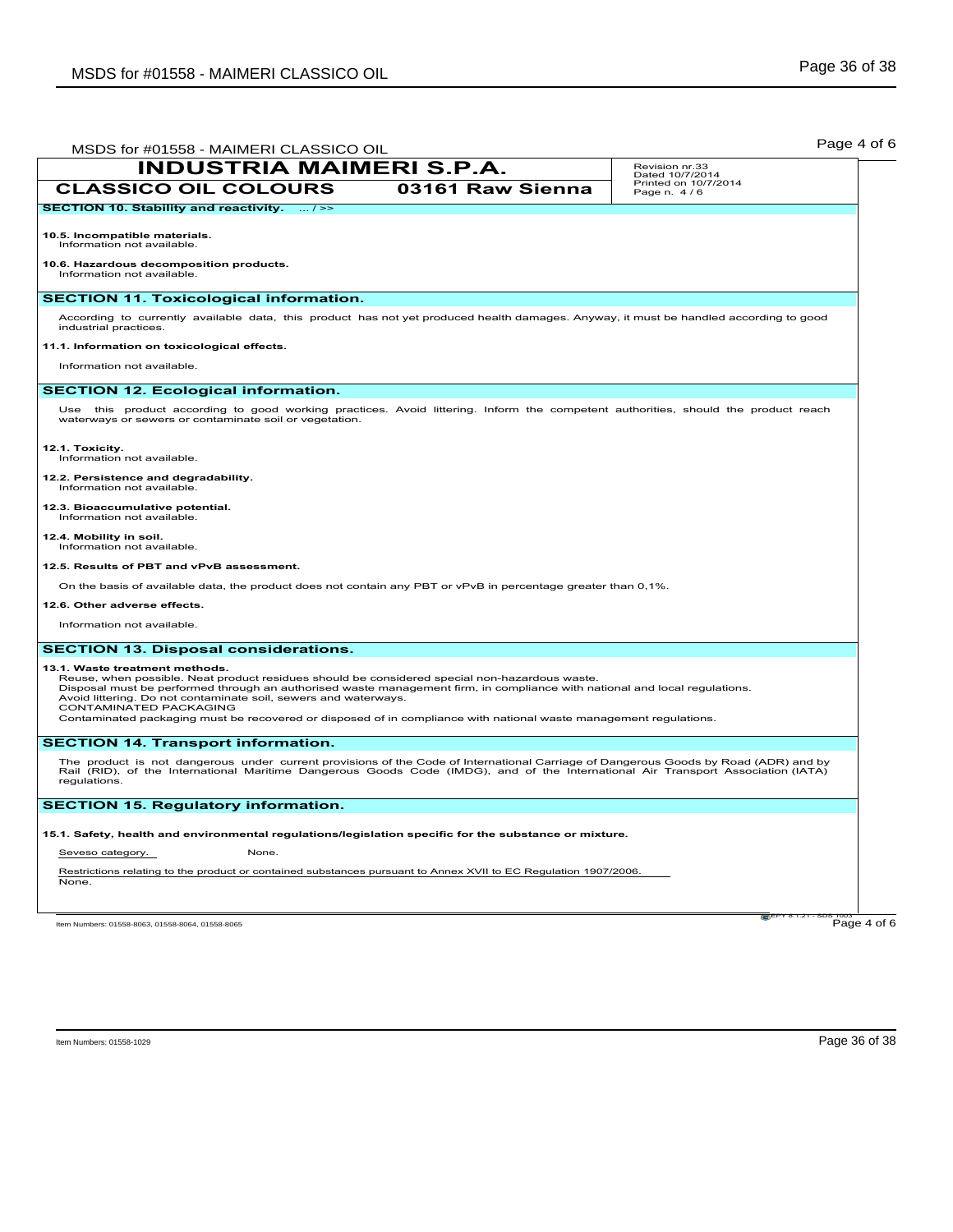| MSDS for #01558 - MAIMERI CLASSICO OIL                                                                                                                                                                                                                                                                                                                                                                                                                                                                                                                                                                                                                                                                                                                                                                                                                                                                                                                                                                                                                                                                                                                                                                                                                                                                                                                                                                                                                                                                                                          |                  |                                     | Page 5 of 6 |
|-------------------------------------------------------------------------------------------------------------------------------------------------------------------------------------------------------------------------------------------------------------------------------------------------------------------------------------------------------------------------------------------------------------------------------------------------------------------------------------------------------------------------------------------------------------------------------------------------------------------------------------------------------------------------------------------------------------------------------------------------------------------------------------------------------------------------------------------------------------------------------------------------------------------------------------------------------------------------------------------------------------------------------------------------------------------------------------------------------------------------------------------------------------------------------------------------------------------------------------------------------------------------------------------------------------------------------------------------------------------------------------------------------------------------------------------------------------------------------------------------------------------------------------------------|------------------|-------------------------------------|-------------|
| <b>INDUSTRIA MAIMERI S.P.A.</b>                                                                                                                                                                                                                                                                                                                                                                                                                                                                                                                                                                                                                                                                                                                                                                                                                                                                                                                                                                                                                                                                                                                                                                                                                                                                                                                                                                                                                                                                                                                 |                  | Revision nr.33<br>Dated 10/7/2014   |             |
| <b>CLASSICO OIL COLOURS</b>                                                                                                                                                                                                                                                                                                                                                                                                                                                                                                                                                                                                                                                                                                                                                                                                                                                                                                                                                                                                                                                                                                                                                                                                                                                                                                                                                                                                                                                                                                                     | 03161 Raw Sienna | Printed on 10/7/2014<br>Page n. 5/6 |             |
| SECTION 15. Regulatory information.  / >>                                                                                                                                                                                                                                                                                                                                                                                                                                                                                                                                                                                                                                                                                                                                                                                                                                                                                                                                                                                                                                                                                                                                                                                                                                                                                                                                                                                                                                                                                                       |                  |                                     |             |
| Substances in Candidate List (Art. 59 REACH).<br>None.                                                                                                                                                                                                                                                                                                                                                                                                                                                                                                                                                                                                                                                                                                                                                                                                                                                                                                                                                                                                                                                                                                                                                                                                                                                                                                                                                                                                                                                                                          |                  |                                     |             |
| Substances subject to authorisarion (Annex XIV REACH).<br>None.                                                                                                                                                                                                                                                                                                                                                                                                                                                                                                                                                                                                                                                                                                                                                                                                                                                                                                                                                                                                                                                                                                                                                                                                                                                                                                                                                                                                                                                                                 |                  |                                     |             |
| Substances subject to exportation reporting pursuant to (EC) Reg. 689/2008:<br>None.                                                                                                                                                                                                                                                                                                                                                                                                                                                                                                                                                                                                                                                                                                                                                                                                                                                                                                                                                                                                                                                                                                                                                                                                                                                                                                                                                                                                                                                            |                  |                                     |             |
| Substances subject to the Rotterdam Convention:<br>None.                                                                                                                                                                                                                                                                                                                                                                                                                                                                                                                                                                                                                                                                                                                                                                                                                                                                                                                                                                                                                                                                                                                                                                                                                                                                                                                                                                                                                                                                                        |                  |                                     |             |
| Substances subject to the Stockholm Convention:<br>None.                                                                                                                                                                                                                                                                                                                                                                                                                                                                                                                                                                                                                                                                                                                                                                                                                                                                                                                                                                                                                                                                                                                                                                                                                                                                                                                                                                                                                                                                                        |                  |                                     |             |
| Healthcare controls.<br>Information not available.                                                                                                                                                                                                                                                                                                                                                                                                                                                                                                                                                                                                                                                                                                                                                                                                                                                                                                                                                                                                                                                                                                                                                                                                                                                                                                                                                                                                                                                                                              |                  |                                     |             |
| 15.2. Chemical safety assessment.                                                                                                                                                                                                                                                                                                                                                                                                                                                                                                                                                                                                                                                                                                                                                                                                                                                                                                                                                                                                                                                                                                                                                                                                                                                                                                                                                                                                                                                                                                               |                  |                                     |             |
| No chemical safety assessment has been processed for the mixture and the substances it contains.                                                                                                                                                                                                                                                                                                                                                                                                                                                                                                                                                                                                                                                                                                                                                                                                                                                                                                                                                                                                                                                                                                                                                                                                                                                                                                                                                                                                                                                |                  |                                     |             |
| <b>SECTION 16. Other information.</b>                                                                                                                                                                                                                                                                                                                                                                                                                                                                                                                                                                                                                                                                                                                                                                                                                                                                                                                                                                                                                                                                                                                                                                                                                                                                                                                                                                                                                                                                                                           |                  |                                     |             |
| - ADR: European Agreement concerning the carriage of Dangerous goods by Road<br>- CAS NUMBER: Chemical Abstract Service Number<br>- CE50: Effective concentration (required to induce a 50% effect)<br>- CE NUMBER: Identifier in ESIS (European archive of existing substances)<br>- CLP: EC Regulation 1272/2008<br>- DNEL: Derived No Effect Level<br>- EmS: Emergency Schedule<br>- GHS: Globally Harmonized System of classification and labeling of chemicals<br>- IATA DGR: International Air Transport Association Dangerous Goods Regulation<br>- IC50: Immobilization Concentration 50%<br>- IMDG: International Maritime Code for dangerous goods<br>- IMO: International Maritime Organization<br>- INDEX NUMBER: Identifier in Annex VI of CLP<br>- LC50: Lethal Concentration 50%<br>- LD50: Lethal dose 50%<br>- OEL: Occupational Exposure Level<br>- PBT: Persistent bioaccumulative and toxic as REACH Regulation<br>- PEC: Predicted environmental Concentration<br>- PEL: Predicted exposure level<br>- PNEC: Predicted no effect concentration<br>- REACH: EC Regulation 1907/2006<br>- RID: Regulation concerning the international transport of dangerous goods by train<br>- TLV: Threshold Limit Value<br>- TLV CEILING: Concentration that should not be exceeded during any time of occupational exposure.<br>- TWA STEL: Short-term exposure limit<br>- TWA: Time-weighted average exposure limit<br>- VOC: Volatile organic Compounds<br>- vPvB: Very Persistent and very Bioaccumulative as for REACH Regulation. |                  |                                     |             |
| <b>GENERAL BIBLIOGRAPHY</b><br>1. Directive 1999/45/EC and following amendments<br>2. Directive 67/548/EEC and following amendments and adjustments<br>3. Regulation (EC) 1907/2006 (REACH) of the European Parliament<br>4. Regulation (EC) 1272/2008 (CLP) of the European Parliament<br>5. Regulation (EC) 790/2009 (I Atp. CLP) of the European Parliament<br>6. Regulation (EC) 453/2010 of the European Parliament<br>7. Regulation (EC) 286/2011 (II Atp. CLP) of the European Parliament<br>8. The Merck Index. - 10th Edition                                                                                                                                                                                                                                                                                                                                                                                                                                                                                                                                                                                                                                                                                                                                                                                                                                                                                                                                                                                                          |                  |                                     |             |
| Item Numbers: 01558-8063, 01558-8064, 01558-8065                                                                                                                                                                                                                                                                                                                                                                                                                                                                                                                                                                                                                                                                                                                                                                                                                                                                                                                                                                                                                                                                                                                                                                                                                                                                                                                                                                                                                                                                                                |                  |                                     | Page 5 of 6 |